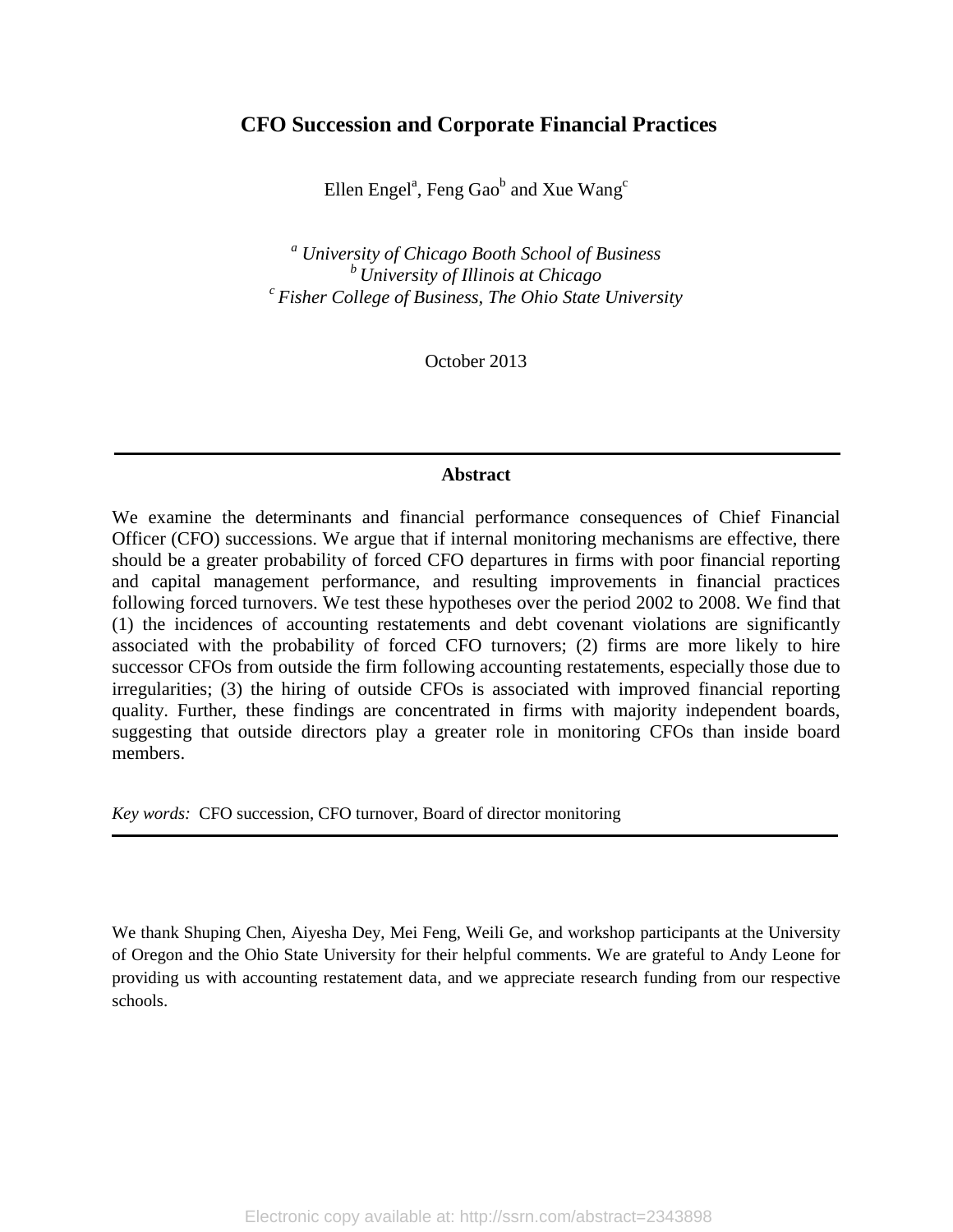# **CFO Succession and Corporate Financial Practices**

# **1. Introduction**

 $\overline{\phantom{a}}$ 

In this study, we examine the determinants and financial performance consequences of Chief Financial Officer (CFO) successions. As a result of increased external pressure from the capital market and regulators, the role of CFOs has expanded dramatically over the past decade from basic fiscal management and financial reporting to more comprehensive financial reporting and compliance responsibilities balanced with strategic business support. These changes have introduced new mechanisms designed to increase monitoring of CFOs by boards of directors. Board members are more accountable for financial reporting quality and corporate finance decisions and outcomes. They demand more frequent and comprehensive updates from CFOs to ensure that CFOs are fulfilling their fiduciary duties. While historically the CEO is the decisionmaker in hiring a CFO, boards are no longer content to simply endorse a CEO's selection of a new CFO, but instead play a more active role in the hiring process by communicating with the CEO and interviewing promising candidates. $1$ 

We argue that if mechanisms for internal monitoring of CFOs are effective, there should be a greater probability of forced CFO departures in firms with poor financial practices and resulting improvements in financial practices following forced turnovers. Prior studies document that CFO turnovers are disciplinary in nature – triggered by a decline in operating performance and significant weaknesses in internal controls (Mian, 2001; Li et al., 2010). These findings are consistent with internal monitoring mechanisms being effective in holding poorly performing CFOs accountable.

<span id="page-1-0"></span> $1$  For details, see the article titled "Heavy Vetting – Boards of directors now want to talk to would-be CFOs – and vice versa" from the CFO Magazine July 1, 2006.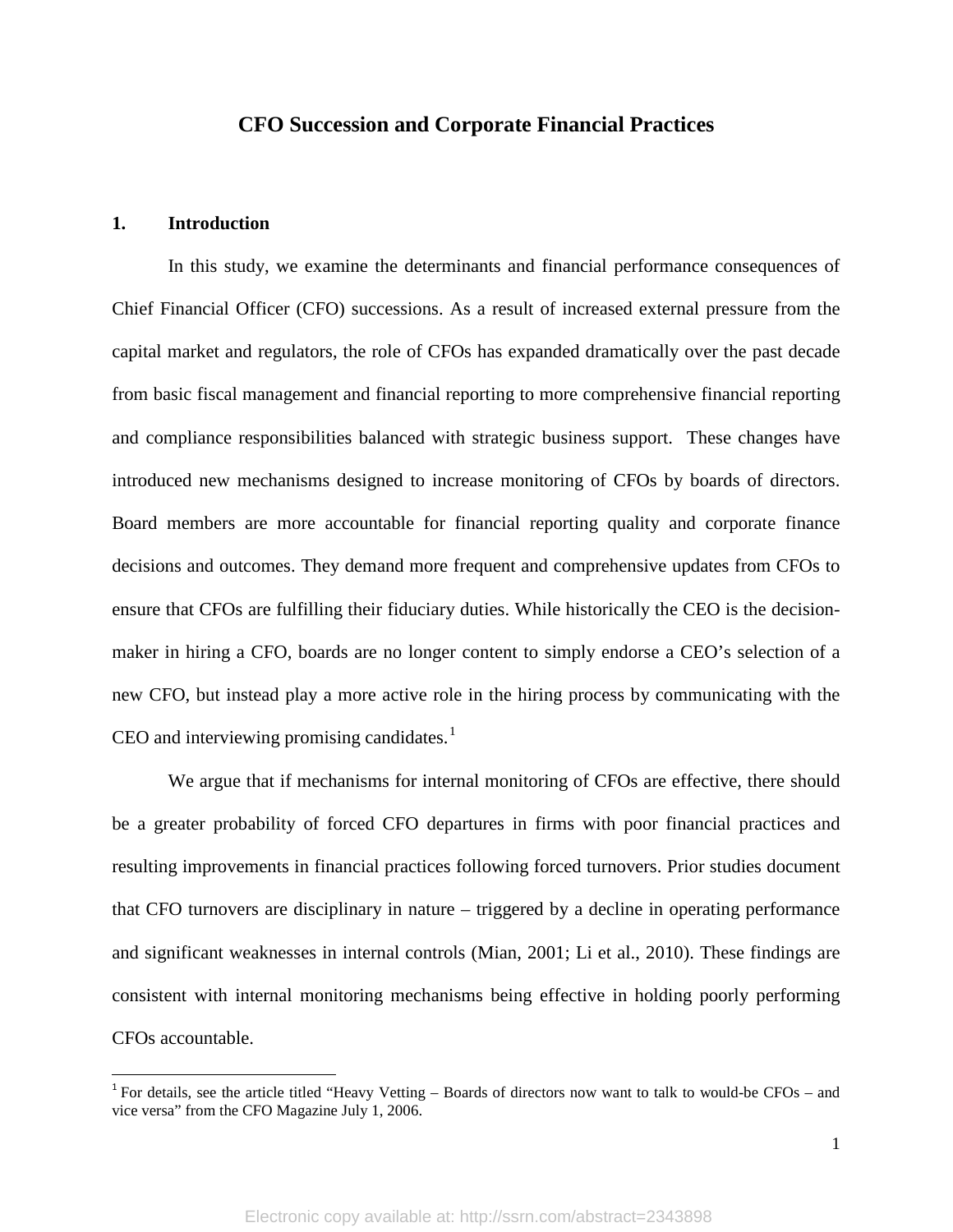While removing a poorly performing CFO is important, the firm must also be able to identify and hire a competent successor CFO to enhance shareholder value. In this study, we examine the causes and financial performance consequences of CFO successions with a focus on providing direct insight on the subsequent hiring decisions and the corporate financial outcomes of these decisions. Specifically, we address three main research questions. First, to what extent do CFOs appear to be held accountable for their performance in financial reporting and corporate finance functions? Second, what types of successor CFOs do firms employ when they replace a poorly performing CFO? Third, to what extent are the desired successor CFO characteristics associated with improvements in subsequent corporate financial outcomes in these firms with poor financial practices?

To answer these questions, we collect data on CFO turnovers and successions from 2002 to 2008. The use of a sample period following the passage of the Sarbanes-Oxley Act (SOX) and other regulatory interventions provides a powerful empirical setting to capture the enhanced monitoring environment and greater board accountability towards CFOs. As noted in Engel, Hayes, and Wang (2010), the regulatory interventions, including SOX and stock exchange requirements and overall investors pressure to improve corporate governance, likely created an increased demand for board monitoring of the financial reporting process. We note, however, that more board involvement in the financial reporting and corporate financing activities does not necessarily translate into effective monitoring, thus the effectiveness of CFO succession processes remains an empirical question.

Our sample consists of 555 CFO succession events from 2002 to 2008 in which CFO departures are involuntary. We use a sample of 6,506 firm-years during this period with no CFO turnover firms as the primary control sample. We also include 148 CFO succession events in

2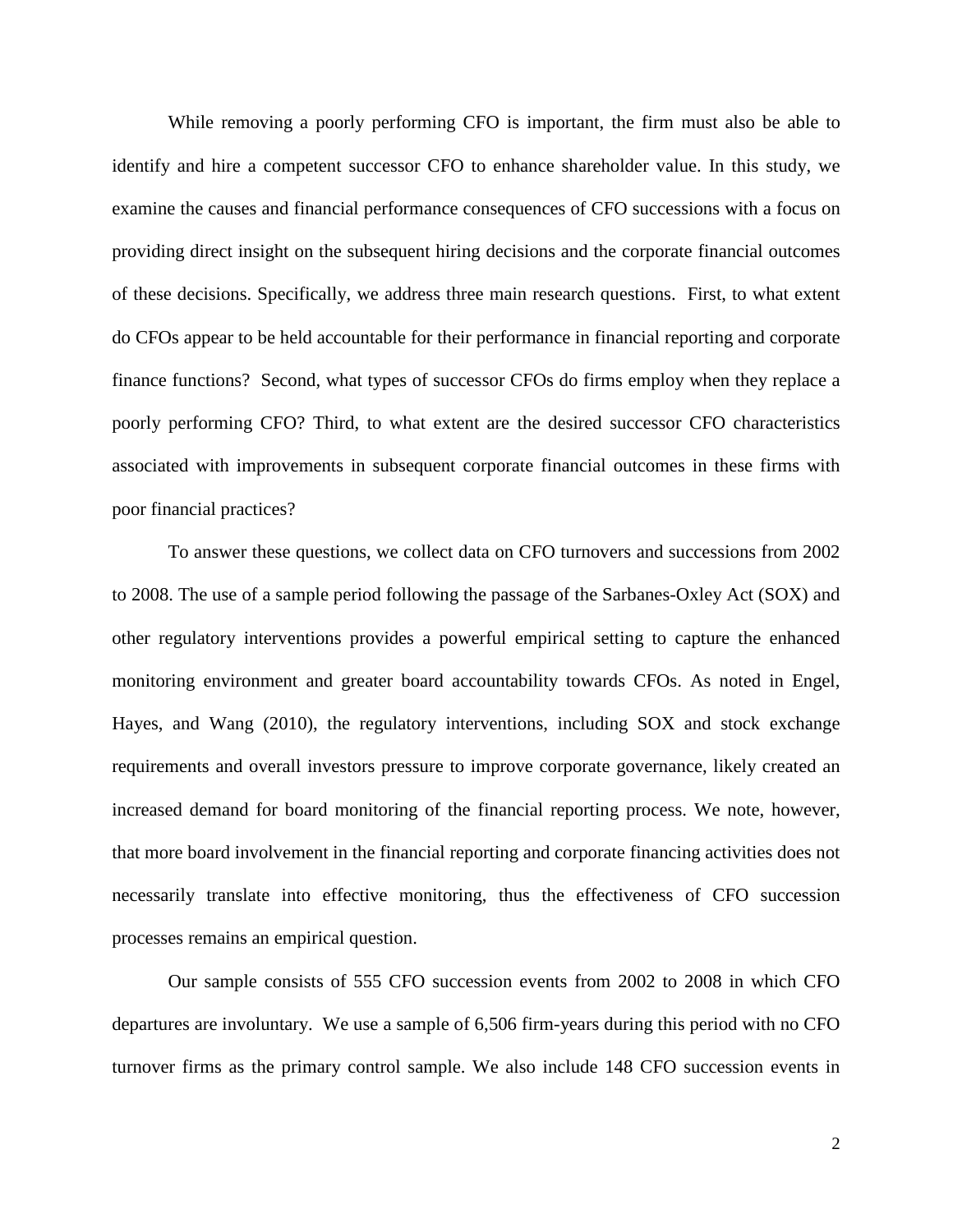which outgoing CFOs are promoted or reassigned within their firms as an alternative comparison group to control for the general determinants and consequences of CFO changes.

We first investigate the extent to which CFOs are held accountable for their performance. Historically, CFOs serve two functions in a firm, a controller role responsible for the financial reporting process and a treasurer role responsible for identifying and managing the company's financing needs. Using two alternative control groups as a benchmark, we find that the incidences of accounting restatements and debt covenant violations increase the probability of forced CFO turnovers, suggesting that performance measures capturing outcomes associated with the specific responsibilities of the CFOs are important determinants of CFO turnover decisions. We recognize that accounting restatements could be the result of an irregularity (intentional misstatement by management) or the result of an accounting error (technical issues in the application of GAAP), and that the managerial consequences of accounting restatements might vary depending on the type of restatements (Hennes et al. 2008). Thus, we replicate our analyses by separating irregularities from errors and find that both types of restatements are associated with CFO turnovers, but the turnover likelihood is higher and more significant when there is an irregularity as opposed to an error.

We further partition the sample into two subsamples based on the independence of the board to provide evidence on the role of board monitoring in the CFO turnover/succession process. We find that the significant relations between forced CFO turnover and performance measures capturing CFO job responsibilities are concentrated in firms with majority independent boards. This evidence is consistent with the idea of greater board involvement in financial reporting and capital management activities when board members have greater incentives to monitor CFOs.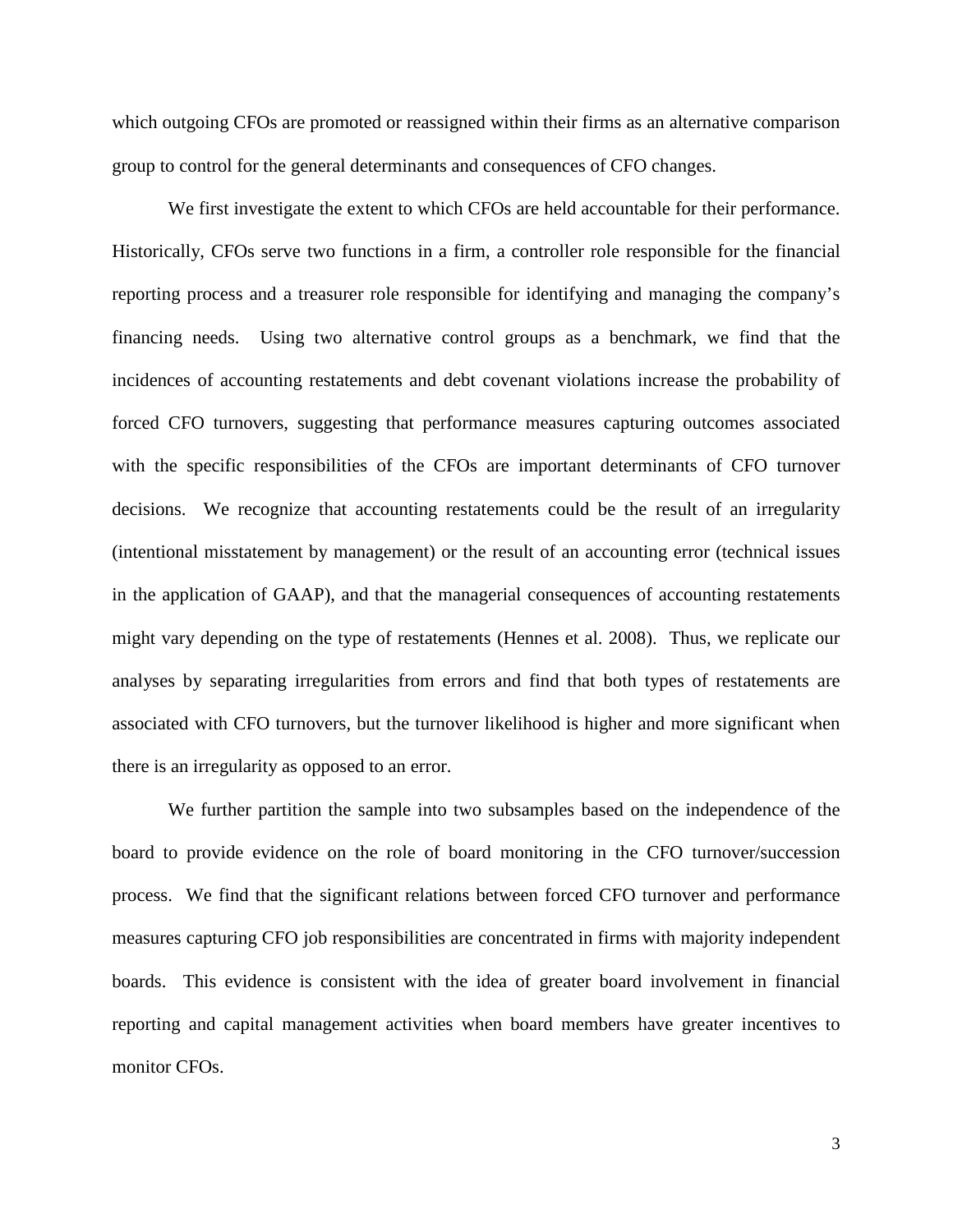Next, we study successor CFO characteristics and how these characteristics vary with the quality of firms' financial practices before succession. We focus on three characteristics of successor CFOs - their origin (i.e., internal promotion or outside hire), financial expertise, and treasurer role experience. We document that firms are more likely to hire CFOs from outside the firm when accounting restatements occur. Management literature suggests that the selection of a new CEO from outside an organization is a strong signal that the board of directors is interested in triggering substantial changes (Vancil, 1987). We interpret our empirical evidence as suggesting that the increased scrutiny of the financial reporting of public companies prompted boards of directors to hire outside CFOs to change the "tone" of the organization's financial reporting, which is considered to be the most important factor contributing to the integrity of the financial reporting process (Ge and McVay, 2005). We also investigate whether the type of restatement affects successor CFO characteristics, in particular the origin of the successor CFOs. Given that irregularities represent the more egregious type of restatements, boards have greater incentives to bring a successor CFO from outside the company to signal the urgency to restore financial reporting credibility when irregularities occur. Consistent with this expectation, our evidence suggests that the hiring of an outsider CFO is more significantly associated with accounting irregularities relative to accounting errors.

We further partition the sample based on board independence to analyze the impact of cross-sectional variation in the level of board monitoring. If boards simply rubber-stamp a CEO's selection of a new CFO, then there should be little cross-sectional variation in successor CFO characteristics across firms with different board structures. The empirical results, however, indicate that the significant associations between successor CFO characteristics and the quality of firms' financial practices documented earlier are more pronounced in firms with majority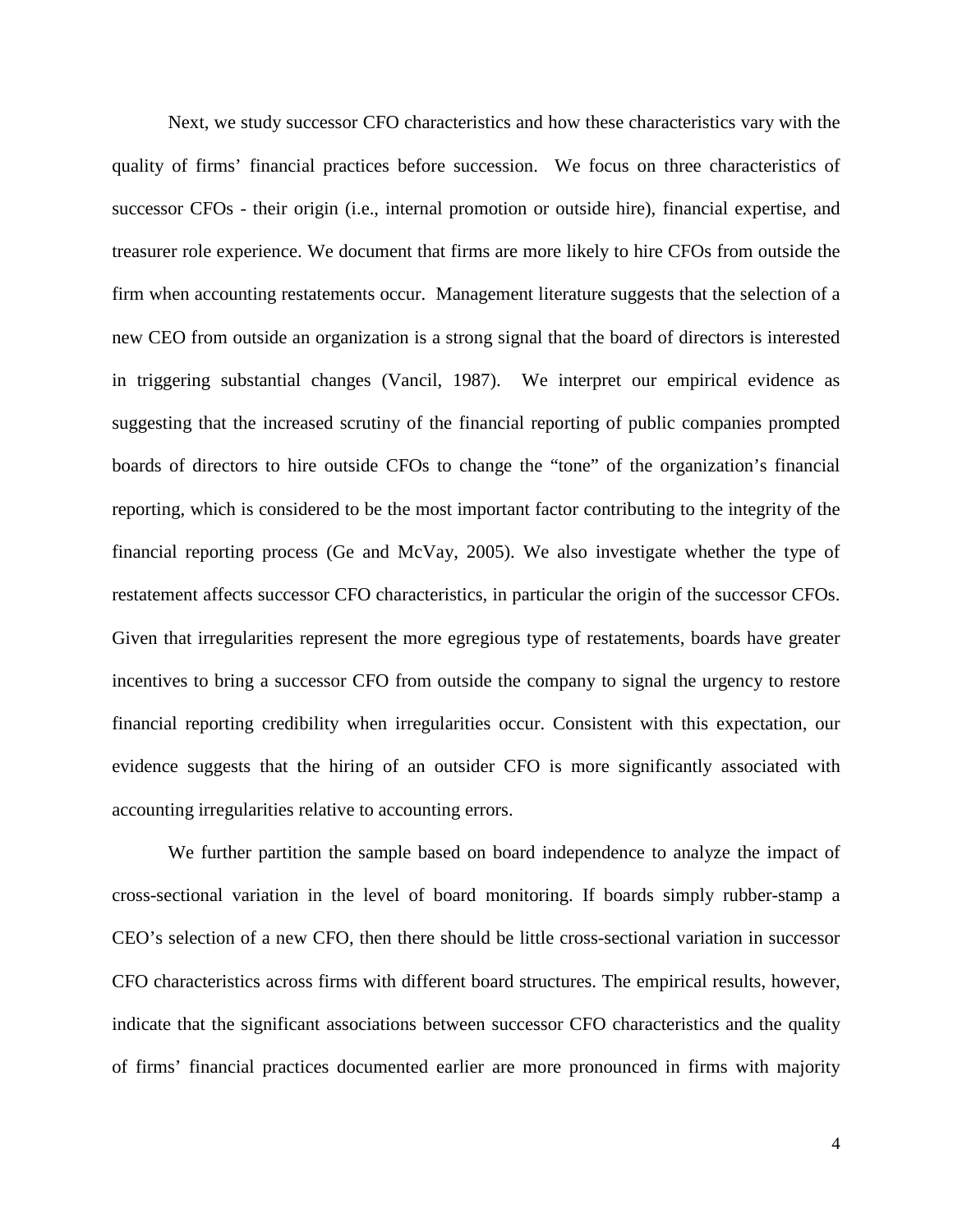independent boards, supporting the idea of active board involvement in the CFO hiring decisions.

Finally, we examine the association between successor CFO characteristics and subsequent corporate financial practices after forced turnovers. We document that the improvement in financial reporting quality, measured as reduced incidences of accounting restatements, is more pronounced with the appointment of an outsider CFO, suggesting that the hiring of an outsider CFO is effective in changing the "tone" at the top regarding financial reporting. We also find that the improvement in capital management quality is more pronounced with the appointment of a CFO with treasury role experience.

Our study makes the following contributions. First, we present new evidence about the causes and consequences of CFO successions during the 2002 to 2008 period. While there is extensive research on CEO successions (Denis and Denis, 1995; Huson et al., 2001; Huson et al., 2004), we know little about whether CFO successions following forced turnovers are associated with improved corporate financial practices. At the same time, substantial changes in both the role of CFOs and board monitoring of CFOs occurred over the past decade. Our analyses provide direct evidence on the monitoring quality of firms' financial functions in the current regulatory and business climate.

Second, we extend the literature on CFO turnovers by focusing on the unique responsibilities of CFOs who are in charge of external financial reporting and corporate financing matters. The board of directors' evaluation of CFOs' performance should focus on CFOs' ability to successfully manage firms' financial reporting and make financing decisions, not just on the overall operating performance of the firm. The empirical evidence in our paper lends strong support for the intuitive idea that performance metrics associated with the specific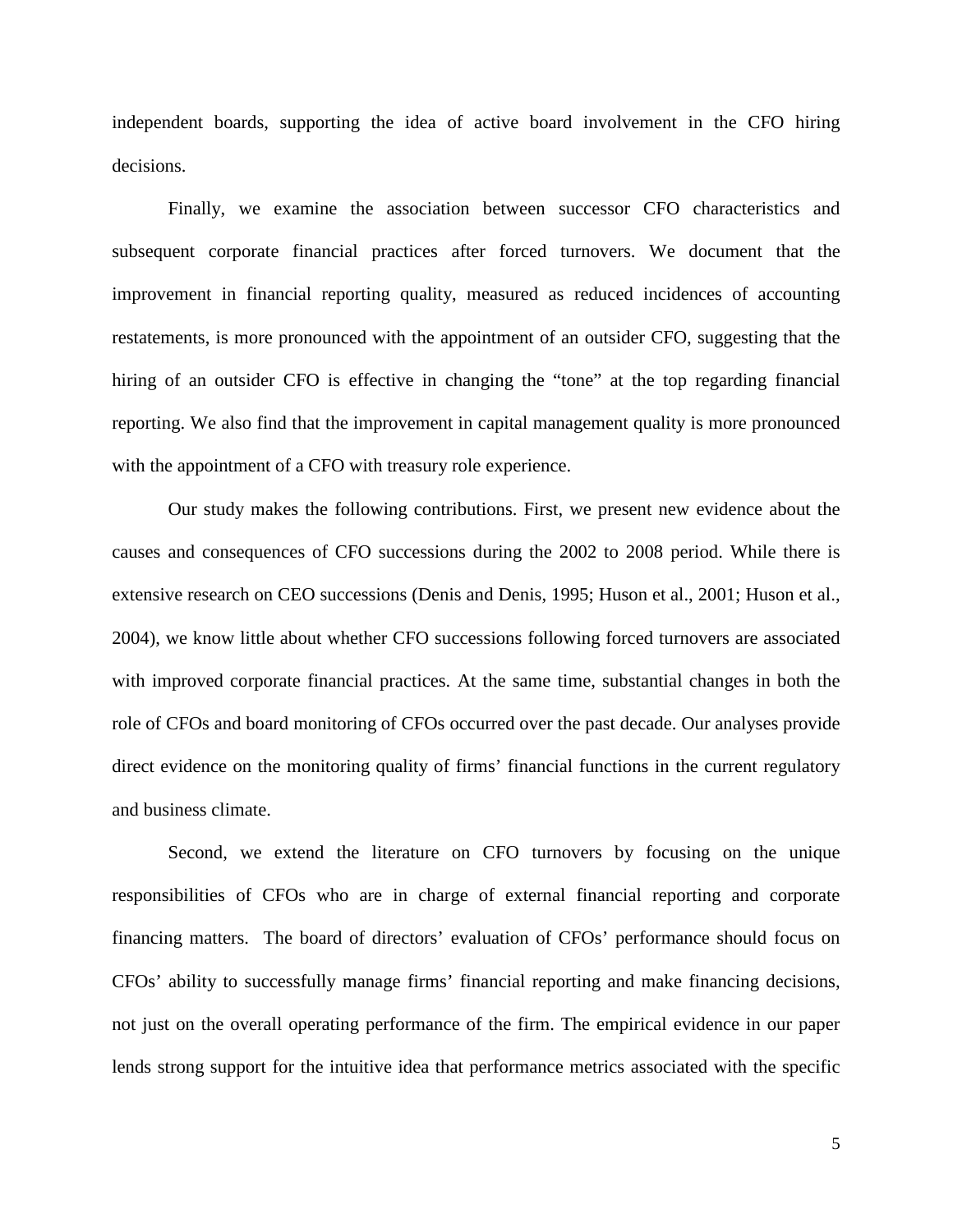responsibilities of non-CEO executives are also important determinants of their continued employment, in contrast to the general focus on overall performance in explaining non-CEO executive turnovers (Finkelstein et al., 2009). Our paper is most related to studies that examine the associations between governance decisions regarding CFOs and the CFOs' role in internal control aspect of the financial reporting process (Hennes et al., 2008; Hoitash et al., 2009; Li et al., 2010). These studies, however, cover a single cross-section and speak only to the managerial consequences of internal control failure. In contrast, our study of CFO turnover and succession decisions and our unique focus on financial reporting and corporate finance performance metrics allow us to shed light on the financial consequences of CFO successions and the role of board monitoring in this important process.

The remainder of the paper is organized as follows. In Section 2, we develop hypotheses on the determinants and consequences of CFO turnover and succession decisions. We describe the data and sample in Section 3, and present empirical results and insights in Section 4. Section 5 concludes the paper.

# **2. Hypothesis Development**

l

# **2.1 The changing role of CFOs and the evolution of internal monitoring mechanisms of CFOs**

In recent decades, the CFO's role has evolved from a traditional financial planning and reporting function to include broader and more complex job responsibilities such as comprehensive financial reporting and analysis, corporate financing, and strategic and risk management.<sup>[2](#page-6-0)</sup> The passage of SOX again changed the landscape of the CFO's role. While CFOs are increasingly playing an active role in firms' strategic decisions, such as mergers and

<span id="page-6-0"></span><sup>&</sup>lt;sup>2</sup> See "The evolving role of Today's CFOs", available at http://businessfinancemag.com/hr/evolving-role-todays-cfo.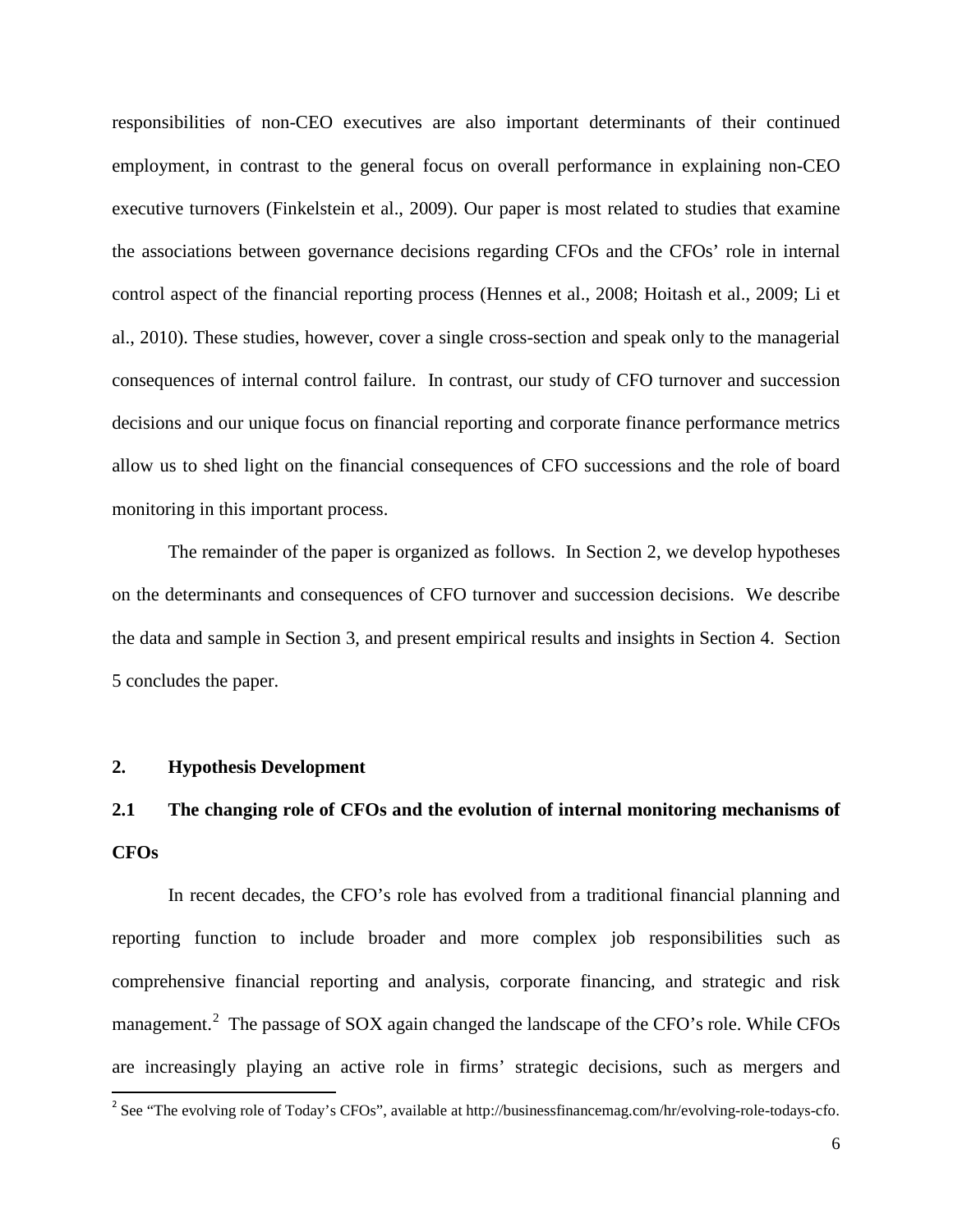acquisitions and other investment decisions, SOX focuses on CFOs' traditional financial reporting function. For example, SOX requires that all public companies establish and maintain an internal control system for financial reporting, and requires that management evaluate and certify the effectiveness of these systems and the external financial statements they produce (Sections 302 and 404). These changes have expanded the commitments of CFOs in that they are now the executive officers that direct all financial aspects of the business with special emphasis on financial reporting and compliance.

Likewise, characteristics of internal monitoring mechanisms at public firms, in particular the intensified scrutiny from the board of directors and audit committees, have changed since the passage of SOX. SOX emphasizes the role of audit committees, requiring that all members of the audit committee be independent (Section 301), and that the company's annual report disclose whether a member of the audit committee is a financial expert (Section 407). Furthermore, recent corporate governance scandals have also increased scrutiny from investors and the public, and increased shareholder activism has created new demands for more transparent information and more vocal challenges of management and boards at annual meetings. The combination of these forces has led to an increase in the demand for boards of directors to more diligently monitor top management including CFOs. Popular press and business survey articles provide anecdotal evidence supporting the notion that the nature of CFOs' relationship with their boards has changed since the passage of SOX. For example, a survey article by Russell Reynolds Associates (2006) reports that the meetings between CFOs and audit committees have become more formal with an increased focus on accounting issues, and that the duration and intensity of these meetings have increased in recent years. The same article also reports that the scope of the audit committees has grown to tackle specific responsibilities such as financial structure and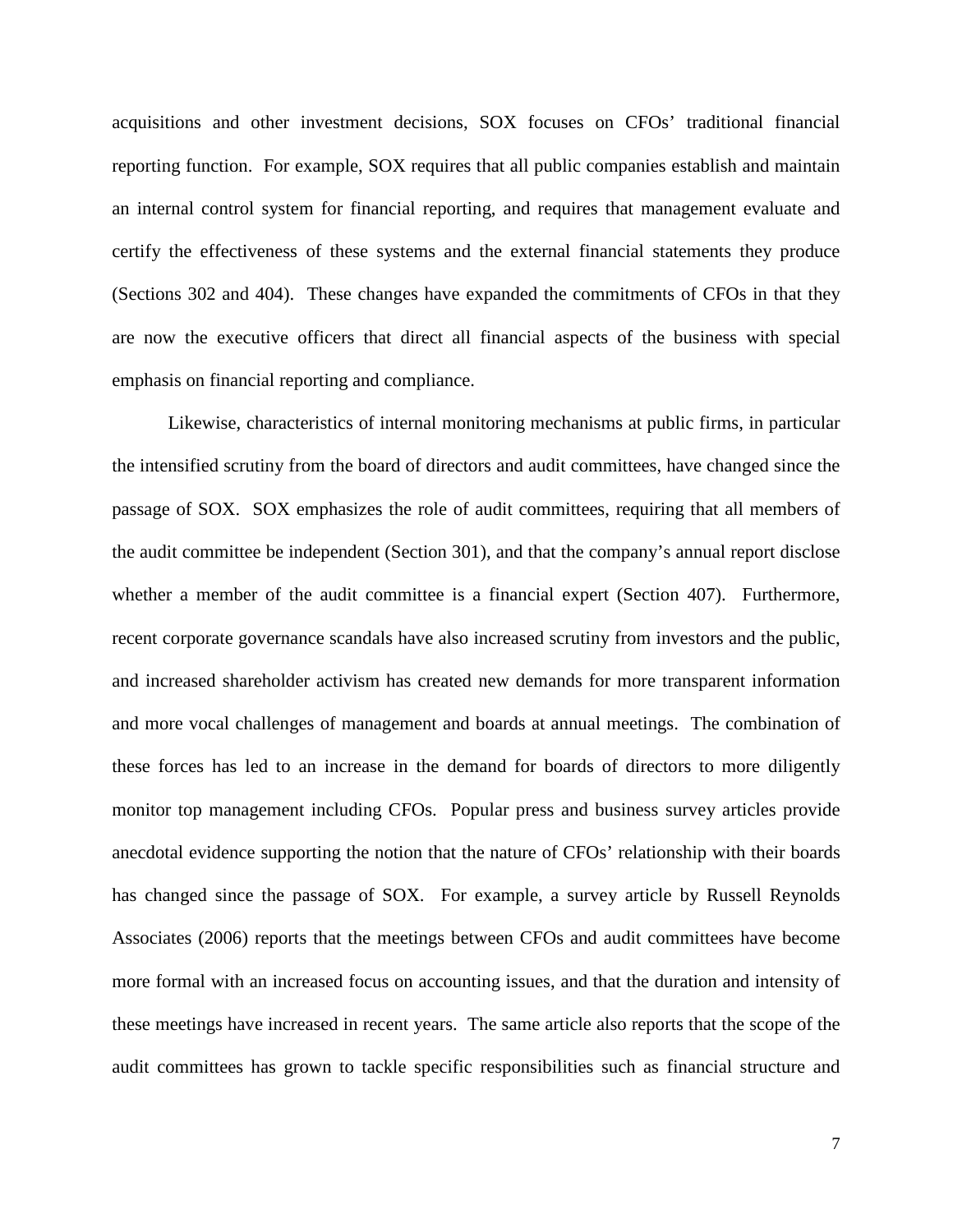macro-governance issues. The above evidence is in accordance with the notion that board monitoring of CFOs has become more intense since the passage of SOX.

Our primary objective is to gain an understanding of the effectiveness of the internal monitoring mechanisms of CFOs. Unfortunately, most of the routine actions of board members are unobservable. As such, we examine the observable actions of board members in crisis situations – the CFO turnover and succession decisions. While it is common knowledge that the board of directors is the ultimate decision maker in selecting the next CEO (Mace 1986 and Vancil 1987), the hiring of the successor CFO is usually conducted by the CEO. Regulatory interventions around the passage of SOX, however, have increased the perceived risk of directors who are accountable for their companies operating in accordance with sound financial practices. As such, greater involvement of boards in the CFO hiring process has increasingly become the norm in recent years, and board members exercise greater due diligence in the CFO hiring process. Board members are involved not only in the interviewing and screening stages, but also in communicating with the CEO about what constitutes the right person before actual candidates are identified (DeMars, 2006).

### **2.2 The determinants of CFO turnovers**

A large literature beginning with Couglan and Schmidt (1985) and Warner et al. (1988), analyzes top management turnover, and the general conclusion from this literature is that CEO turnover increases with poor company performance. Focusing on CFO turnovers, Mian (2001) documents that CFO turnovers are also preceded by poor operating performance. Collectively these studies suggest that management turnover is disciplinary in nature. Existing research presents mixed results on whether financial reporting failures lead to management turnovers.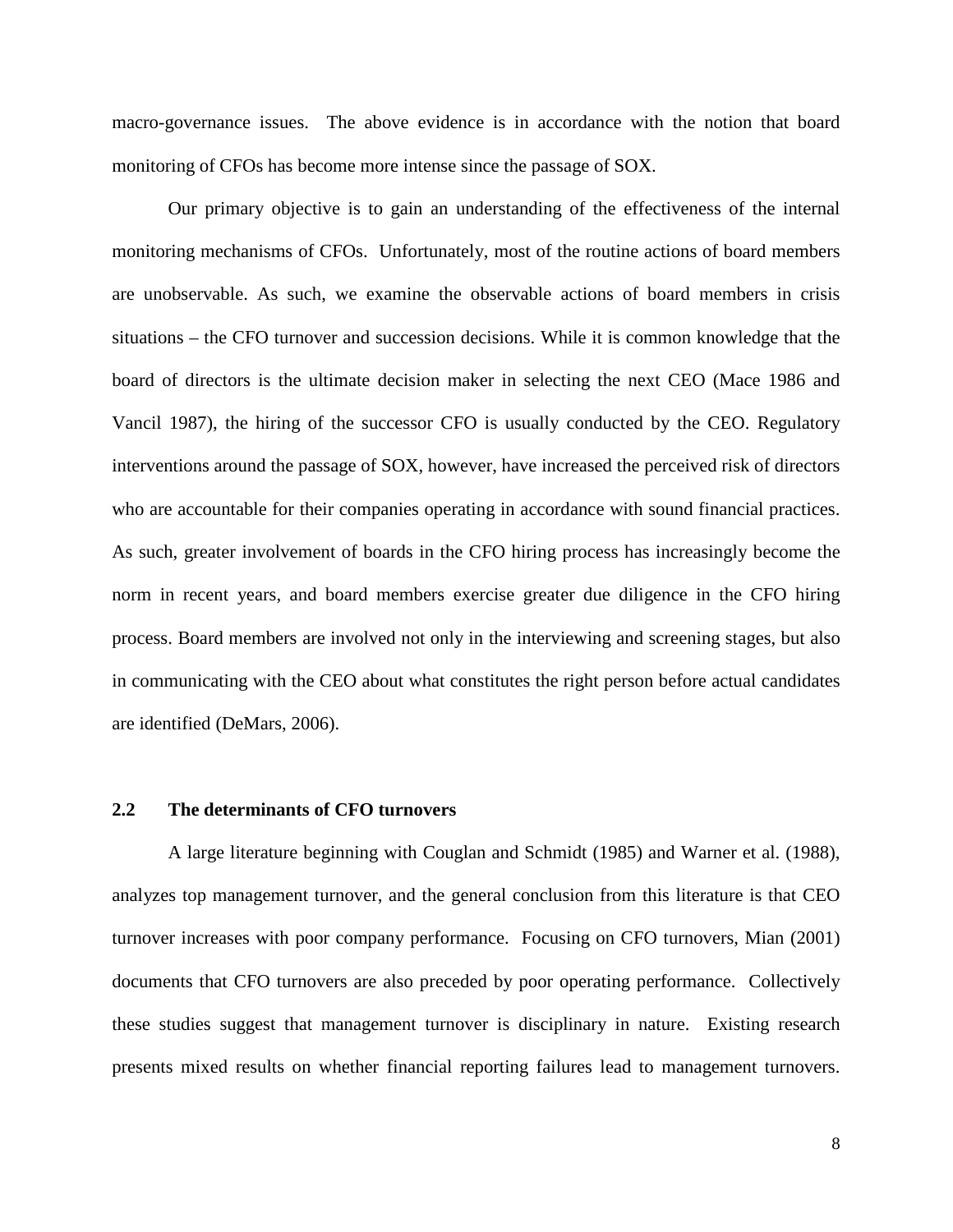Early studies do not document a positive relation between financial reporting problems and management turnover (Beneish, 1999; Agrawal et al., 1999). However, more recent empirical evidence suggests a significant association between management turnovers and financial reporting failures captured by accounting restatements and internal control weaknesses (Desai et al., 2006; Hennes et al., 2008; and Li et al., 2010).

Following prior literature, we expect that effective internal monitoring of CFOs will lead to a higher likelihood of forced turnover for those with poor performance. Our analyses broaden the scope of CFO performance to include not only overall corporate operating performance, but also the results of the distinct functions of CFOs as stewards of financial reporting and corporate financial policies. We argue that the pool of measures to evaluate overall CFO performance should capture the quality of firms' financial reporting practices and the effectiveness of capital management decisions – factors for which the CFOs are more directly responsible and thus, for which they should be held accountable. We use the incidence of accounting restatements as a proxy for financial reporting quality, and the incidence of debt covenant violations as a proxy for capital management quality.<sup>[3](#page-9-0)</sup> We predict that the likelihood of involuntary CFO turnovers is positively related to recent incidences of accounting restatements and debt covenant violations along with operating performance measures.

Accounting restatements could be the result of an irregularity (intentional misstatement by management) or the result of an accounting error (technical issues in the application of GAAP). Hennes et al. (2008) report that the likelihood of management turnover is higher in the period surrounding the announcement of an irregularity compared to that surrounding the

l

<span id="page-9-0"></span><sup>&</sup>lt;sup>3</sup> We use the incidence of debt covenant violations, an outcome variable, to capture capital management quality. While it is not clear that CFOs are actually responsible for debt covenant violations, Roberts and Sufi (2009) report that CFOs are required to submit periodic covenant compliance reports that discuss the computation of and adherence to each financial covenant, suggesting that CFOs are actively involved in debt contracting with banks.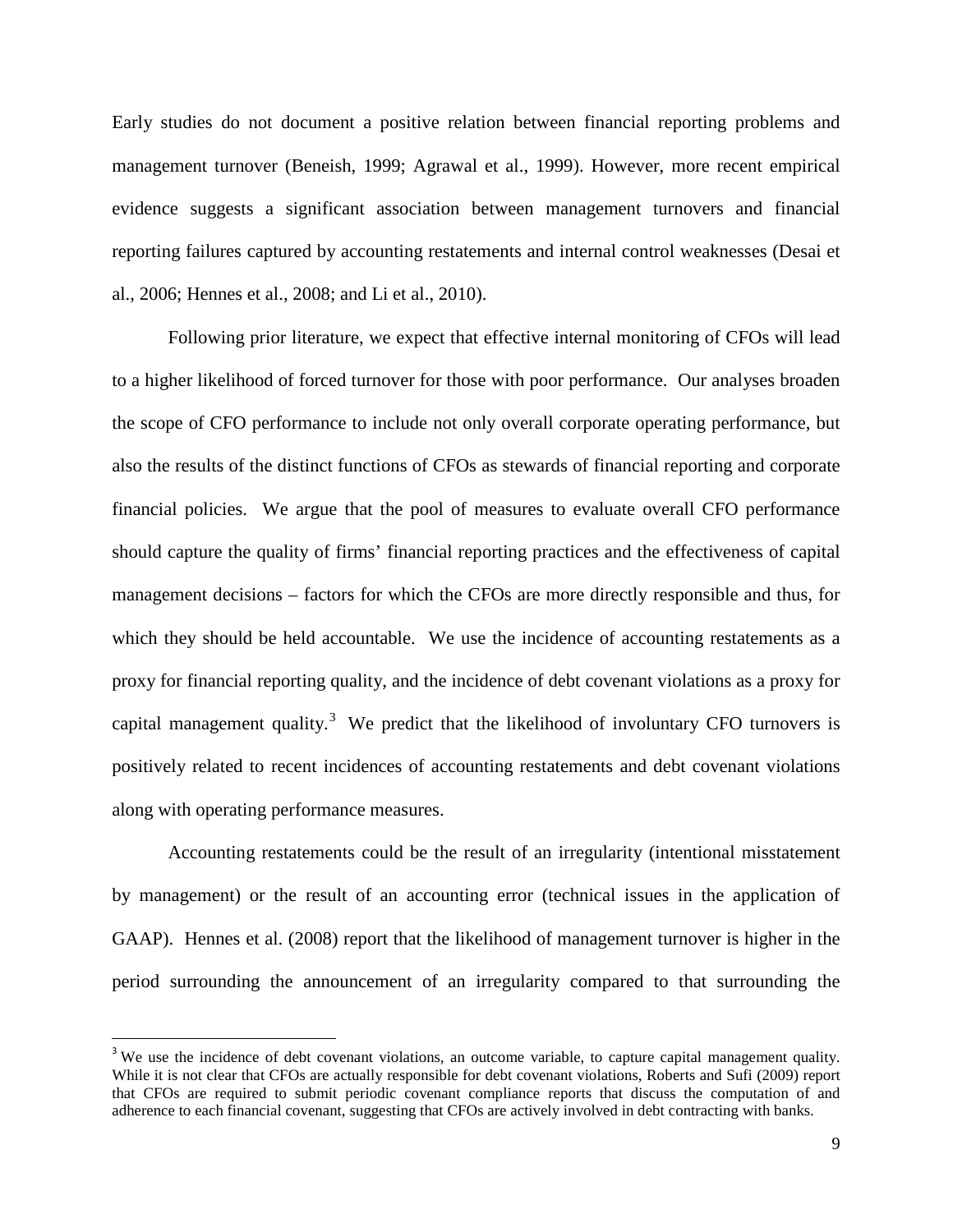announcement of error type restatements. While boards have incentives to fire a CFO after an irregularity, they are also likely to hold the CFO accountable for errors because CFOs should possess the expertise to prevent the errors. Therefore, we expect that both types of restatements are associated with the likelihood of CFO turnover.

We further probe whether the association between forced turnovers and CFO performance measures varies with the intensity of internal monitoring mechanisms. Weisbach (1988) documents a stronger CEO turnover-performance association for companies with outsider-dominated boards relative to those with insider-dominated boards, suggesting that independent directors play an important monitoring role in removing poorly performing CEOs. Similarly, Huson et al. (2004) document that firm performance improvement after CEO succession is positively related to the presence of an outsider-dominated or independent board. Independent directors have incentives to develop reputations as expert decision makers in the labor market and thus are more likely to be responsible for evaluating the senior management team and replacing them if they perform poorly (Fama and Jensen 1983). If independent directors have greater incentives to monitor and evaluate the CFO, we would expect a more pronounced relation between forced turnovers and CFO-specific performance measures in companies with more independent boards.

# **2.3 The determinants of successor CFO characteristics**

We are interested in the following CFO characteristics: the professional qualification or knowledge (i.e., comprehensive financial expertise and treasurer role experience) and the origin (i.e., internal vs. external to the company) of CFOs. Specifically we develop hypothesis on desirable successor CFO characteristics with the potential to improve financial practices in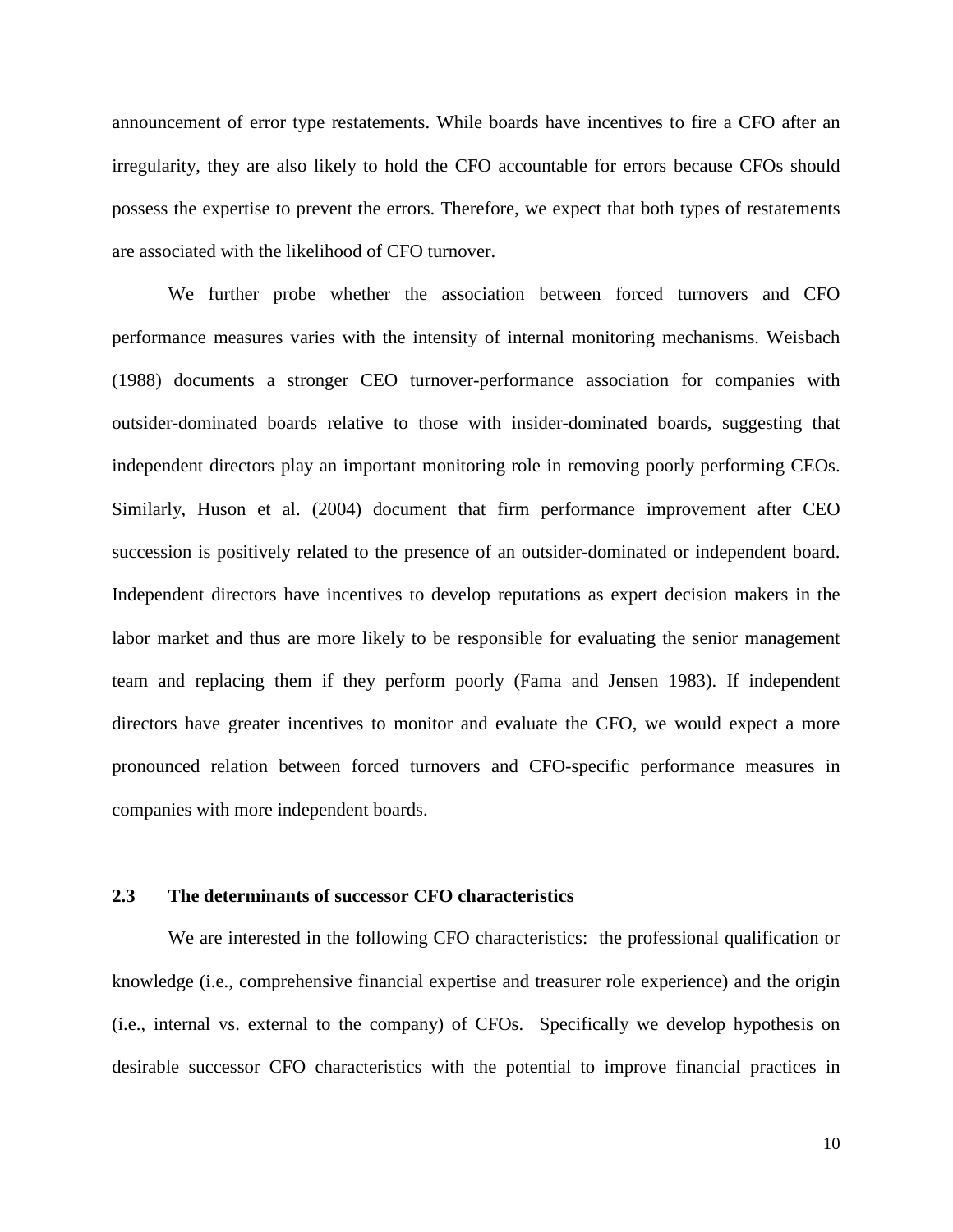companies where CFOs are forced out due to poor performance. On one hand, we expect that the board of directors would hire a successor CFO with more financial expertise to fix poor financial practices. We also expect that a successor CFO with treasurer role experience is more capable of negotiating with the lenders to fix problems when the company has financing difficulty. On the other hand, it is not clear that a CFO's financial expertise and working experience are the first order factor in developing effective financial practices for these troubled companies, particularly in the area of financial reporting. The effectiveness of internal control environment over financial reporting usually reflects the "tone" at the top. Ge and McVay (2005) cite a note from the Treadway Commission, "the tone set by top management – the corporate environment or culture within which financial reporting occurs – is the most important factor contributing to the integrity of the financial reporting process." Therefore, if there is a need to fundamentally change the corporate culture or environment of financial reporting, we expect that the board of directors would hire a successor CFO from outside the company to change the "tone" at the top.

As in the analyses of CEO turnover determinants discussed in Section 2.2, we probe the impact of accounting restatements and board monitoring on successor CFO characteristics. Given that irregularities represent the more egregious type of restatements, boards are more likely to have greater incentives to hire a successor CFO from outside the company to signal the urgency to restore financial reporting credibility. Therefore, we expect that an outsider CFO is more likely to be appointed in companies with irregularity restatements relative to those with error restatements. In investigating the impact of board monitoring on the process of selecting the successor CFOs, we acknowledge that in addition to the significant role that the CEO plays in the CFO hiring process, board members have taken on increased responsibilities in identifying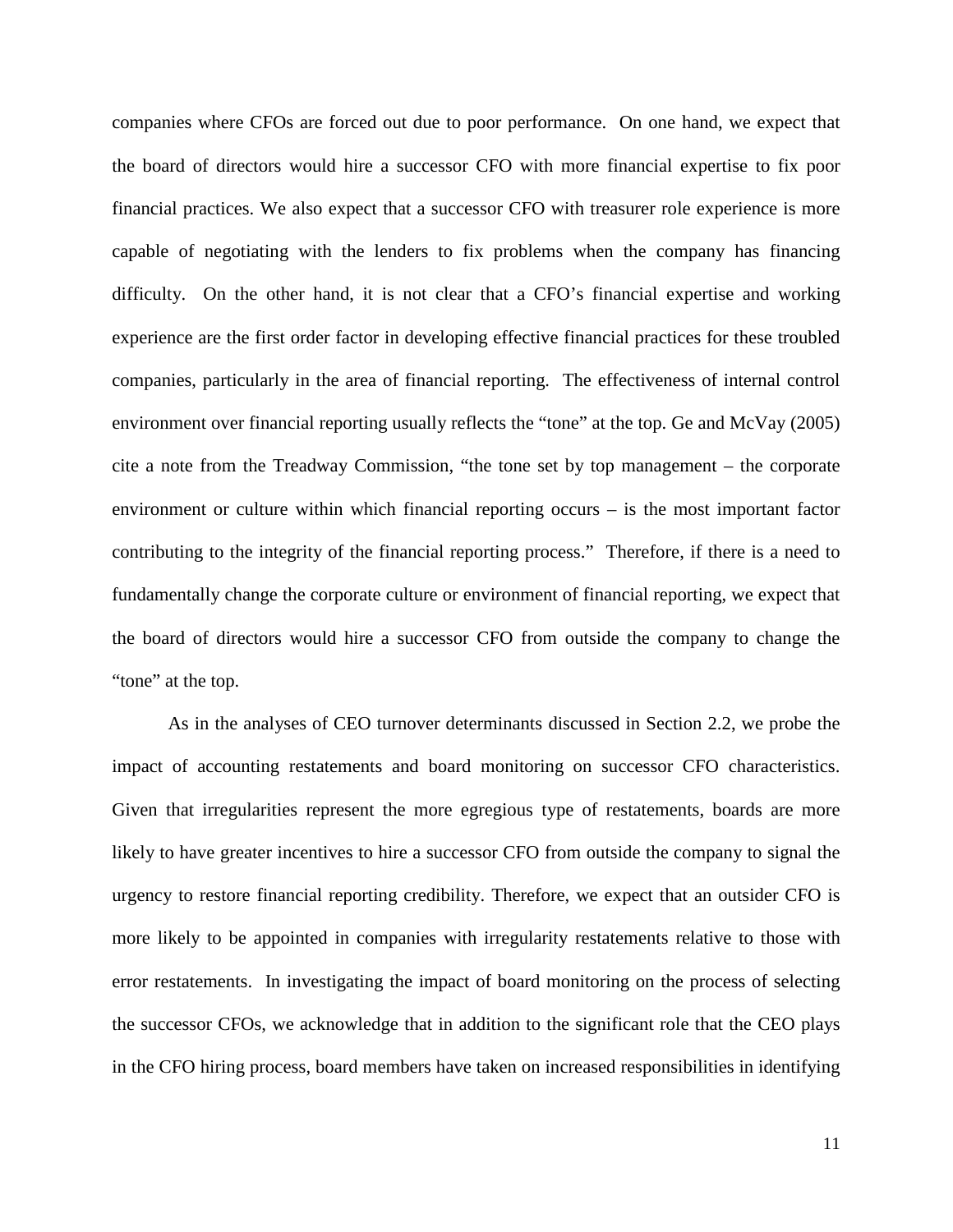the right person for the top finance job in the company (DeMars, 2006). Using the independence of boards to measure the extent of board monitoring in the CFO succession process, we expect that firms with majority independent boards are more likely to hire a successor CFO with the desirable characteristics in companies with poor financial practices.

# **2.4 The association between successor CFO characteristics and subsequent financial performance outcomes**

Our final set of analyses explores the subsequent performance implications of CFO successions. We are interested in exploring whether subsequent financial practices are influenced by the characteristics of successor CFOs.

There is an emergent literature on the CFOs' role in firms' financial reporting and voluntary disclosure decisions. The "upper echelons" theory (Hambrick and Mason, 1984) predicts that organization outcomes, including strategic choices and performance levels, are partially predicted by managerial background characteristics. Applying this theory to financial managers, Bamber et al. (2010) find that individual CFO-specific effects play an important role in voluntary financial disclosures. Likewise, Ge et al. (2011) document that individual CFO styles matter across a wide range of financial reporting decisions.<sup>[4](#page-12-0)</sup>

The analyses in these studies generally employ fixed effects to make inferences about CFO-specific characteristics. [5](#page-12-1) We believe that our sample which focuses on CFO successions provides a unique setting to evaluate the effects of CFO characteristics on subsequent financial

 $\overline{\phantom{a}}$ 

<span id="page-12-0"></span> $4$  On the other hand, prior research provides mixed evidence on CFOs' roles in earnings management. While Jiang, Petroni, and Wang (2010) suggest that CFO equity incentives are more important than CEO equity incentives in explaining earnings management, the evidence in Feng et al (2011) indicates that CFOs are involved in earnings manipulations because of pressure from CEOs.

<span id="page-12-1"></span><sup>&</sup>lt;sup>5</sup> In a recent paper, Fee, Hadlock, and Pierce (2011) raise concerns on the managerial style hypothesis which is usually tested using manager-specific fixed effects research methodology.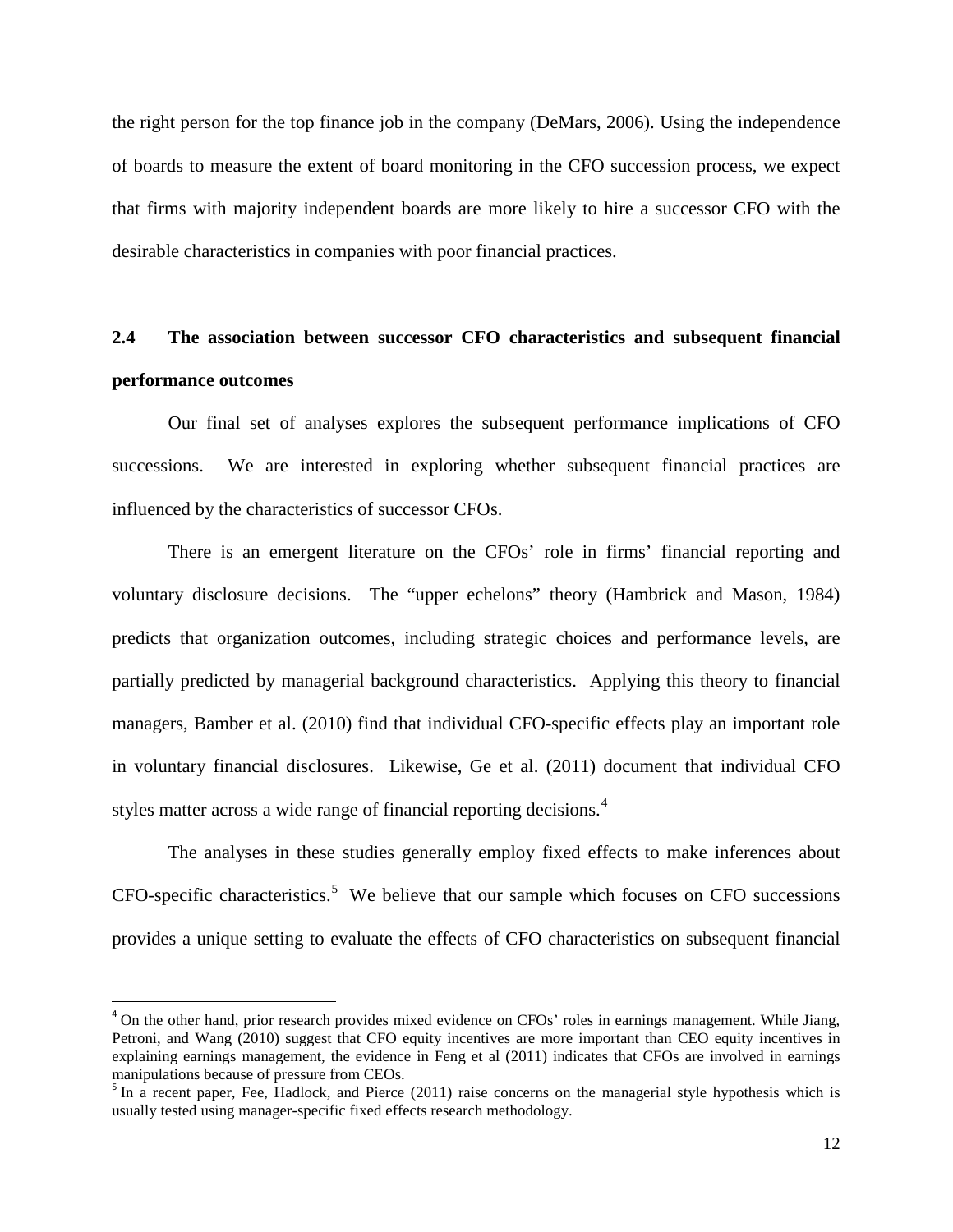practices.<sup>[6](#page-13-0)</sup> If the internal monitoring mechanisms of the CFO are effective and a successor CFO with characteristics deemed desirable in these poorly performing companies is hired, we predict a positive relation between the presence of these CFO characteristics and the subsequent improvement in financial practices following forced turnovers. More specifically, we expect that the hiring of a successor CFO from outside the company is related to the improvement in financial reporting, and that the hiring of a successor CFO with treasurer experience is related to reduced incidences of future debt covenant violations.

## **3. Data and sample**

l

We use several sources for data in our study. We employ the Compustat ExecuComp database to construct the CFO turnover/succession sample covering the years from 2002 to 2008. We collect CFOs' succession and employment history from annual reports, proxy statements, and web searches. Financial accounting and stock returns data are drawn from Compustat and CRSP, respectively. The accounting restatement data, including the irregularity/error classification, and debt covenant violation data are described in Hennes et al. (2008 and 2012) and Nini et al. (2012), and are generously provided by the authors.<sup>[7](#page-13-1)</sup> We exclude utility firms (two-digit SIC code 49) and financial institutions (one-digit SIC code 6) from the sample because CFOs in these regulated industries function differently from CFOs in unregulated industries.

<span id="page-13-0"></span><sup>&</sup>lt;sup>6</sup> Matsunaga, Wang, and Yeung (2013) investigate the relation between CEOs' former CFO experience and firms' accounting policies including financial reporting, disclosure, and tax policies. Interestingly, they employ the empirical setting of CEO successions. However, they do not consider CFO characteristics or successions in their research design. In our empirical analysis, we include a variable of CEO succession to control for this potential effect.

<span id="page-13-1"></span> $7$  The data on restatements including irregularity/error classification are provided by Andy Leone. The data on debt covenant violations are available from [http://faculty.chicagobooth.edu/amir.sufi/data.htm,](http://faculty.chicagobooth.edu/amir.sufi/data.htm) compiled by Nini, Smith and Sufi. They collected debt covenant violation data from 10-Ks and 10-Qs. We record a violation as any violation that occurred during the fiscal year.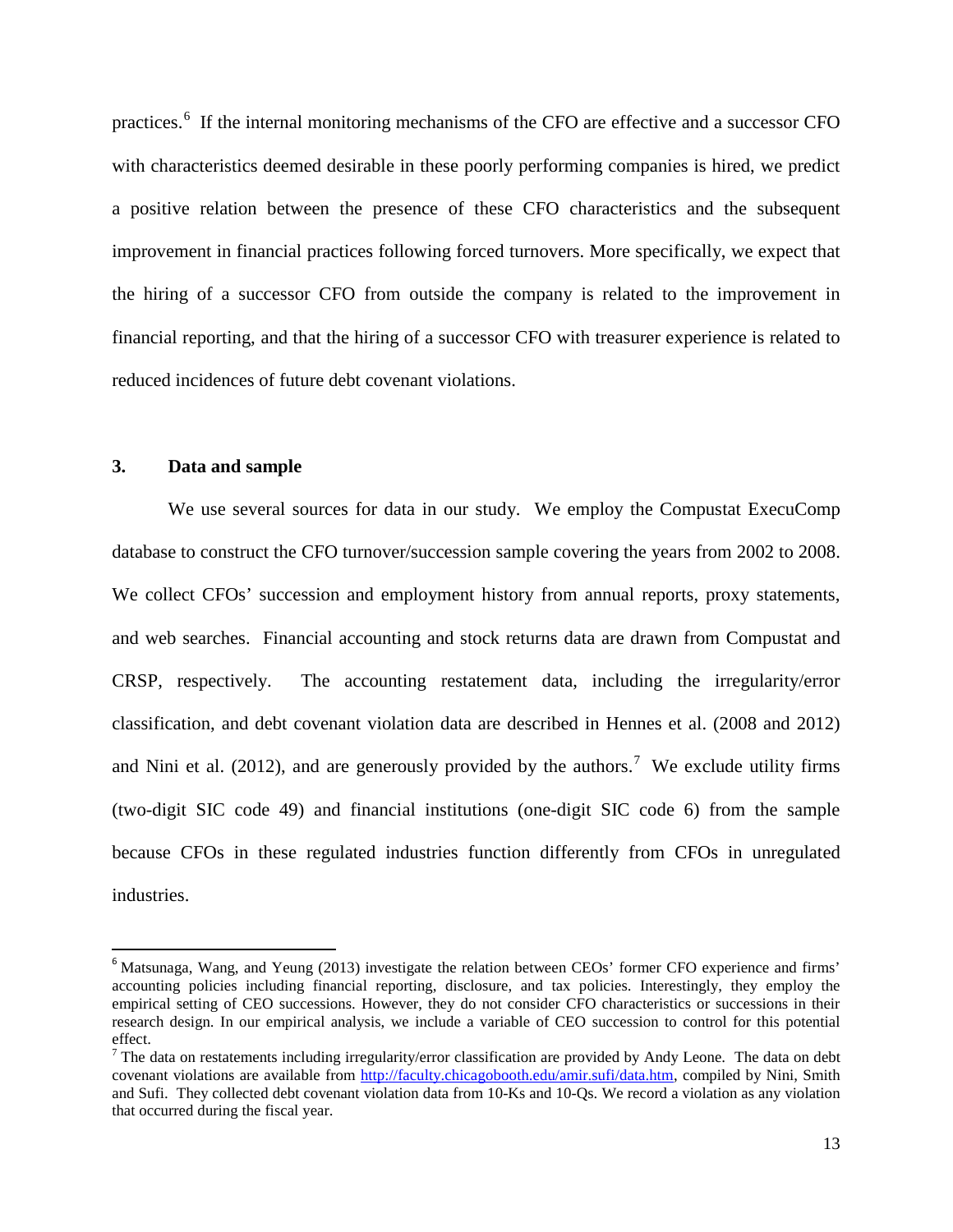For the sample period before 2006, we identify an executive as a CFO if the "annual title" variable in the ExecuComp database indicates that the executive has financial responsibility such as chief financial officer or vice president of finance. For the sample period after 2006, we use the available "CFOANN" variable to identify CFOs.

We construct a measure of CFO turnover/succession starting from the list of CFOs identified from the ExecuComp database. CFO turnovers are identified for each year in which the personal identification of CFOs has changed from one year to the next. With an initial list of CFO turnovers/successions, we use *Nexus* and *Factiva* to search for articles or press releases that allow us to determine the reason for each CFO turnover. Given our focus on involuntary CFO turnovers, we classify turnovers according to whether the articles suggest that the CFO was forced to leave (see Engel et al. 2003 and Wang 2010, for example).

Table 1 Panel A reports the reasons of the 555 forced turnover events in the final sample. We categorize turnovers classified as "pursue other interests" (104 events), "pursue other possibilities" (114 events), "family or personal reasons" (25 events), "scandal" (13 events), and "no reason" (67 events) as forced. Prior studies (Warner et al., 1988; DeFond and Park, 1999) suggest that involuntary turnovers are often presented as retirements in press releases. Therefore, we classify retirement turnovers when the CFO is younger than 62 as forced turnovers (167 events). There are a number of CFO turnovers for which we are not able to find press releases. These are classified as "no news". Similar to early retirement, such turnovers of CFOs younger than 62 are considered forced turnovers in the absence of press releases (65 events).

For each CFO turnover event, we collect measures of successor CFO characteristics. Following prior literature on CEO succession, we define a successor CFO as an outsider if the CFO has been with the firm for no more than one year at the time of their appointment (Parrino,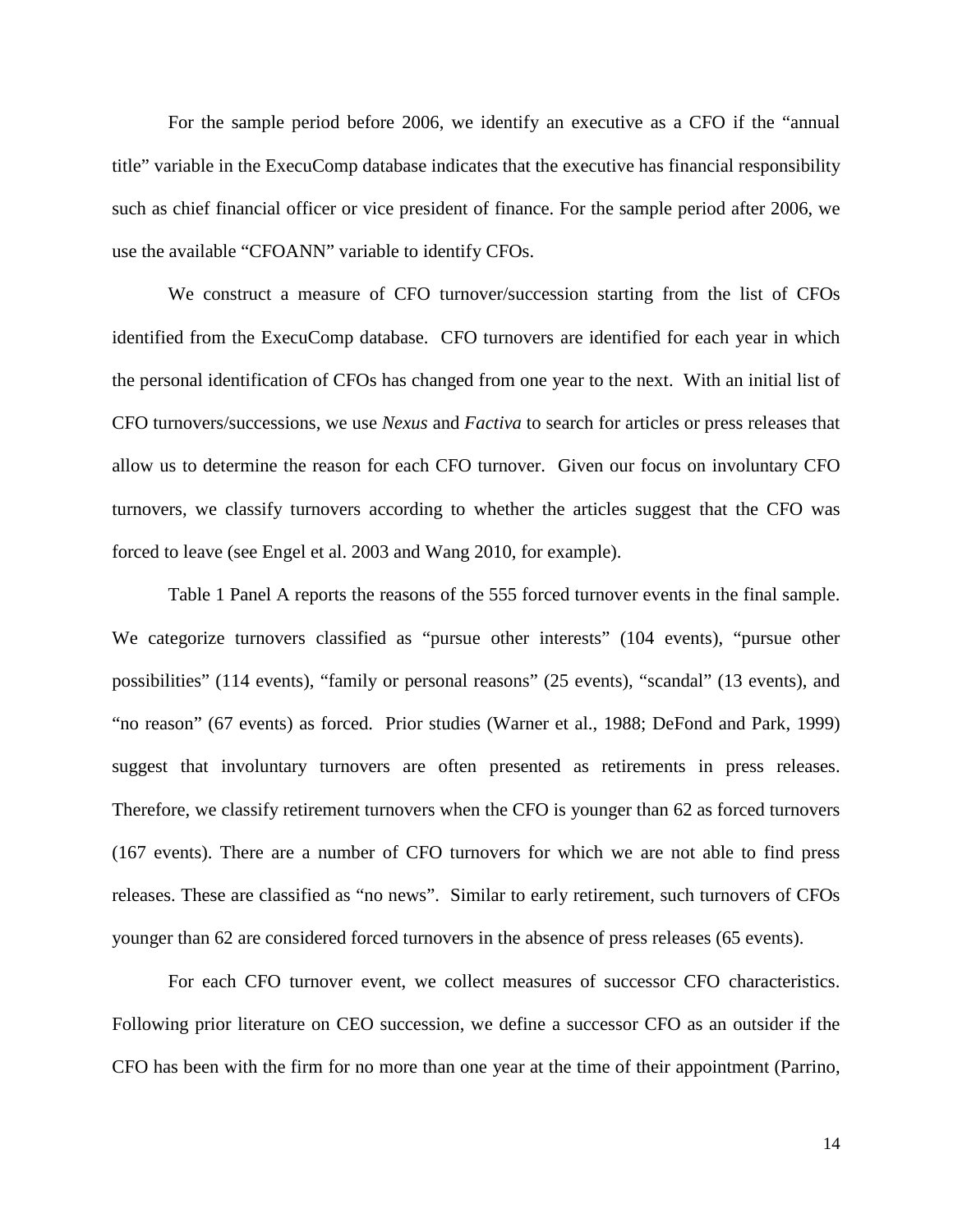1997; Huson et al., 2004). A successor CFO is classified as possessing comprehensive financial expertise when she has prior experience as a CFO. We also determine whether a successor CFO has prior experience as a treasurer. These characteristics are not mutually exclusive, i.e., a successor could possess one or more of these characteristics.

To examine whether forced CFO turnovers are related to poor financial practices, we use firm years with no CFO turnovers as the primary control group. There are 6,506 firm-year observations with no changes in CFOs, and we refer to this as the *no turnover* sample. We also construct an alternative benchmark sample by identifying cases when the outgoing CFO is promoted or re-assigned within the same company. The resulting 148 such turnover events are referred to as the *promoted* sample.<sup>[8](#page-15-0)</sup>

### **4. Empirical Results**

l

### **4.1 Descriptive statistics**

Table 1 panel B reports summary statistics for the forced sample and the two control samples, i.e., the no turnover sample and the promoted sample. Compared with the no turnover sample, the forced sample contains more frequent accounting restatements and covenant violations in the year prior to the turnover (17.3% versus 10.7% and 10.3% versus 7.1%, respectively, with both differences significant at the 1% level). Further, the existence of both types of accounting restatements is significantly higher in the forced sample than in the no turnover sample (10.5% versus 7.5% for accounting error restatements, and 6.8% versus 3.2%

<span id="page-15-0"></span><sup>&</sup>lt;sup>8</sup> We do not consider two types of CFO succession events in our empirical analyses: CFO successions when the outgoing CFO became a CFO or executive officer of another company, and CFO retirements when the outgoing CFO departed at age 62 or older. We suspect that these CFO succession events include a mixture of retirements, promotion, and forced turnovers. For example, some departing CFOs leave the company to become a CFO of a smaller or lower profile company due to poor performance or because their skills are no longer sufficient to address an increasingly complex environment. Inclusion of these ambiguous settings in either sample would add noise to the analyses.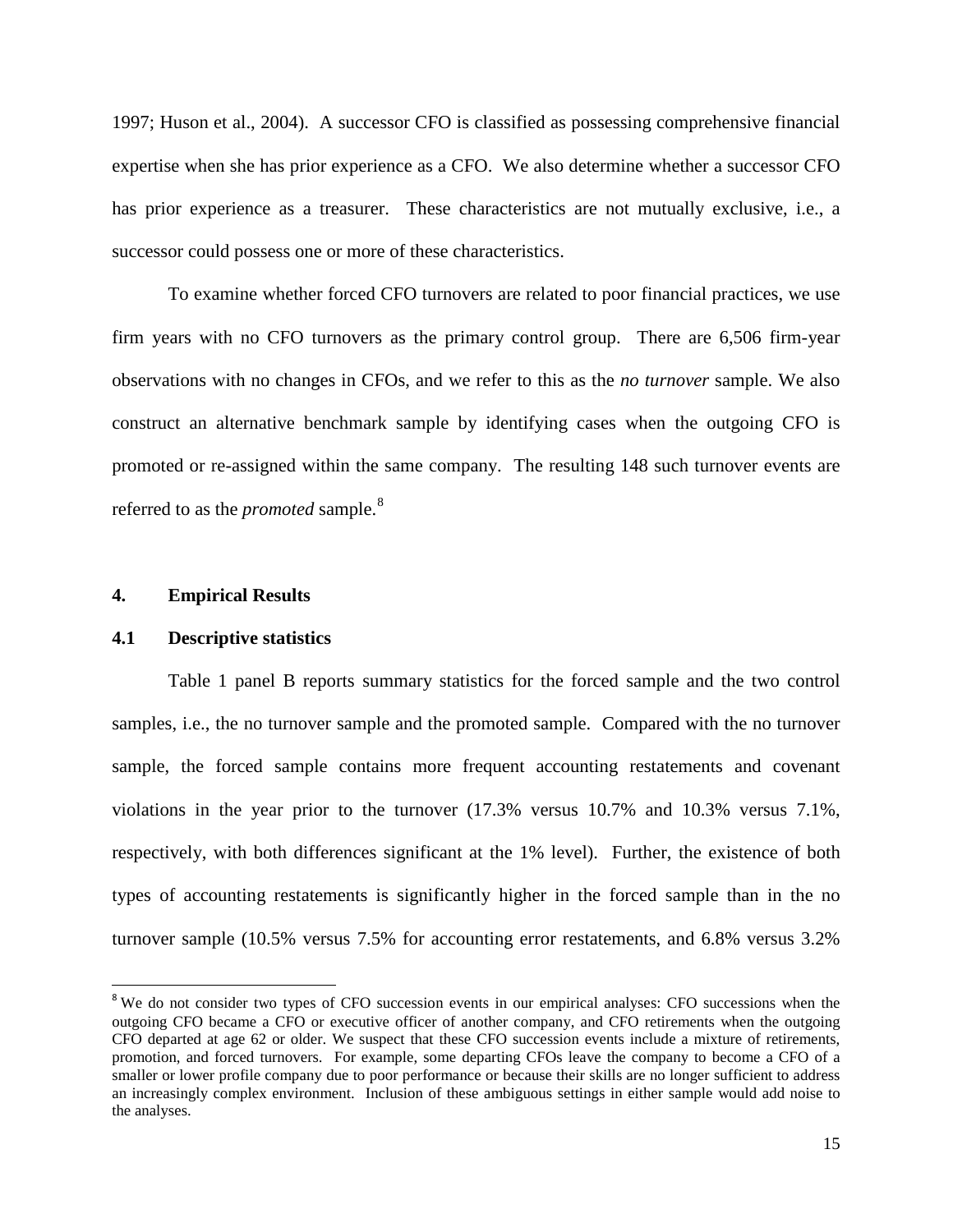for irregularity, both differences significant at the 1% level). The average return on assets is also lower in the forced sample  $(0.017 \text{ versus } 0.038, \text{ the difference is significant at the } 1\% \text{ level}).$ The comparison between the forced and the promoted samples yields similar inferences. The results from the descriptive statistics suggest that poor financial practices are positively associated with forced CFO turnovers.

Several successor CFO characteristics also differ between the forced group and the promoted group. More successor CFOs are hired from outside the company for the forced sample than for the promoted sample (53.7% versus 41.9%, the difference is significant at the 1% level). Firms in the forced sample are also more likely to hire successor CFOs with comprehensive financial expertise than the promoted sample (66.3% versus 57.4%, the difference is significant at the 1% level). We do not, however, observe significant differences in successor CFOs' prior experience as a Treasurer (22.9% versus 25.7%).

# **4.2 Determinants of forced CFO turnovers**

The summary statistics in Table 1 provide preliminary insights on the determinants of forced CFO turnover events. Next, we use the following probit regression model to estimate the likelihood of the CFOs being forced out:

$$
Prob(Forced = 1) = \alpha + \beta_1 \text{ Restatement} + \beta_2 \text{Covenant Violation} + \beta_3 \text{Roa} + \beta_4 \text{Return} + \beta_5 \text{Size} + \beta_6 \text{Leverage} + \beta_7 \text{Tenure} + \beta_8 \text{Age} + \beta_9 \text{CEO} \text{succ} + \varepsilon
$$
 (1)

The indicator variable *Forced* equals one if the CFO is forced to leave the company, and zero if there is no CFO turnover or the outgoing CFO is promoted or reassigned within the company. We include four proxies capturing different aspects of CFO responsibilities, *Restatement*, *Covenant Violation, Roa,* and *Return*. *Restatement* and *Covenant Violation* are indicator variables, equal to one if a firm experienced an accounting restatement or a debt covenant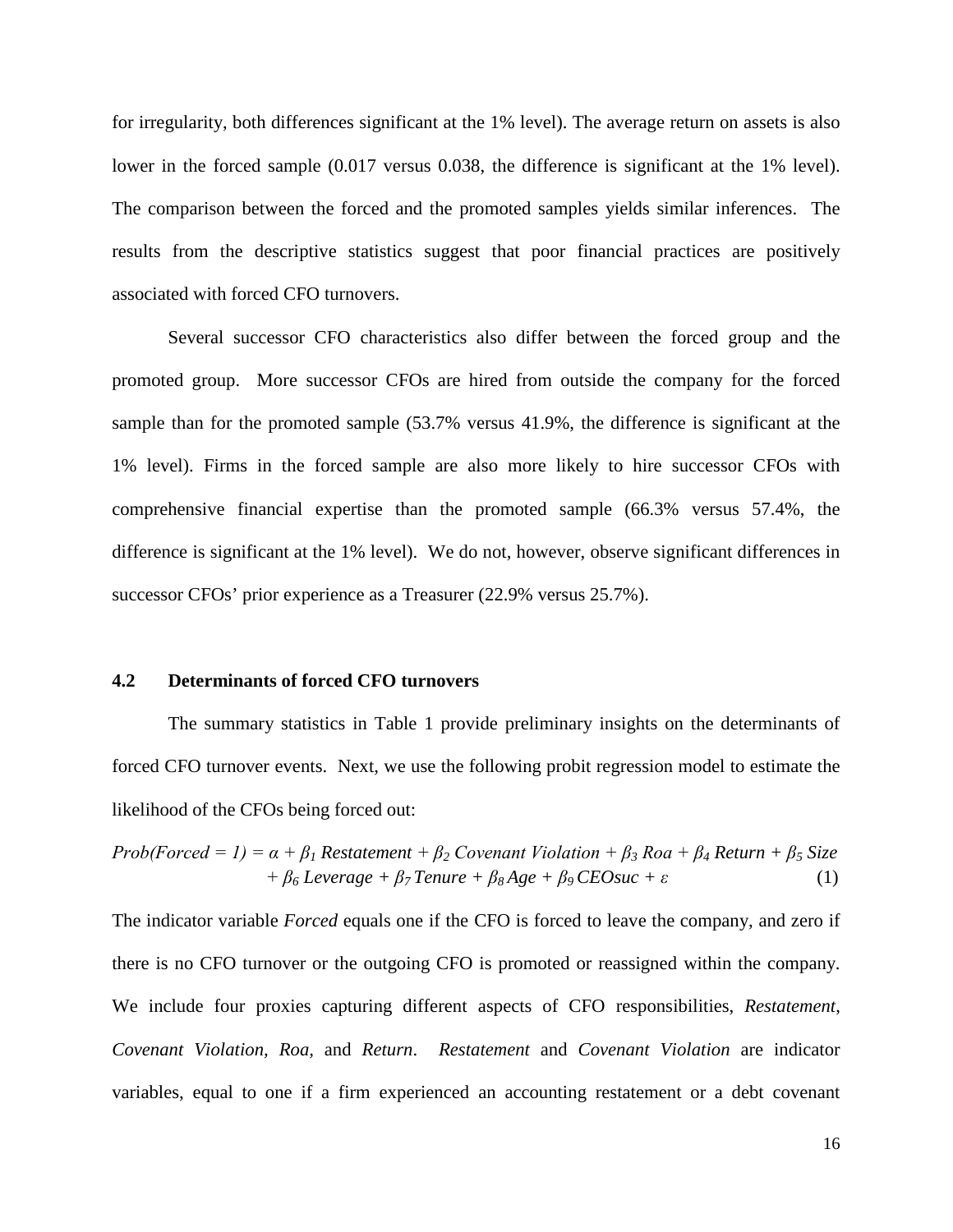violation, respectively, in either of the two years prior to the CFO turnover event, and zero otherwise. *Roa* and *Return* are measured as the industry-adjusted return on assets and stock returns, respectively. Industry classification is based on two-digit SIC codes. Control variables include firm size (*Size*), measured as the natural log of total assets; leverage (*Leverage*), measured as the ratio of total debt to total assets; the age and the number of years in office of the outgoing CFO (*Age* and *Tenure*). We also include an indicator variable to capture whether a CEO was replaced prior to CFO turnover (*CEOsuc*) to control for the potential influence of CEO successions on the CFO employment decisions (Matsunaga et al., 2013).

We present the regression results in Panel A of Table 2. The regression in column (1) employs the no turnover sample as a control group to predict forced turnovers. Consistent with the univariate results in Table 1, firms with recent accounting restatements are more likely to remove the CFOs (0.255, *t=*3.98). The coefficient on *Covenant Violation* is positive and marginally significant (0.104, *t=*1.29). CFOs in firms with poor operating performance, as measured by *Roa,* are also more likely to depart (-0.736, *t=*-3.73), confirming the findings of Mian (2001) that poor company performance proceeds CFO turnovers. However, the coefficient on *Return* is not statistically significant, in contrast to the strong and robust turnover return sensitivity documented in CEO turnover studies (see, for example, Warner et al 1988). These results suggest that performance measures capturing outcomes associated with the specific responsibilities of CFOs are important determinants of CFO turnover decisions.

We report the regression results of using the promoted sample as an alternative control group in column (2). The results in column (2) are similar to those in column (1). We focus on the coefficients on the performance measures for CFO job responsibilities. We find positive and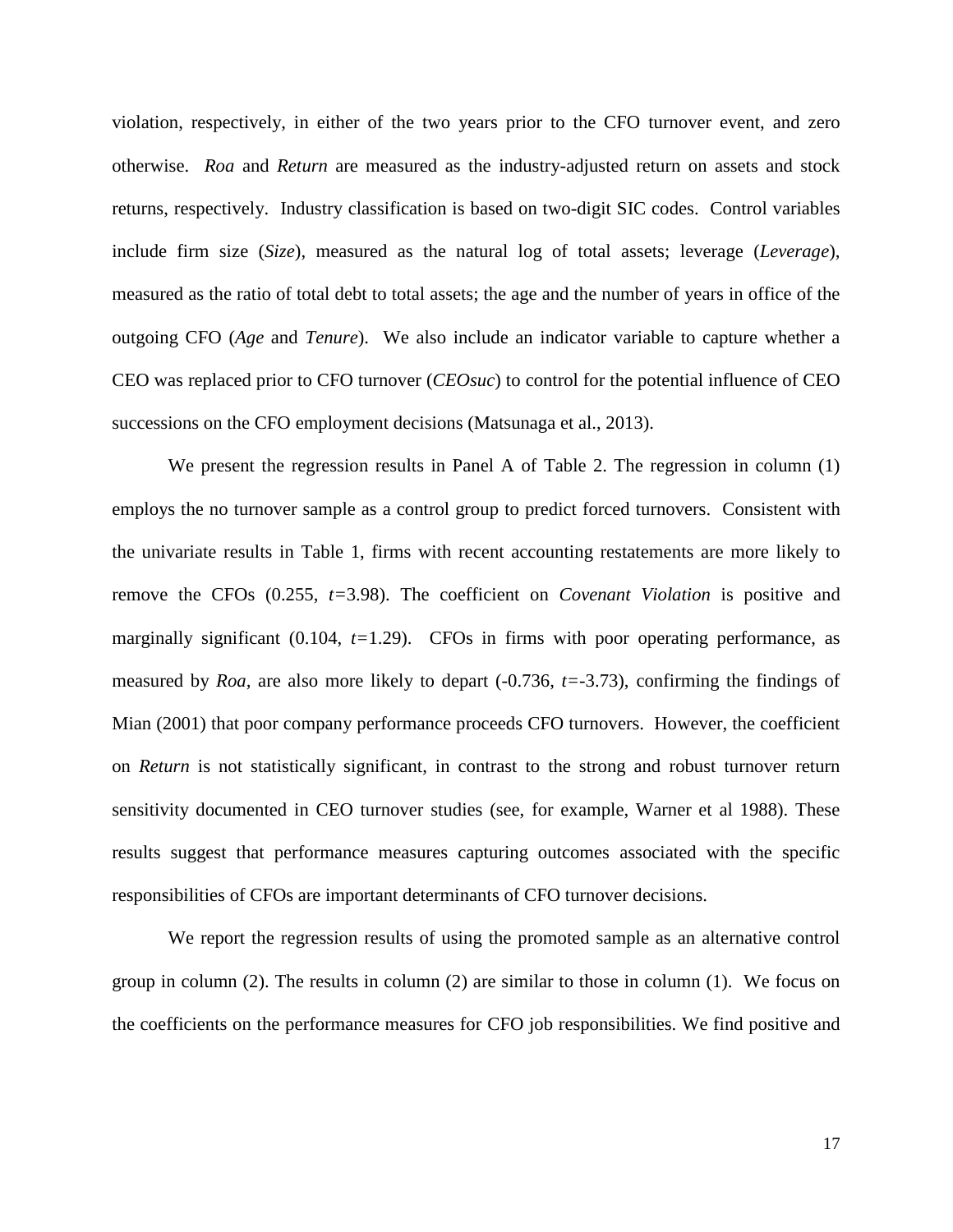significant coefficients on *Restatement* and *Covenant Violation* (0.499; *t=*2.71; 0.474; *t=*1.88), and a negative and significant coefficient on *Roa* (-1.059; *t=*-1.97).

To shed light on the impact of different restatement types, we estimate equation (1) above by including the two types of restatements (i.e., accounting errors and irregularities) separately. The results are presented in columns (3) and (4) of Panel A. We find positive and significant coefficients on both types of accounting restatements with both of the control samples, suggesting that CFOs are held accountable for their financial reporting role, regardless of the source. We find, however, that the coefficient on *Irregularity* is higher in magnitude and more statistically significant than that on *Error* (0.401,  $t=3.87$  vs. 0.184,  $t=2.38$ , the difference is significant at the level of 5%). This result suggests that while CFOs are held accountable for both types of restatements, they are more likely to be terminated after reporting an accounting irregularity than after an accounting error and highlights the importance of controlling for restatement type (Hennes et al., 2008). We interpret the evidence from Panel A collectively as suggesting that CFOs are held accountable for their performance in financial reporting and corporate financing functions.<sup>[9](#page-18-0)</sup>

To examine the impact of board monitoring on CFO turnover decisions, we gather data on individual director independence from the Investor Responsibility Research Center (IRRC) database.<sup>[10](#page-18-1)</sup> We partition the sample based on whether a majority of the sample firm's board members are independent. We find that the majority of sample firms have independent boards (4,741 versus 996). The results using the board independence partition are presented in columns (1) and (2) of Table 2 Panel B, with column (1) for the majority independent board subsample

l

<span id="page-18-0"></span><sup>&</sup>lt;sup>9</sup> Due to the smaller sample size of the promoted sample, we use the no turnover sample as the control group in the subsequent cross-sectional analyses.<br><sup>10</sup> We supplement the data from the IRRC database by collecting information directly from company proxy

<span id="page-18-1"></span>statements where necessary.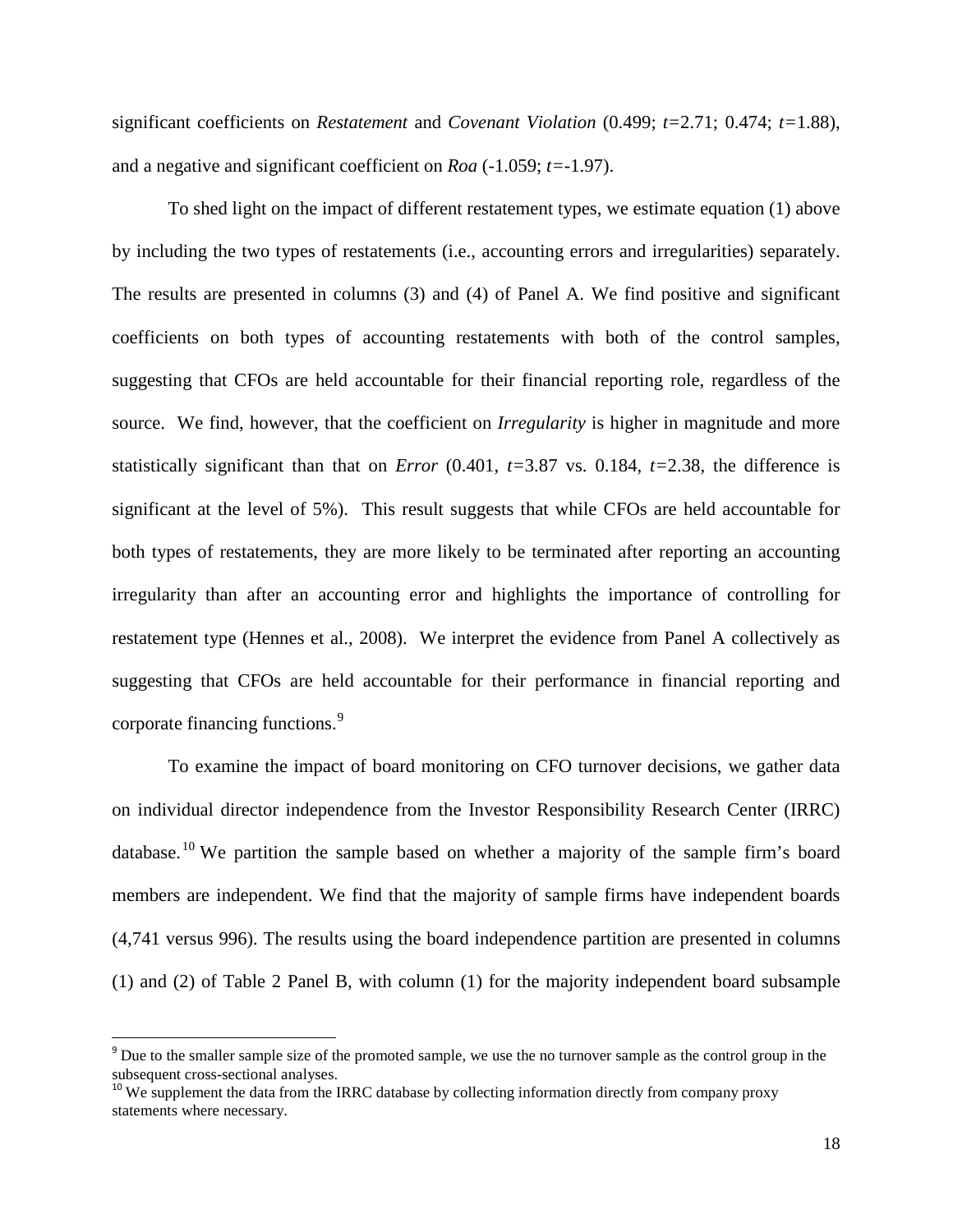and column (2) for the less independent board subsample. We find that the results in column (1) are similar to those in Table 2 Panel A using the full sample, with a positive and significant coefficient on *Restatement* (0.261, *t=*3.59), a positive and marginally significant coefficient on *Covenant Violation* (0.150;  $t=1.63$ ), and a negative and significant coefficient on *Roa* (-1.102; *t=*-4.71). In contrast, we do not find similar evidence in column (2) when we conduct the regression in the subsample of firms with less independent boards. None of the coefficients of interest are statistically significant. These results collectively suggest that the role of board monitoring in CFO turnovers is more pronounced in companies with majority independent boards.<sup>11</sup> Our findings from the CFO turnover sample are consistent with those of Weisbach (1998) who shows a stronger turnover-performance association for CEO turnover when the boards are dominated by outsiders.

We also conduct the regression analyses by controlling for restatement types, and present the results in Columns (3) and (4). In the subsample of firms with majority independent boards (Column (3)), we observe positive and significant coefficients on *Error and Irregularity* (0.166, *t=*1.89 and 0.449, *t=*3.88, respectively), and a negative and significant coefficient on *Roa* (- 1.108, *t=*-4.74). We also find a positive coefficient on *Covenant Violation*, but with only marginal significance (at the 10% level). In contrast, none of the coefficients on CFO performance measures in Column (4) are statistically significant when the firms do not have majority independent boards.

 $\overline{\phantom{a}}$ 

<span id="page-19-0"></span><sup>&</sup>lt;sup>11</sup> One concern on the results from the two different subsamples partitioned by board independence is that the sample size of the majority independent board subsample is larger than that of the less independent board subsample, therefore the results from the less independent subsample lacks power. To investigate this possibility, we repeat the regression on the majority independent board subsample using a randomized sample of 1,000 observations, and find similar results to those reported in the table, suggesting that subsample size differences are unlikely to explain the findings.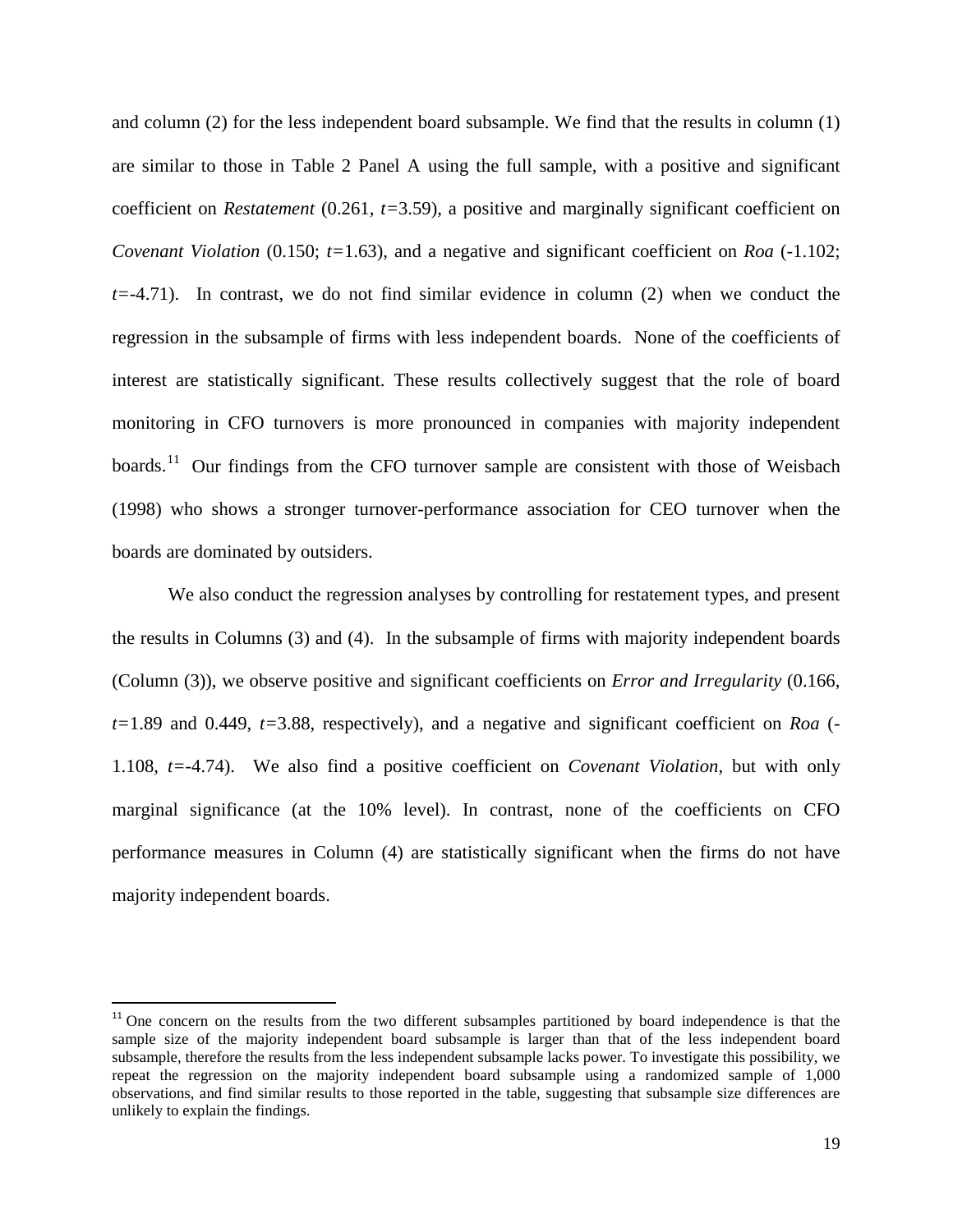Overall, the results suggest that firms with majority-independent boards are more committed to ensuring solid financial practices by more actively removing poorly performing CFOs.

# **4.3 Determinants of successor CFO characteristics**

Next, we examine characteristics of successor CFOs - specifically their origin (i.e., internal or external hire), and their professional qualifications (i.e., whether the incoming CFO has prior experience as a CFO or a treasurer). Given that the focus is on successor CFOs, we employ the forced turnover sample to investigate how the successor CFO characteristics are associated with the different aspects of poor financial practices in these firms. We use the following regression model to estimate the likelihood of successor CFOs possessing these characteristics.

# *Prob*(*Characteristic=*1)*= α+ β1 Restatement+β2 Covenant Violation+β<sup>3</sup> Roa + β4 Return*  $+ \beta_5$  *Size*+ $\beta_6$  *Leverage* +  $\beta_7$  *CEOsuc*+ $\varepsilon$  (2)

The dependent variable *Characteristic* represents one of the three characteristics of successor CFOs, *Outside*, *Financial Expertise*, and *Treasurer*. The variable *Outside* equals one if a successor CFO is chosen from outside the company, and zero otherwise. The variables *Financial Expertise/Treasurer* are equal to one if a successor CFO has prior experience as a CFO/treasurer, and zero otherwise. Recall that we are interested in investigating whether successor CFOs possess desirable characteristics to improve financial practices in these companies where CFOs are forced out due to poor performance, so we include the CFO performance metrics: *Restatement*, *Covenant Violation, Roa,* and *Return*. Additionally, we include similar control variables used in model (1). These variables are as defined earlier, and also summarized in the Appendix.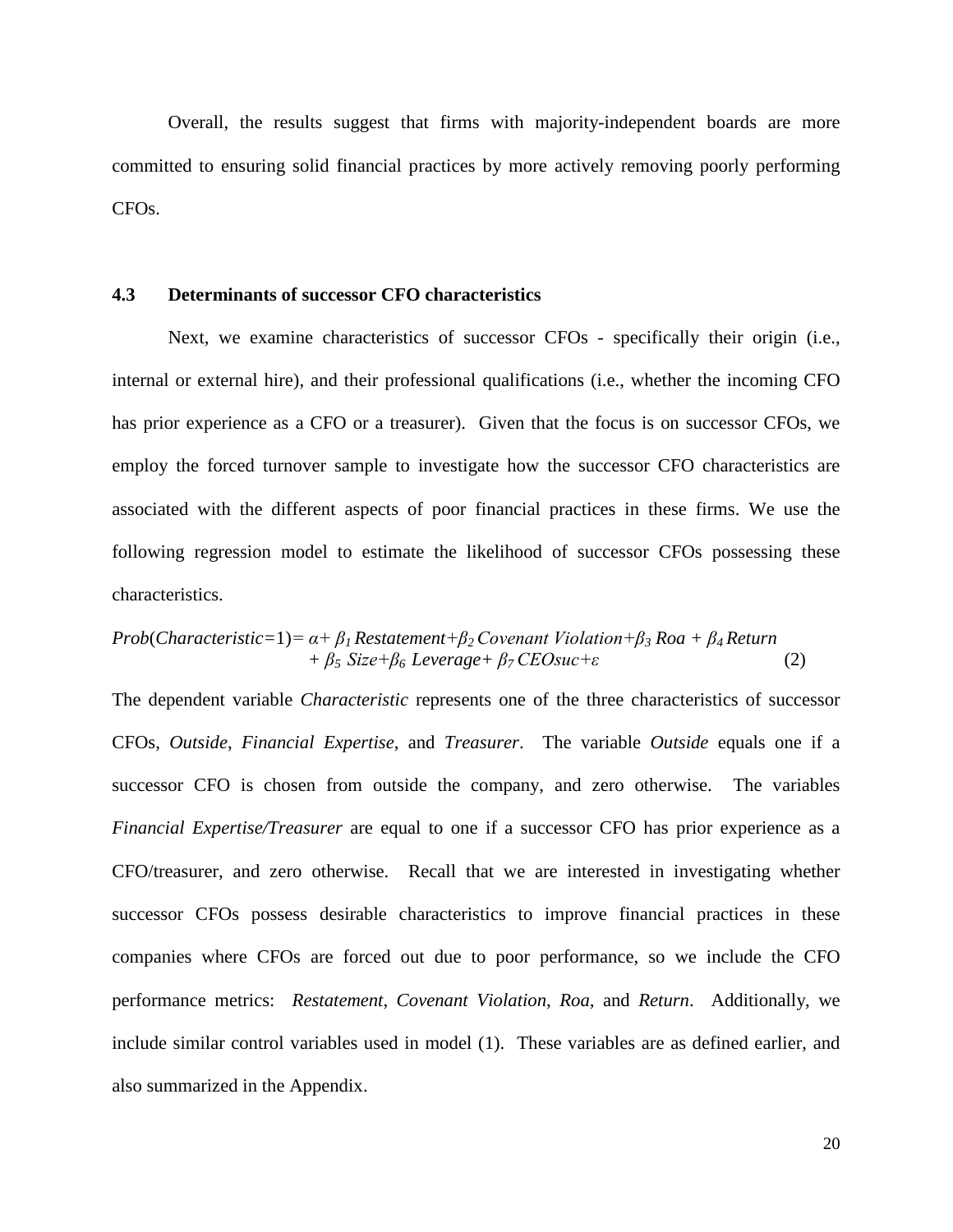Table 3 Panel A presents the probit regression results predicting the likelihood of hiring a successor CFO with one of the characteristics of interest: *Outside* in column (1), *Financial Expertise* in column (2), and *Treasurer* in column (3). Column (1) shows that firms are more likely to hire successor CFOs from outside the firm when there are incidences of accounting restatements (0.389,  $t=2.61$ ), and when the firm's operating performance is poor  $(-0.861, t=$ 1.91). On the other hand, we do not find that the variables capturing firms' poor financial practices are significantly associated with the probability of successor CFOs possessing prior CFO experience (columns (2) and (3)). We also do not find a positive relation between debt covenant violations and the successor CFOs' prior Treasurer experience. These results suggest that successor CFOs from outside the firm appear to be desirable candidates to fix the financial reporting problems rather than CFOs with a particular prior experience.

With regard to the control variables, we find that a large firm is less likely to hire from the outside (-0.147; *t=*-4.10), possibly because they have more departments and a larger pool of eligible talent inside the firm. Larger firms are also less likely to hire CFOs with prior CFO experience (-0.077, *t=-*2.15). We do not find that successor CFO characteristics are associated with a recent CEO succession event.

The regression results including separate variables for each restatement type are presented in columns (4) through (6) of Panel A, with *Outside* in column (4), *Financial Expertise* in column (5) and *Treasurer* in column (6). We find that the coefficients on both *Error* and *Irregularity* restatement types are positive and significant when predicting successor CFO hiring from outside the company, with the coefficient on *Irregularity* being higher in magnitude and more significant (0.628,  $t=2.69$ ) than that on *Error* (0.249,  $t=1.38$ ). We also document a significant coefficient on *Irregularity* (0.396, *t*=1.62) in predicting the hiring of a CFO with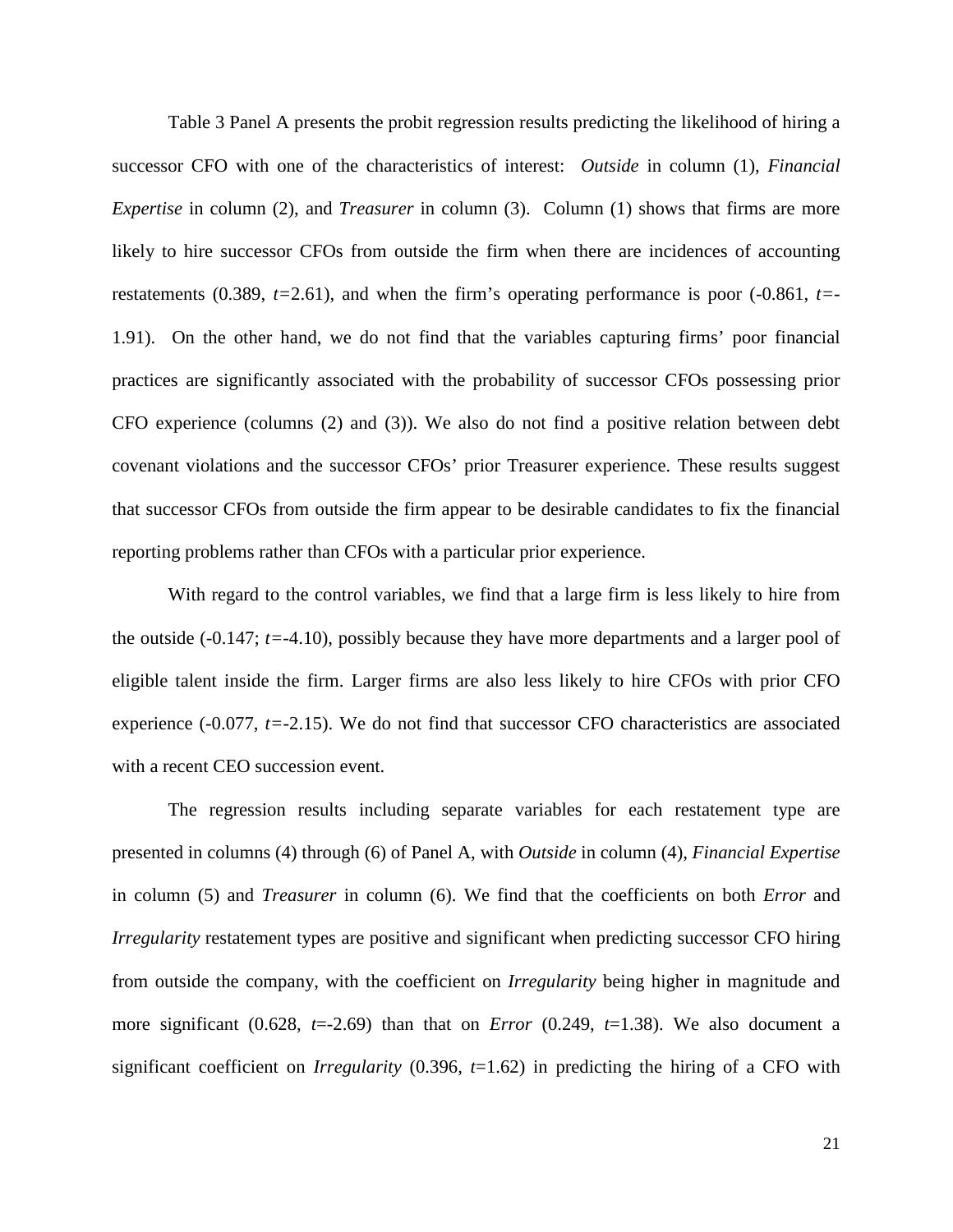financial expertise in column (5). Results on all other variables are consistent with the results in columns (1) through (3). The results of the analyses probing restatement type suggest that the hiring of a successor CFO from outside the firm appears to signal the urgency to restore financial reporting credibility when irregularities occur.

Note that the CFO characteristics are not mutually exclusive and a successor CFO could have one or more of these characteristics. Therefore, the error terms in the three models with each characteristic as the dependent variable could be correlated. To address this possibility, we estimate a multivariate probit model, and we find qualitatively similar results in both coefficient magnitude and statistical significance as those in Table 3 panel A. The results are not tabulated for brevity.

Similar to the analyses on CFO turnover decisions, we further investigate the effects of board independence on the characteristics of successor CFOs. Panel B of Table 3 presents the results based on the board independence partition. Columns (1) through (3) of panel B tabulate the choice of successor characteristics when the firms have majority independent boards. We find very similar results as those in Panel A using the full sample: firms are more likely to hire from outside the firm if there is an incidence of accounting restatements (0.397, *t=*2.48) and poor operating performance (-0.905, *t=-*1.93).

Columns (4) through (6) summarize the estimation results of model (2) for the subsample of observations with less independent boards. We do not find evidence that successor CFO characteristics are related to the quality of financial practices or operating performance prior to the turnover. Interestingly, and in contrast to the results with the majority-independent boards, the subsample of less dependent boards is more likely to hire outside CFO successors and CFOs with financial expertise when stock return performance is lower. We find this result surprising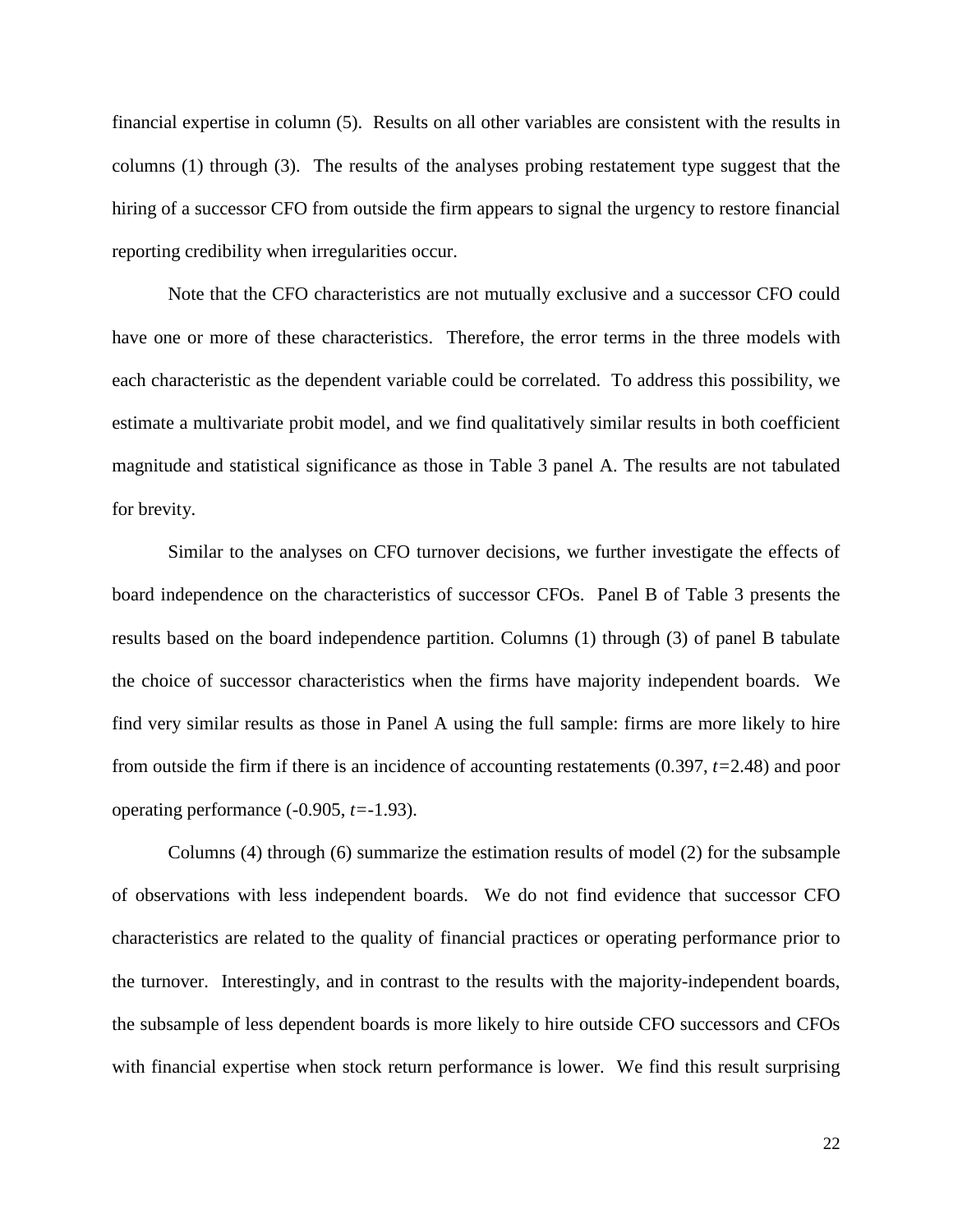because the stock return performance of the firm was not found to be a significant determinant or CFO turnover decisions in the analyses in Table 2 and, as discussed earlier, is more typically associated with turnover decisions for CEOs. The results in Panel B are consistent with the idea that firms with majority independent boards are more likely to hire successor CFOs from outside the company to tackle the financial reporting issues.

We also examine whether the characteristics of successor CFOs are associated with specific accounting restatement types for subsamples partitioned by board independence, and we report the results in panel C. Columns (1) through (3) show the choice of successor characteristics when firms have majority independent boards. We find that firm are more likely to hire from outside the firm following accounting irregularities (0.764, *t=*3.03), but not error restatements (0.176, *t=*0.90) (Column (1)). Successor CFOs also tend to have prior CFO experience following accounting irregularities (0.410, *t=*1.60) (Column (2)). Panel C columns (4) through (6) summarize the regression results for the subsample of firms with less independent boards. As in Panel B, we do not find significant association between successor CFO characteristics and firms' financial practice quality before the forced turnover in the subsample of less independent boards.

Taken together, the results in panels B and C suggest that firms with directors that have more incentives to monitor  $-$  i.e., those with majority independent boards, tend to choose successor CFOs with characteristics that better equip them to address poor financial practices. In particular, successor CFOs from outside the firm can help change the 'tone' of the financial function and address problematic financial reporting practices that resulted in irregularities. Overall, these results support the idea of greater board involvement in selecting successor CFOs when board members have greater incentives to monitor CFOs.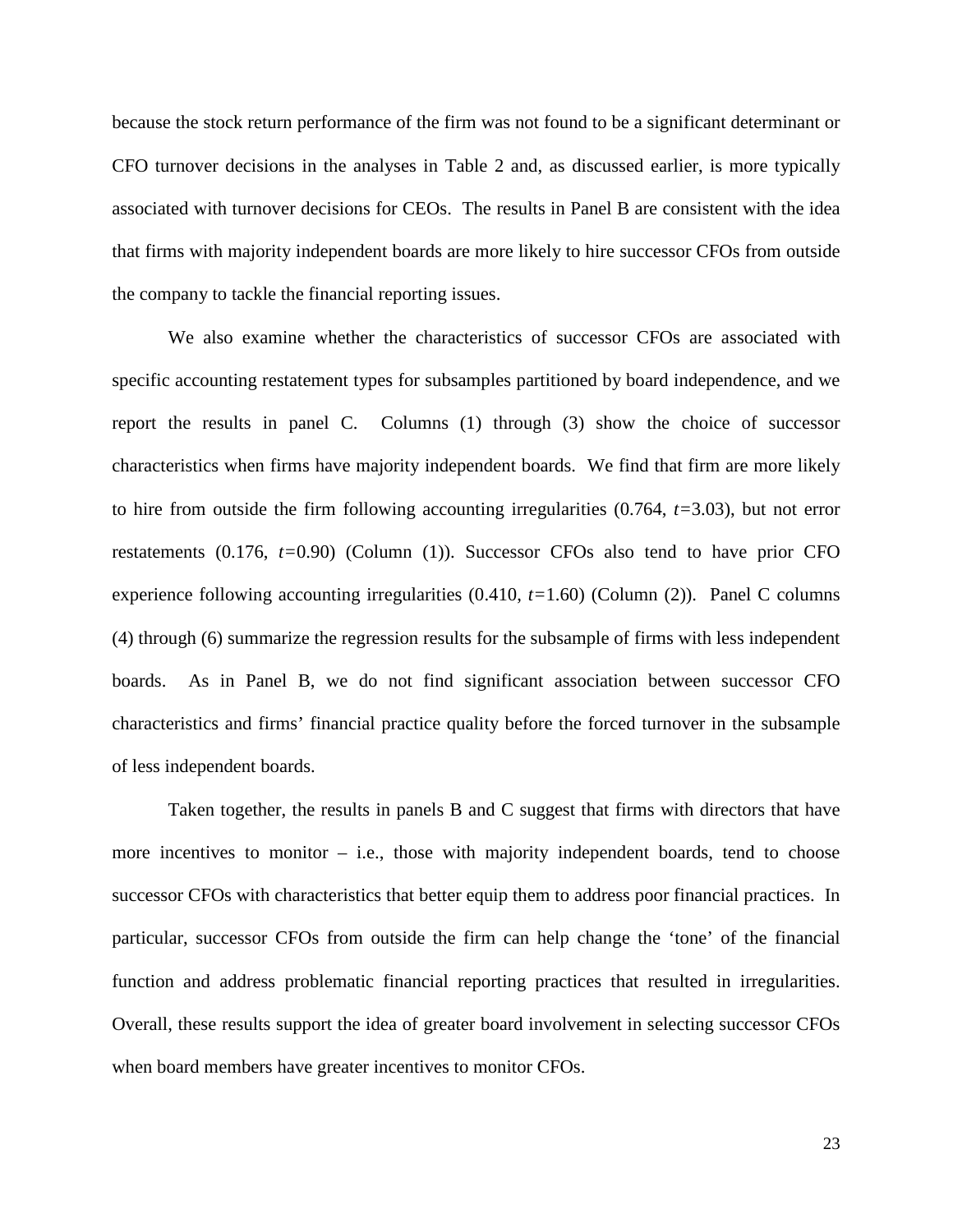## **4.4 Financial performance implications of CFO successions**

Our findings thus far show that forced turnovers are more likely to be driven by lower CFO performance and that firms tend to hire CFOs possessing desirable characteristics with the potential to tackle what led to such turnovers. We also find that these results are concentrated in firms with majority independent boards. We now probe further and examine whether these characteristics hypothesized to have the potential to improve the quality of financial practices following the forced turnover events are associated with actual subsequent improvements in financial practices. Specifically, we estimate the following regression model:

Prob(*Outcome=*1)*= α+β1Outside+β2Financial expertise +β3Treasurer+β4 Roa+ β<sup>5</sup> Return+*  $\beta_6$ Size+ $\beta_7$  *Leverage+* $\beta_8$  *CEOsuc+* $\beta_9$ *lag*(*dependent variable*) +  $\varepsilon$  (3)

where *Outcome* captures either the existence of a restatement or debt covenant violation in the two year period following the forced CFO turnover. To control for the potential stickiness of the dependent variables, we include lagged dependent *Outcome* variables in the model.

We report the estimation results of model (3) for the each of the subsequent financial outcome variables (*Restatement, Error, Irregularity* and *Covenant Violation*) following forced CFO turnovers in Table 4. We find in Column (1) that successor CFOs hired from outside the firm are associated with reduced probability of accounting restatements in the two years after the turnover events  $(-0.177, t=-1.33)$ , but not those successor CFOs with prior CFO or treasurer experience  $(0.157, t=1.10; 0.086, t=0.56)$ . When we separate subsequent irregularity restatements from error restatements, the results show that successor CFOs hired from outside the firm are significantly associated with reduced probability of subsequent irregularity restatement (column (2): -0.298, *t=*-1.75), but not subsequent error restatement (column (3): - 0.031, *t=*-0.20). These results are consistent with the idea that the hiring of an outsider CFO is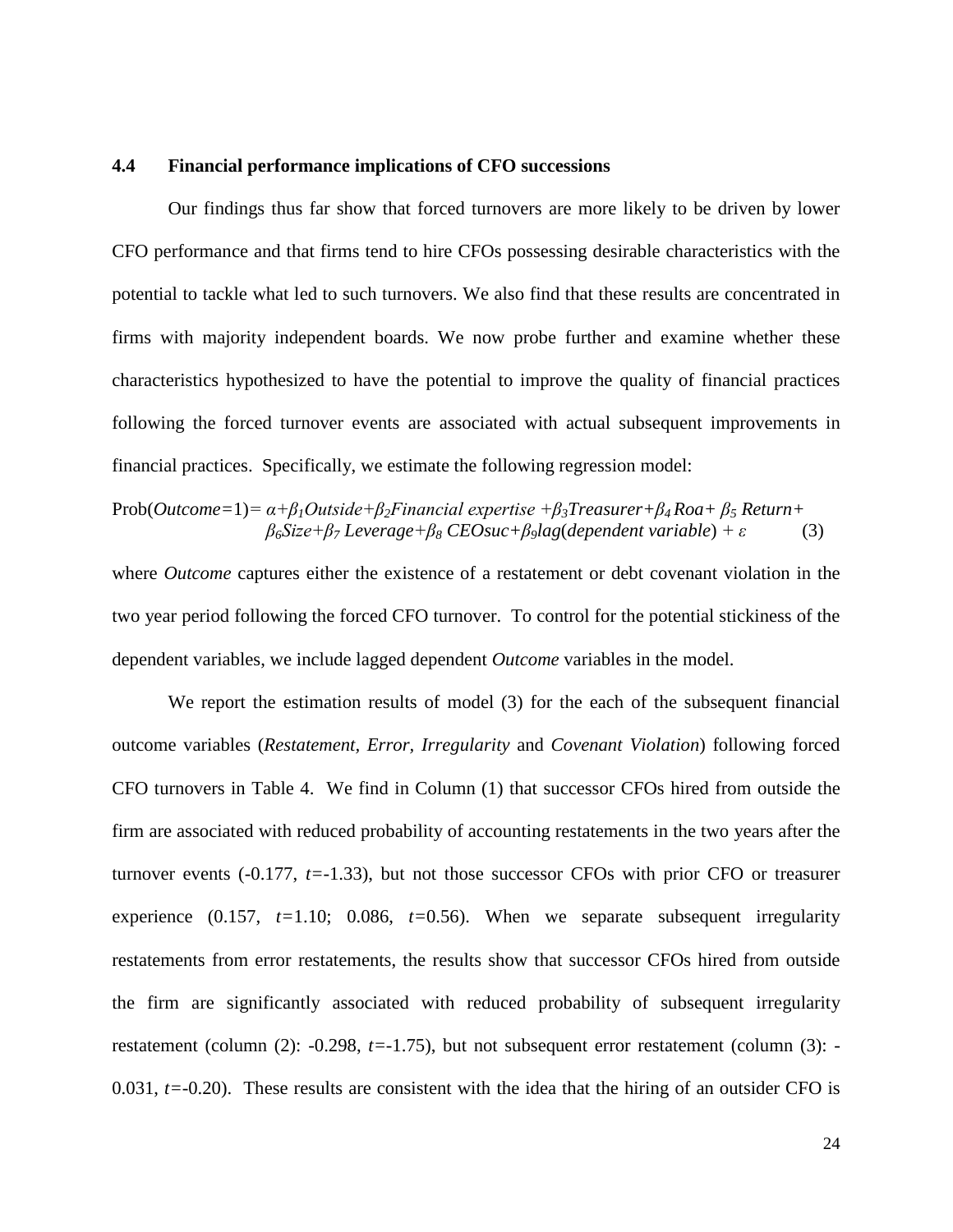effective in changing the "tone" at the top regarding financial reporting, particularly as it relates to accounting irregularities.

Finally, column (4) presents results on subsequent debt covenant violations. While we do not find significant results on *Outside* (-0.160, *t=*0.86) and *Financial Expertise* (0.204, *t=*1.00), we find a negative and significant coefficient on *Treasurer* (-0.598, *t=*-2.22). This result suggests that the subsequent improvement in capital management quality is positively related to the appointment of a CFO with prior treasurer experience.

# **4.5 Analyses from the 1997 to 2001 time period**

The underlying premise of our paper is that the regulatory interventions in 2002 resulted in an enhanced monitoring environment and greater board accountability toward CFOs. For purposes of comparison, we conduct analyses on the CFO turnover triggers and the determinants and consequences of CFO succession decisions during the 1997 to 2001 period – prior to the enactment of SOX and other regulatory initiatives. We follow data collection procedures similar to those described in Section 3 to identify 443 forced CFO turnover events, 4,398 no turnover events, and 104 CFO turnover events when the CFO is promoted or reassigned to a high rank.

The results are presented in Table 5. Panel A shows the results on the determinants of forced CFO turnover. While we find that CFOs are more likely to be forced out when there is an incidence of debt covenant violation, we do not find any significant relation between CFO forced turnovers and the incidence of accounting restatements or poor operating performance. This contrasts with significant positive associations between CFO forced turnover and both financial reporting and operating performance in Table 2 covering the post-2001 period. Panel B reports the results on the determinants of successor CFO characteristics following forced turnovers, and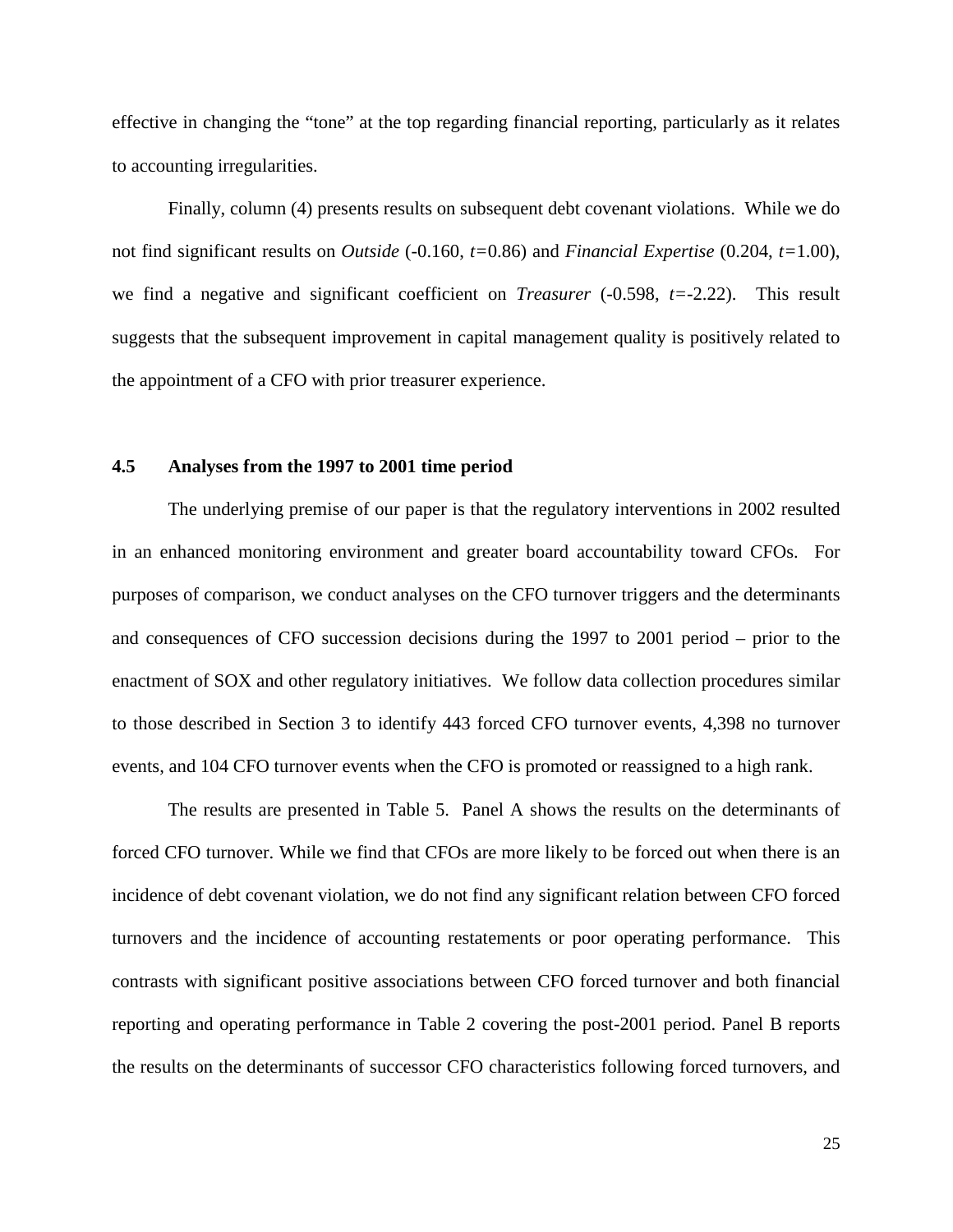panel C presents the results on the relation between these CFO characteristics and firms' subsequent financial practices. In contrast to the analogous results from the post-2001 period in Table 3 (Panel A) and Tables 4 (Panel A), we find little evidence that successor CFO characteristic are associated with measures of CFO performance (Panel B) with the sole exception of a significant positive relation between the hiring of a successor CFO with financial expertise in firms with accounting restatements. Further, we document no significant relation between subsequent improvements in financial reporting quality and the characteristics of successor CFOs (Panel C). In comparing these analyses from the pre-SOX period to the primary analyses in Tables 3 through 5, we find that the evidence in the pre-SOX period lacks the strength of that documented in the post-SOX period.

### **5. Conclusion**

In this paper, we examine both the determinants of CFO turnover and successor CFO characteristics and the financial performance consequences of CFO successions. We hypothesize that if internal monitoring mechanisms are effective, there should be a greater probability of forced CFO departures in firms with poor financial reporting and capital management performance. Further, we expect a greater association between CFO performance metrics and the probability of hiring a successor CFO with characteristic expected to address the financial problems and resulting improvements in financial practices following the hiring of CFOs with these characteristics in firms with poor financial practices.

We test the hypotheses during the 2002 to 2008 period, a period following the passage of the Sarbanes-Oxley Act. We conjecture that the regulatory interventions in 2002 resulted in an enhanced monitoring environment and greater board accountability toward CFOs. The use of the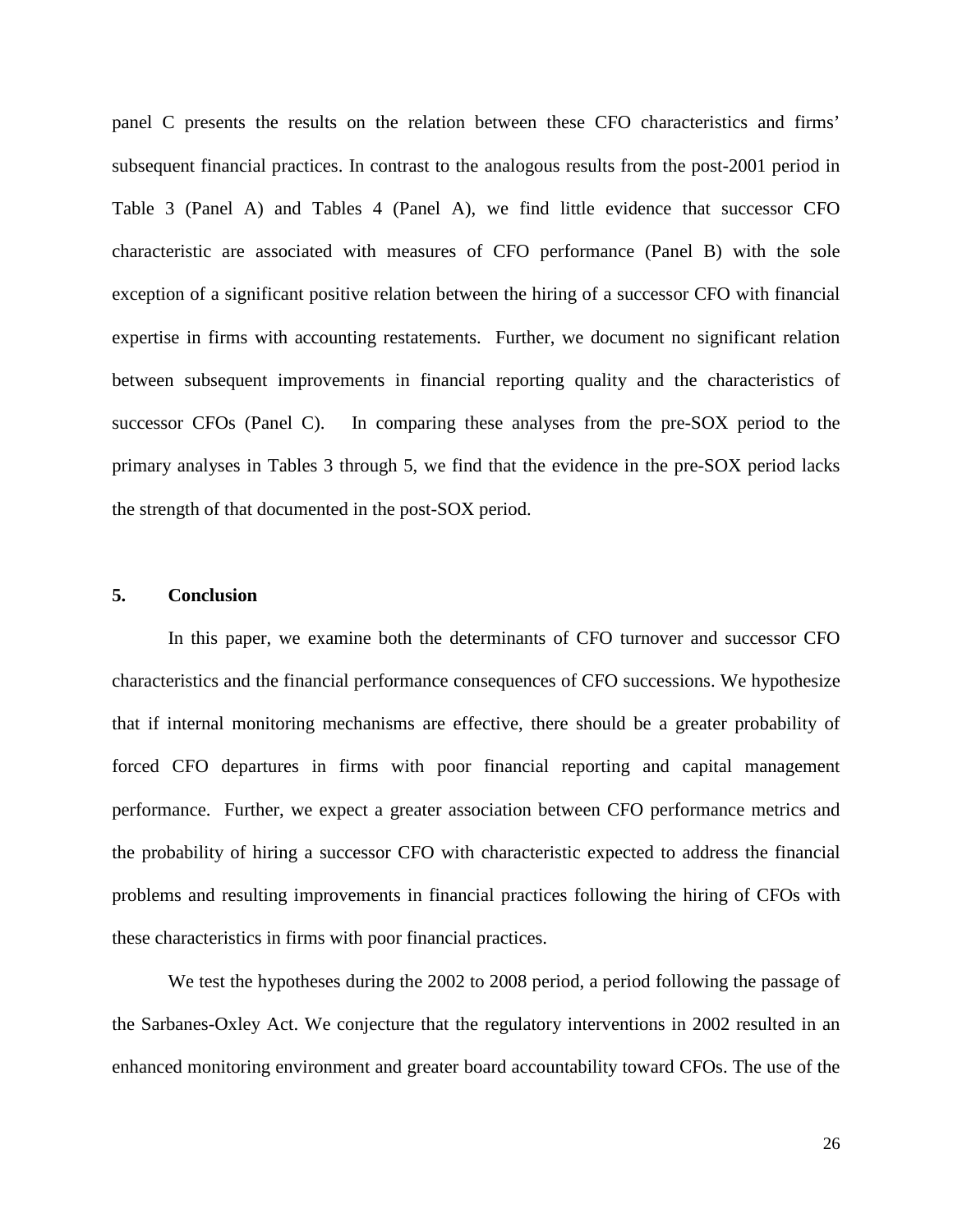post-SOX sample period thus provides a more powerful empirical setting to identify the effects of board monitoring of CFOs. We find that the incidences of accounting restatements and debt covenant violations are significantly associated with the probability of forced CFO turnovers. We also show that firms are more likely to hire successor CFOs from outside the firm following these forced turnovers and that the hiring of such CFOs are associated with improved financial reporting quality. These findings are concentrated in firms with majority independent boards, suggesting that outside directors play a greater role in monitoring CFOs than inside board members. Overall, we interpret the empirical evidence as consistent with the notion that board of directors' monitoring plays an important role in the CFO succession process in the current regulatory and business climate.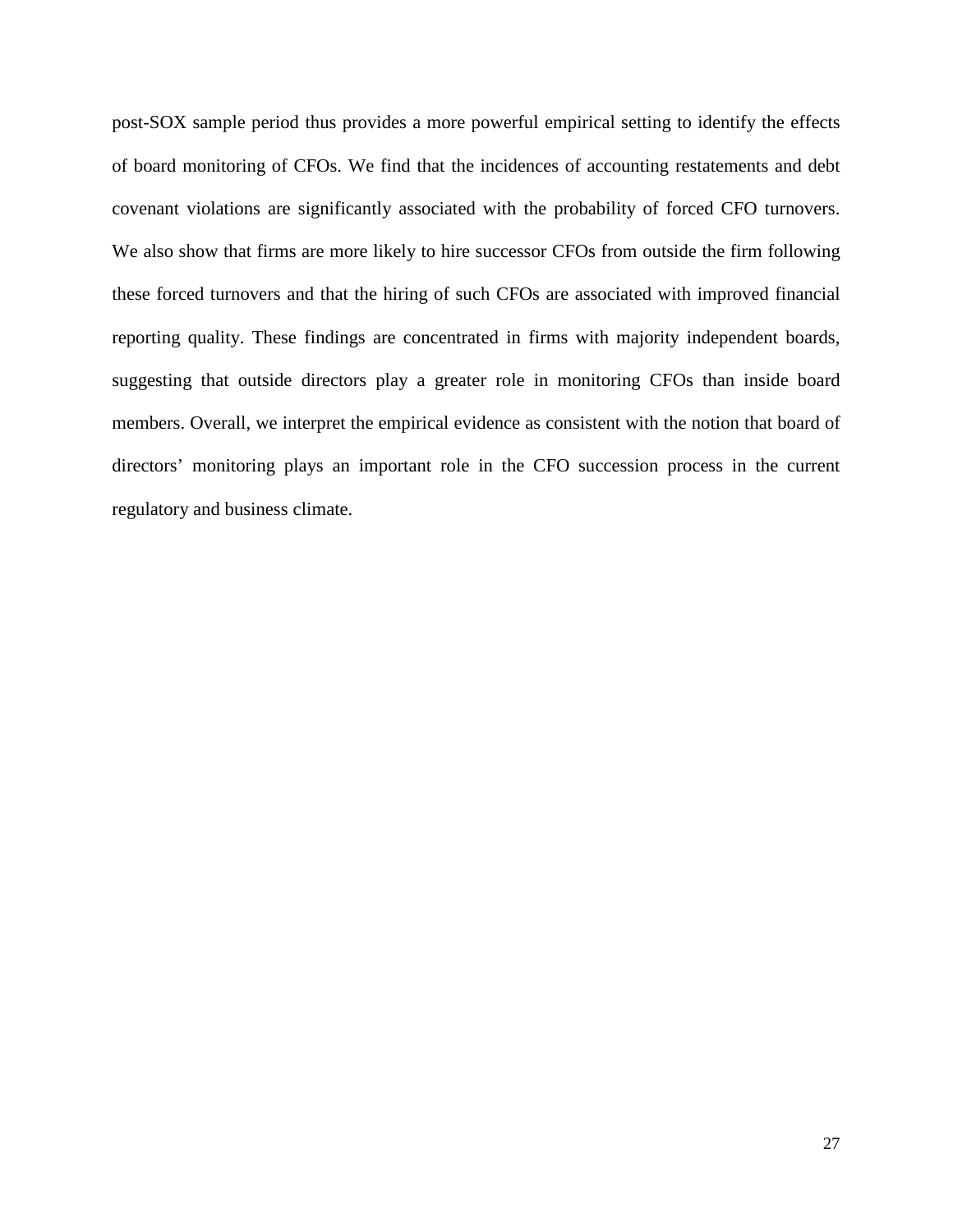### **References**

- Agrawal, A., Jaffe, J., Karpoff, J.M, 1999. Management Turnover and Corporate Governance Changes Following the Revelation of Criminal Fraud. Journal of Law and Economics 62, 309-342.
- Bamber, L., Jiang, J., Wang, I., 2010. What's my style? The influence of top managers on voluntary corporate financial disclosures. The Accounting Review 85, 1131-1162.
- Beneish, M.D., 1999. Incentives and Penalties Related to Earnings Overstatements that Violate GAAP. The Accounting Review 74, 425-457.
- Collins, D. W., Hribar, P., 2002. Errors in estimating accruals: Implications of empirical research. Journal of Accounting Research 40, 105-134.
- Coughlin, A.T., Schmidt, R.M, 1985. Executive compensation, management turnover and firm performance. Journal of Accounting and Economics 7, 43-66.
- Dechow, P.M., Dichev, I. D., 2002. The quality of accruals and earnings: The role of accrual estimation errors. The Accounting Review 77, 35-59.
- DeFond, M.L., Park, C.W., 1999. The effect of competition on CEO turnover. Journal of Accounting and Economics 27, 35-56.
- Desai, H., Hogan, S.C, Wilkins, M.S, 2006. The reputational penalty for aggressive accounting: earnings restatements and management turnover. The Accounting Review 81, 83-112.
- Denis, D.J., Denis, D.K., 1995. Performance changes following top management dismissals. Journal of Finance 50, 1029-1057.
- Engel, E., Hayes, R., Wang, X., 2010. Audit committee compensation and the demand for monitoring of the financial reporting process. Journal of Accounting and Economics 49, 136-154.
- Finkelstein, S., Hambrick, D.C., Cannella, Jr., A.A., 2009. Strategic Leadership: Theory and Research on Executives, Top Management Teams, and Boards. New York, NY: Oxford University Press.
- Ge, W., McVay, S., 2005. The Disclosure of Material Weaknesses in Internal Control after the Sarbanes-Oxley Act. Accounting Horizons 19, 137-158.
- Ge, W., Matsumoto, D., Zhang, J.L., 2011. Do CFOs Have Styles of Their Own? An Empirical Investigation of the Effect of Individual CFOs on Financial Reporting Practices. Contemporary Accounting Research 28, 1141–1179.
- Geiger, M. A., North, D. S., 2006. Does hiring a new CFO change things? An investigation of changes in discretionary accruals. The Accounting Review 81, 781-809.
- Hambrick, D.C., Mason, P.A., 1984. Upper Echelons: The Organizations as a Reflection of Its Top Managers. Academy of Management Review 9, 193-206.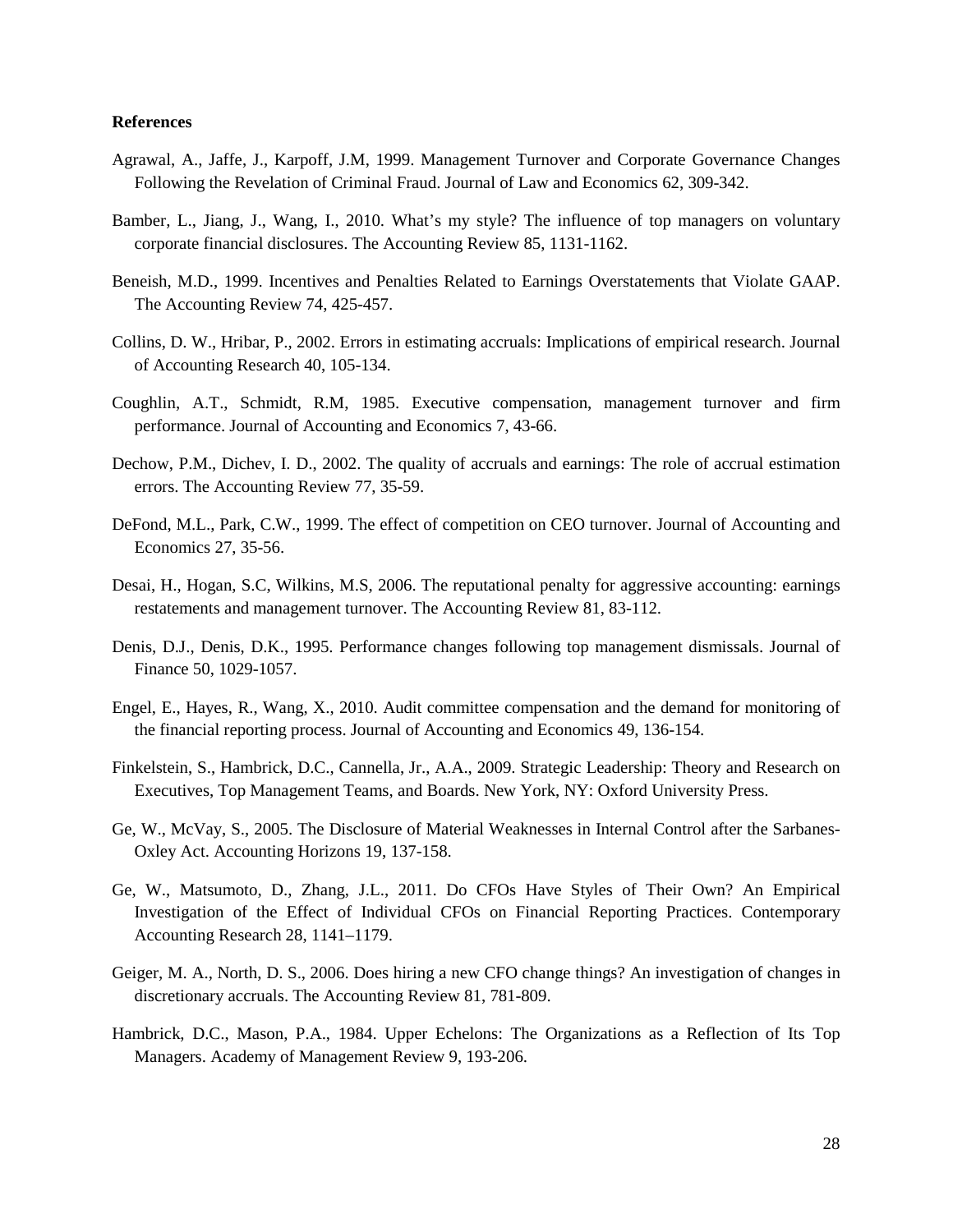- Hennes, K.M., Leone, A.J., Miller, B.P., 2008. The importance of distinguishing errors from irregularities in restatement research: the case of restatements and CEO/CFO turnover. The Accounting Review 83, 1487-1519.
- Hennes, K.M., Leone, A.J., Miller, B.P., 2012. Auditor Dismissals after Accounting Restatements. Working Paper, University of Miami.
- Huson, M.R., Parrino, R., Starks, L.T., 2001. Internal monitoring mechanisms and CEO turnover: A longterm perspective. Journal of Finance 56, 2265-2297.
- Huson, M.R., Malatesta, P.H., Parrino, R., 2004. Managerial succession and firm performance. Journal of Financial Economics 74, 237-275.
- Jones, J., 1991. Earnings management during import relief investigations. Journal of Accounting Research 29, 193-228.
- Li, C., Sun, L., Ettredge, M., 2010. Financial Executive Quality, Financial Executive Turnover, and Adverse SOX 404 Opinions. Journal of Accounting and Economics 50, 93-110.
- Mian, S., 2001. On the choice and replacement of chief financial officers. Journal of Financial Economics 60, 143-175.
- Nini, G., Smith, D.C., Sufi, A., 2012. Creditor control rights, corporate governance, and firm value. Review of Financial Studies, Forthcoming.
- Parrino, R., 1997. CEO turnover and outside succession: A cross-sectional analysis. Journal of Financial Economics 46, 165-197.
- Vancil, R. M. 1987. Passing the baton. Boston: Harvard University Press.
- Wang, X., 2010. Increased Disclosure Requirements and Corporate Governance Decisions: Evidence from Chief Financial Officers in the Pre- and Post-Sarbanes-Oxley Periods. Journal of Accounting Research 48, 885-920.
- Warner, J., Watts, R., Wruck, K., 1988. Stock prices and top management changes. Journal of Financial Economics 20, 461-92.
- Weisbach, M.S., 1988. Outside directors and CEO turnover. Journal of Financial Economics 20, 431-460.
- Zmijewski, M., 1984. Methodological issues related to the estimation of financial distress. Journal of Accounting Research 22, 59-82.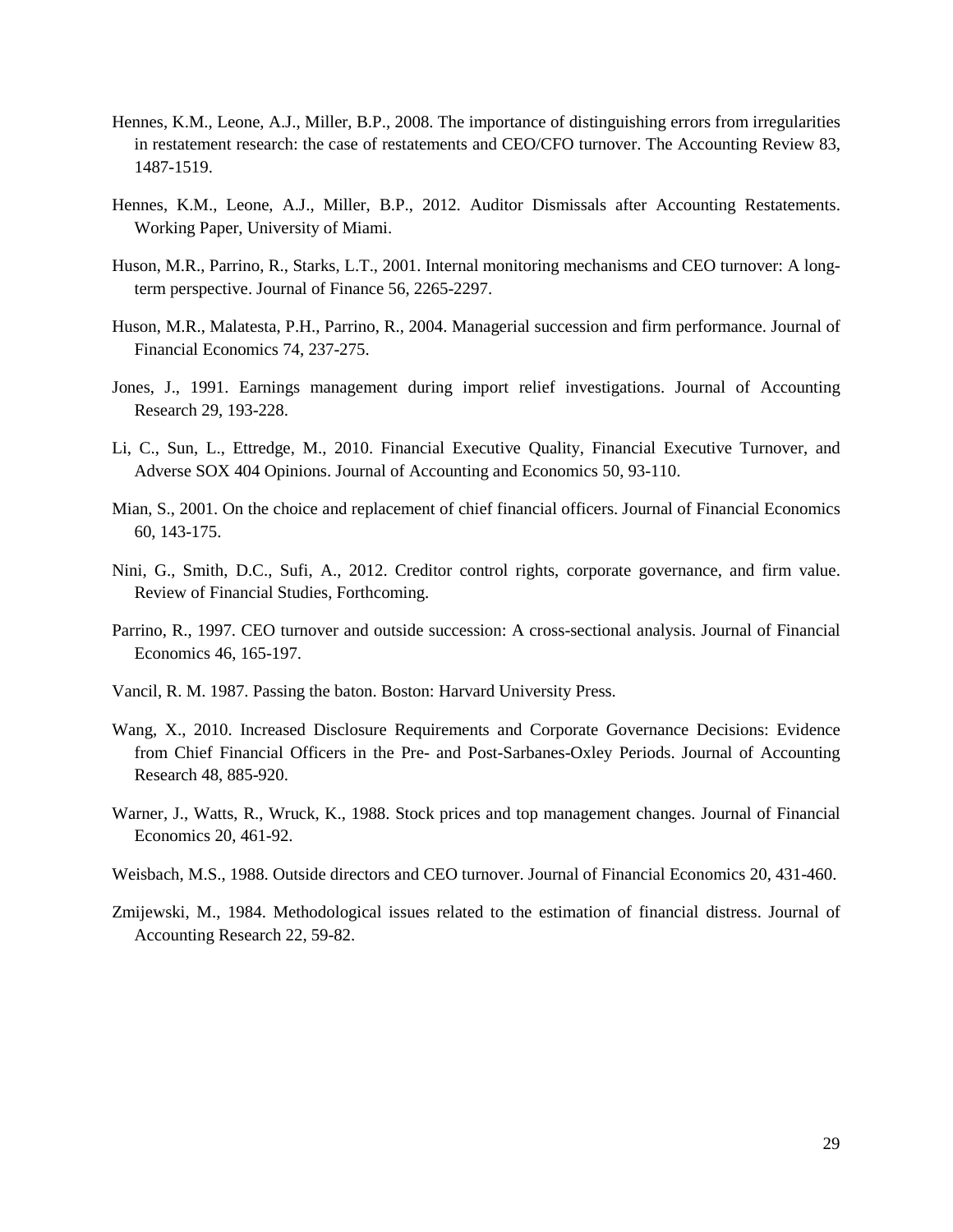| Variable Name                         | Variable Definition                                                         |
|---------------------------------------|-----------------------------------------------------------------------------|
|                                       |                                                                             |
| Firm characteristics                  |                                                                             |
| Restatement                           | Equals one if the firm experiences an accounting restatement (either        |
|                                       | accounting error or irregularity) in either of the two years prior to the   |
|                                       | CFO turnover event, and zero otherwise.                                     |
| Error                                 | Equals one if the firm experiences an accounting restatement due to         |
|                                       | accounting error in either of the two years prior to the CFO turnover       |
|                                       | event, and zero otherwise.                                                  |
| <i>Irregularity</i>                   | Equals one if the firm experiences an accounting restatement due to an      |
|                                       | accounting irregularity in either of the two years prior to the CFO         |
|                                       | turnover event, and zero otherwise.                                         |
| Covenant Violation                    | Equals one if the firm experiences a debt covenant violation in either of   |
|                                       | the two years prior to the CFO turnover event, and zero otherwise.          |
| Roa                                   | Industry-adjusted return on assets for the year prior to CFO turnover,      |
|                                       | where industry is based on two-digit SIC code.                              |
| Return                                | Industry-adjusted stock return for the year prior to CFO turnover, where    |
|                                       | industry is based on two-digit SIC code.                                    |
| Size                                  | Natural logarithm of the total assets at the beginning of the year.         |
| Leverage                              | The ratio of total debt and total assets                                    |
| <b>CEOsuc</b>                         | Equals one if there is a new CEO in the most recent two years as of the     |
|                                       | year of CFO succession, and zero otherwise.                                 |
| <b>CFO</b> Succession characteristics |                                                                             |
| Forced                                | Equals one if the outgoing CFO is classified as being "fired", "demoted",   |
|                                       | "pursue other interests or possibilities", leaving for "family or personal" |
|                                       | reasons", "accounting irregularity or scandal", and "no reason", and        |
|                                       | retiring before the age of 62, and zero otherwise.                          |
| <b>Tenure</b>                         | The number of years the outgoing CFO has held the position.                 |
| Age                                   | The age of the outgoing CFO in the year of turnover.                        |
|                                       |                                                                             |
| Successor CFO characteristics         |                                                                             |
| Outside                               | Equals one if the successor CFO is from outside the company, and zero       |
|                                       | otherwise.                                                                  |
| <b>Financial Expertise</b>            | Equals one if the successor CFO has prior experience as a CFO and zero      |

*Treasurer* Equals one if the successor CFO has prior experience as a treasurer and

otherwise.

zero otherwise.

# **Appendix: Variable definitions**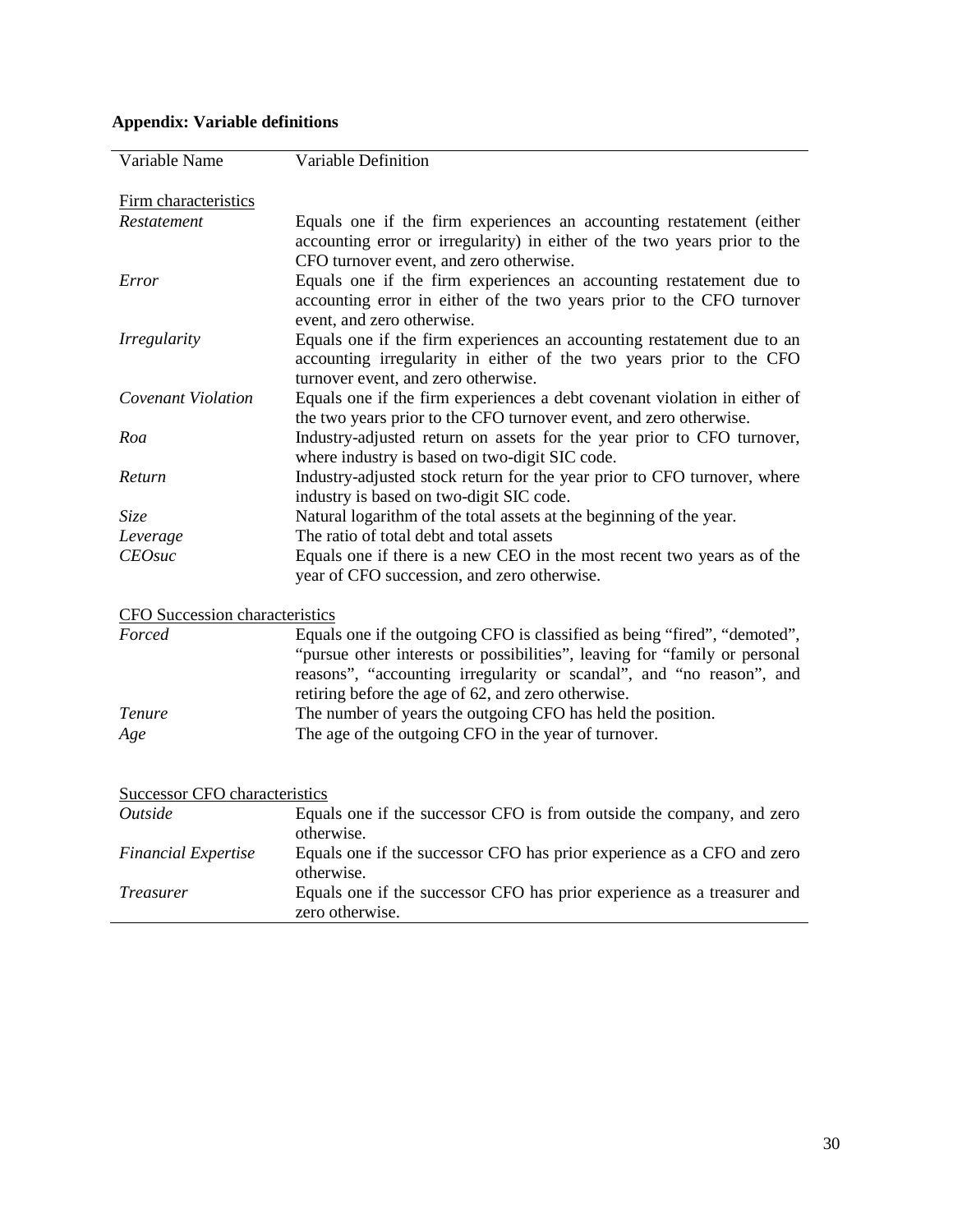### **Table 1. Summary statistics**

This table reports descriptive statistics of the sample for the years 2002 to 2008. Variables are defined in the Appendix.

### *Panel A. Reasons for forced CFO turnover*

This table summarizes the reasons for forced CFO turnovers from 2002 and 2008.

| Reason for forced turnover   | Frequency |
|------------------------------|-----------|
| Retirement before 62         | 167       |
| Pursuing other possibilities | 114       |
| Pursuing other interests     | 104       |
| No news                      | 65        |
| No reason provided           | 67        |
| Family or personal reasons   | 25        |
| Scandal                      | 13        |
| Total                        | 555       |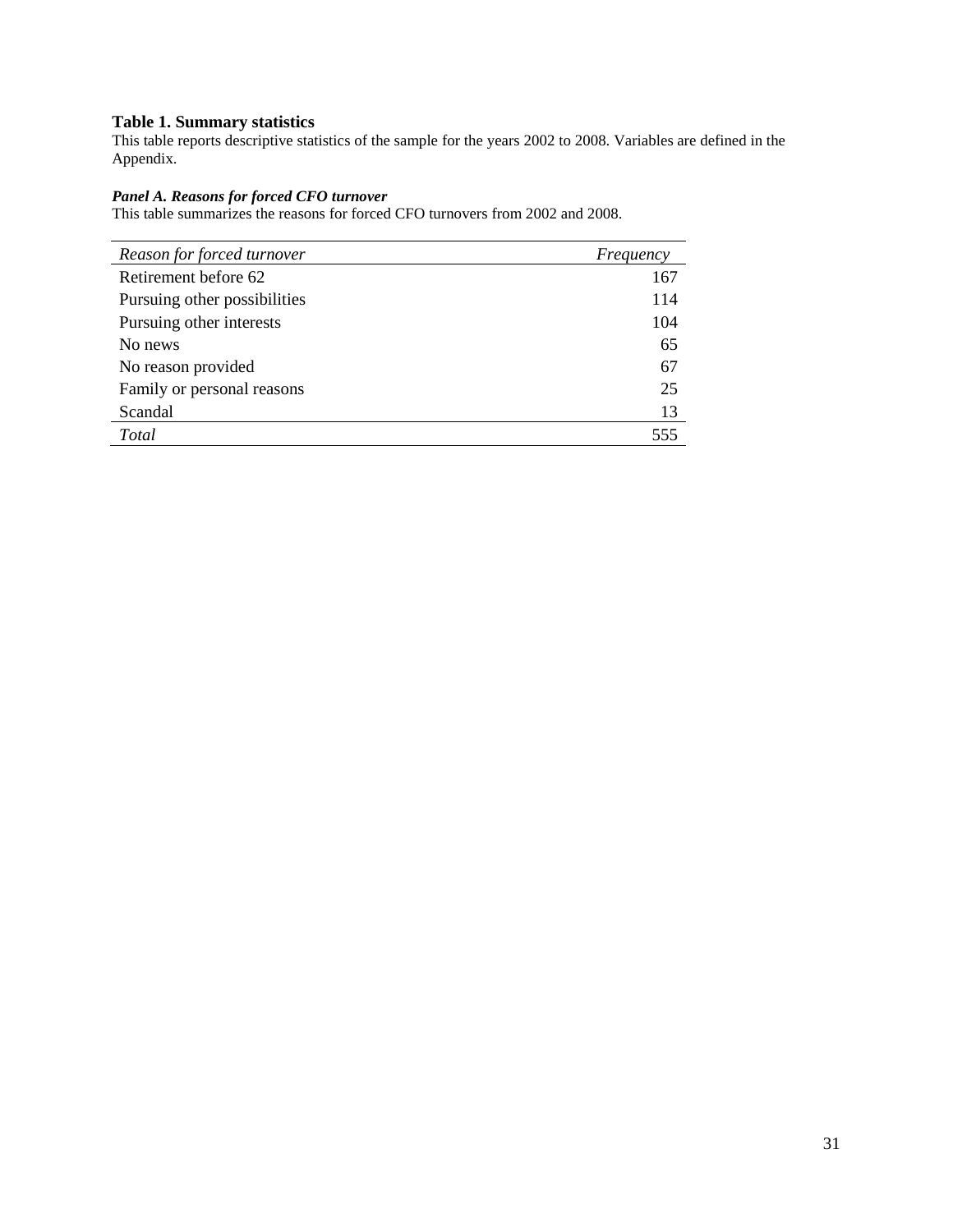### *Panel B. Sample description*

This table reports descriptive statistics of sample firms for the years 2002 to 2008, including number of observations, mean, median and the standard deviation. Information is provided for the sample of forced CFO turnovers and the two control samples – the no CFO turnover sample and the CFO promoted sample. Information on the incoming and outgoing CFOs background data are collected from annual reports, proxy statements, and web searches. Bold numbers are significant differences between the forced out sample and the two control samples based on t-test for mean comparison and Wilcoxon test for median comparison, at the level of 5%. Variables are defined in the Appendix.

|                               |        | CFO Forced out |       |        | No CFO turnover |       |        | CFO promoted |       |
|-------------------------------|--------|----------------|-------|--------|-----------------|-------|--------|--------------|-------|
|                               |        | $(N=555)$      |       |        | $(N=6506)$      |       |        | $(N=148)$    |       |
|                               | Mean   | Median         | Std   | Mean   | Median          | Std   | Mean   | Median       | Std   |
| Firm characteristics          |        |                |       |        |                 |       |        |              |       |
| Restatement                   | 0.173  | 0.000          | 0.379 | 0.107  | 0.000           | 0.309 | 0.068  | 0.000        | 0.252 |
| Error                         | 0.105  | 0.000          | 0.306 | 0.075  | 0.000           | 0.263 | 0.047  | 0.000        | 0.213 |
| <i>Irregularity</i>           | 0.068  | 0.000          | 0.253 | 0.032  | 0.000           | 0.177 | 0.020  | 0.000        | 0.141 |
| Covenant Violation            | 0.103  | 0.000          | 0.304 | 0.071  | 0.000           | 0.257 | 0.034  | 0.000        | 0.181 |
| Roa                           | 0.017  | 0.044          | 0.144 | 0.038  | 0.051           | 0.105 | 0.052  | 0.058        | 0.101 |
| Return                        | 0.152  | 0.074          | 0.574 | 0.200  | 0.118           | 0.568 | 0.213  | 0.156        | 0.505 |
| Size                          | 7.330  | 7.235          | 1.700 | 7.190  | 7.013           | 1.553 | 7.596  | 7.545        | 1.652 |
| Leverage                      | 0.209  | 0.206          | 0.173 | 0.196  | 0.186           | 0.165 | 0.215  | 0.192        | 0.168 |
| Tenure                        | 11.595 | 8.000          | 8.972 | 10.150 | 8.000           | 8.285 | 12.115 | 10.000       | 8.131 |
| Age                           | 51.501 | 52.000         | 6.240 | 49.371 | 49.000          | 6.439 | 49.196 | 49.000       | 5.960 |
| <b>CEOsuc</b>                 | 0.261  | 0.000          | 0.440 | 0.179  | 0.000           | 0.384 | 0.291  | 0.000        | 0.456 |
| Successor CFO characteristics |        |                |       |        |                 |       |        |              |       |
| Outside                       | 0.537  | 1.000          | 0.499 |        |                 |       | 0.419  | 0.000        | 0.495 |
| <b>Financial Expertise</b>    | 0.663  | 1.000          | 0.473 |        |                 |       | 0.574  | 1.000        | 0.496 |
| <i>Treasurer</i>              | 0.229  | 0.000          | 0.420 |        |                 |       | 0.257  | 0.000        | 0.438 |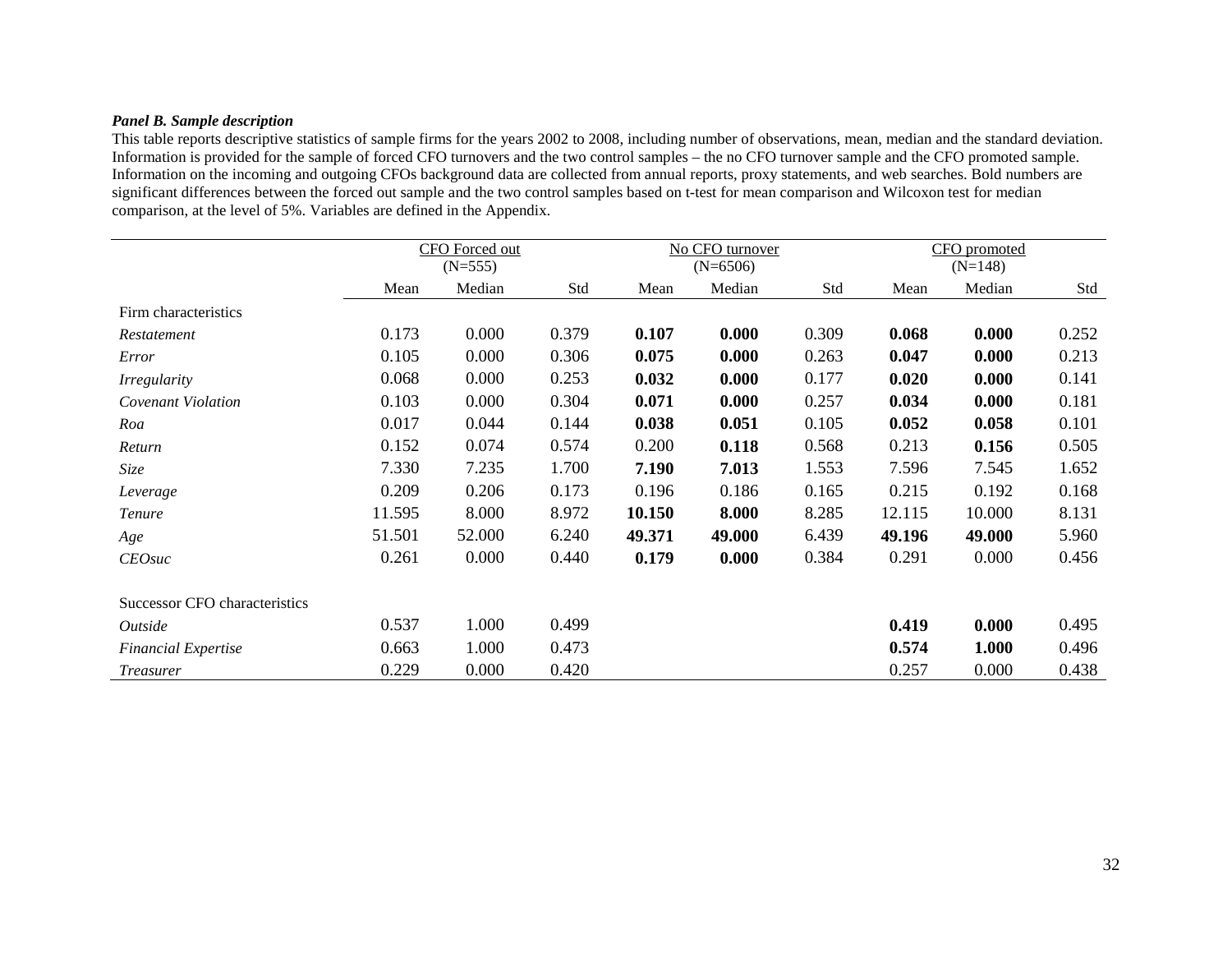### **Table 2. Board independence and the likelihood of forced CFO turnover**

This table examines the determinants of forced CFO turnover (i.e. the likelihood that the CFOs are removed from office involuntarily).

*Prob*(*Forced=*1)*=α+β1Restatement+β2Covenant Violation+β3Roa+β4Return+ β5Size+β6Leverage+β7Tenure +β8Age+β9CEOsuc++ε*

```
Prob(Forced=1)=α+β1Error+β2Irregularity+β3Covenant Violation+β4Roa+β5Return+ β6Size+β7Leverage 
     +β8Tenure+β9 Age+β10 CEOsuc+ε
```
### *Panel A. The likelihood of forced CFO turnover*

Using the forced sample and a control sample, either the no turnover sample of the promoted CFO sample for the years 2002 to 2008, this table reports the estimation results predicting the likelihood that the CFOs are removed from office involuntarily. Standard errors are robust standard errors clustered by two-digit industry. The coefficients and their *t*-stats are presented in the table. \*, \*\*, \*\*\* denote significance at the 10%, 5%, and 1% levels with onetailed tests for test variables (in bold) and two-tailed tests for control variables. Variables are defined in the Appendix.

| Dependent Variable:       | <b>Control Sample</b> |             | <b>Control Sample</b> |             |
|---------------------------|-----------------------|-------------|-----------------------|-------------|
| $Prob(Fored=1)$           | No turnover           | Promoted    | No turnover           | Promoted    |
|                           | (1)                   | (2)         | (3)                   | (4)         |
|                           | Estimate              | Estimate    | Estimate              | Estimate    |
| Variable                  | (t-stats)             | $(t-stats)$ | $(t-stats)$           | $(t-stats)$ |
|                           |                       |             |                       |             |
| <b>Restatement</b>        | $0.255***$            | $0.499***$  |                       |             |
|                           | (3.98)                | (2.71)      |                       |             |
| <b>Error</b>              |                       |             | $0.184***$            | $0.426**$   |
|                           |                       |             | (2.38)                | (1.93)      |
| <b>Irregularity</b>       |                       |             | $0.401***$            | $0.636**$   |
|                           |                       |             | (3.87)                | (2.06)      |
| <b>Covenant Violation</b> | $0.104*$              | $0.474**$   | 0.092                 | $0.466**$   |
|                           | (1.29)                | (1.88)      | (1.13)                | (1.84)      |
| Roa                       | $-0.736***$           | $-1.059**$  | $-0.738***$           | $-1.069**$  |
|                           | $(-3.73)$             | $(-1.97)$   | $(-3.74)$             | $(-1.99)$   |
| Return                    | $-0.026$              | $-0.087$    | $-0.023$              | $-0.085$    |
|                           | $(-0.63)$             | $(-0.82)$   | $(-0.55)$             | $(-0.79)$   |
| Size                      | 0.008                 | $-0.058$    | 0.006                 | $-0.059$    |
|                           | (0.49)                | $(-1.55)$   | (0.37)                | $(-1.58)$   |
| Leverage                  | 0.088                 | 0.013       | 0.092                 | 0.008       |
|                           | (0.62)                | (0.04)      | (0.64)                | (0.02)      |
| <b>Tenure</b>             | $0.006**$             | $-0.006$    | $0.007**$             | $-0.005$    |
|                           | (2.33)                | $(-0.79)$   | (2.46)                | $(-0.74)$   |
| Age                       | $0.024***$            | $0.041***$  | $0.024***$            | $0.040***$  |
|                           | (6.42)                | (4.25)      | (6.42)                | (4.25)      |
| <b>CEOsuc</b>             | $0.207***$            | $-0.198$    | $0.205***$            | $-0.200$    |
|                           | (3.85)                | $(-1.57)$   | (3.82)                | $(-1.59)$   |
| Constant                  | $-2.803***$           | $-0.729$    | $-2.794***$           | $-0.719$    |
|                           | $(-13.84)$            | $(-1.48)$   | $(-13.80)$            | $(-1.46)$   |
|                           |                       |             |                       |             |
| Pseudo_R2                 | 0.030                 | 0.064       | 0.031                 | 0.065       |
| N                         | 7061                  | 703         | 7061                  | 703         |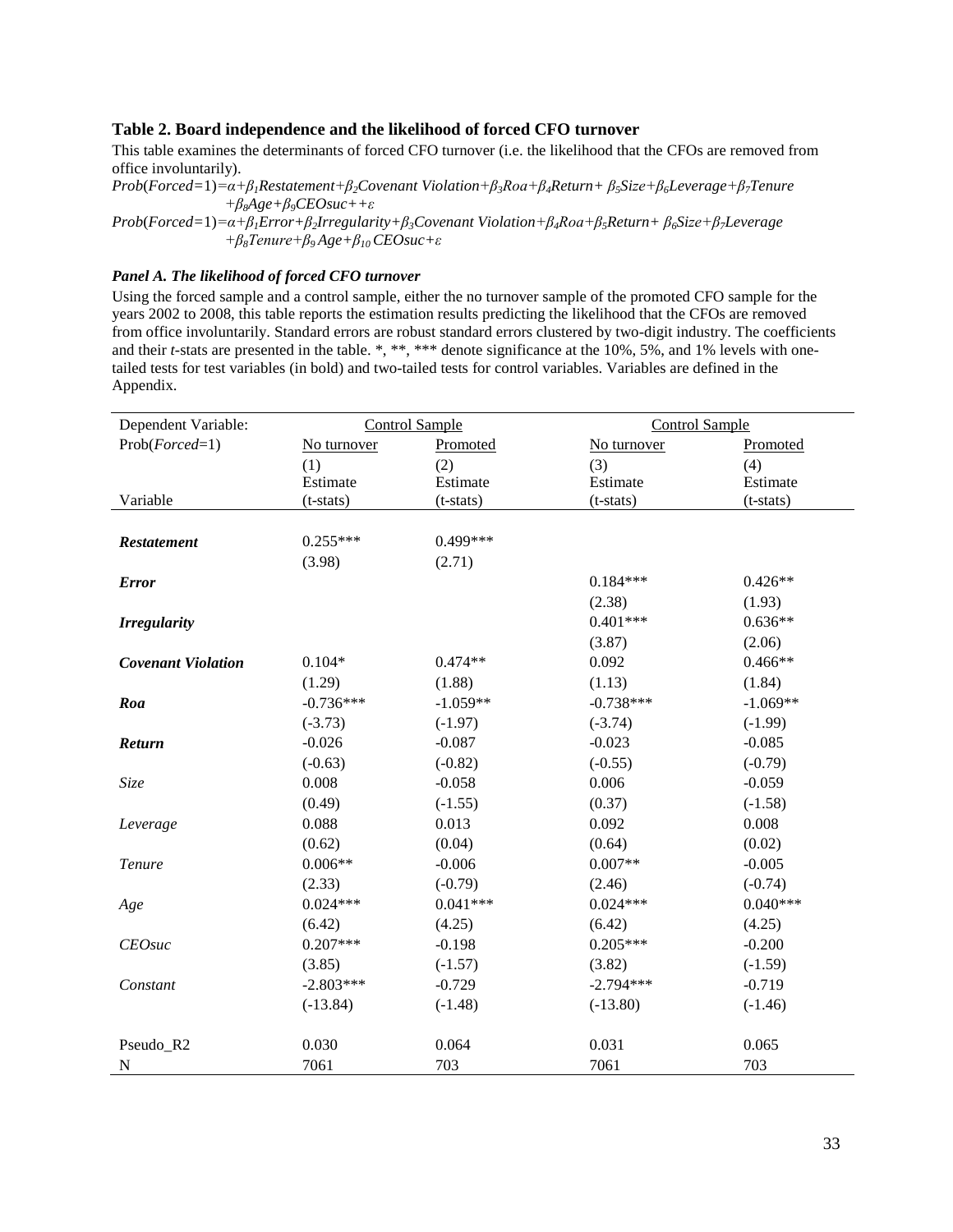### *Panel B. The likelihood of forced CFO turnover for firms partitioned by board independence*

Using the forced sample and the no turnover sample for the years 2002 to 2008, this table reports the estimation results predicting the likelihood that the CFOs are removed from office involuntarily. Standard errors are robust standard errors clustered by two-digit industry. \*, \*\*, \*\*\* denote significance at the 10%, 5%, and 1% levels with one-tailed tests for test variables (in bold) and two-tailed tests for control variables. Variables are defined in the Appendix.

| Dependent Variable:       | Majority Independent Board |             | <b>Majority Independent Board</b> |             |
|---------------------------|----------------------------|-------------|-----------------------------------|-------------|
| $Prob(Fored=1)$           | Yes                        | No          | Yes                               | No          |
|                           | (1)                        | (2)         | (3)                               | (4)         |
|                           | Estimate                   | Estimate    | Estimate                          | Estimate    |
| Variable                  | $(t-stats)$                | (t-stats)   | $(t-stats)$                       | $(t-stats)$ |
|                           |                            |             |                                   |             |
| <b>Restatement</b>        | $0.261***$                 | 0.199       |                                   |             |
|                           | (3.59)                     | (1.09)      |                                   |             |
| <b>Error</b>              |                            |             | $0.166**$                         | 0.151       |
|                           |                            |             | (1.89)                            | (0.73)      |
| <b>Irregularity</b>       |                            |             | $0.449***$                        | 0.363       |
|                           |                            |             | (3.88)                            | (1.01)      |
| <b>Covenant Violation</b> | $0.150*$                   | $-0.115$    | $0.132*$                          | $-0.127$    |
|                           | (1.63)                     | $(-0.45)$   | (1.43)                            | $(-0.50)$   |
| Roa                       | $-1.102***$                | $-0.228$    | $-1.108***$                       | $-0.232$    |
|                           | $(-4.71)$                  | $(-0.32)$   | $(-4.74)$                         | $(-0.33)$   |
| <b>Return</b>             | 0.035                      | 0.098       | 0.040                             | 0.101       |
|                           | (0.67)                     | (0.89)      | (0.75)                            | (0.92)      |
| Size                      | $-0.038**$                 | $-0.023$    | $-0.041**$                        | $-0.024$    |
|                           | $(-2.05)$                  | $(-0.48)$   | $(-2.20)$                         | $(-0.51)$   |
| Leverage                  | 0.075                      | 0.507       | 0.080                             | 0.507       |
|                           | (0.44)                     | (1.39)      | (0.47)                            | (1.38)      |
| <b>Tenure</b>             | 0.005                      | 0.009       | $0.005*$                          | 0.009       |
|                           | (1.59)                     | (1.19)      | (1.76)                            | (1.20)      |
| Age                       | $0.027***$                 | 0.006       | $0.027***$                        | 0.006       |
|                           | (6.21)                     | (0.72)      | (6.23)                            | (0.70)      |
| <b>CEOsuc</b>             | $0.242***$                 | $-0.225$    | $0.240***$                        | $-0.222$    |
|                           | (4.04)                     | $(-1.39)$   | (4.00)                            | $(-1.37)$   |
| Constant                  | $-2.507***$                | $-1.699***$ | $-2.497***$                       | $-1.682***$ |
|                           | $(-10.46)$                 | $(-3.15)$   | $(-10.42)$                        | $(-3.11)$   |
| Pseudo_R2                 | 0.039                      | 0.016       | 0.040                             | 0.016       |
| N                         | 4741                       | 996         | 4741                              | 996         |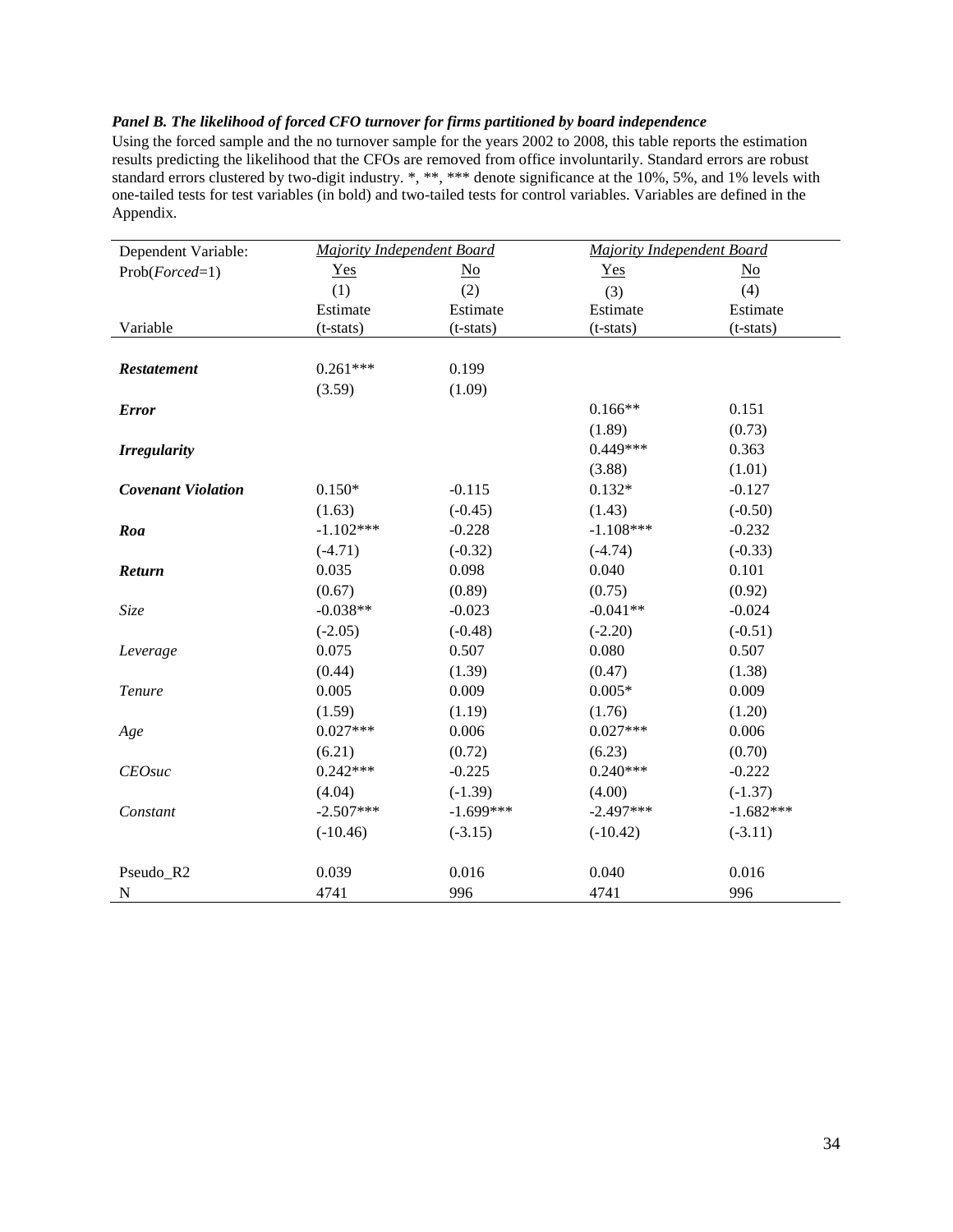### **Table 3. Successor CFO characteristics**

This table examines the determinants of the characteristics for the incoming CFOs - their professional qualification and the origin of CFOs (internal vs. external to the company) after a CFO is removed from office involuntarily.

*Prob*(*Characteristic=*1)*=α+β1Restatement+β2Covenant Violation+β3Roa+β4Return+ β5Size+β6Leverage+β7CEOsuc+ ε* Prob(Characteristic=1)= $\alpha+\beta_1Error+\beta_2Irregularity+\beta_3Coven$  Violation+ $\beta_4Roa+\beta_5Return+\beta_6Size+\beta_7Leverage+\beta_8CEO$  suc +  $\varepsilon$ 

### *Panel A. Predicting successor CFOs characteristics*

This table examines the determinants of successor CFO characteristics for the years 2002 to 2008. Standard errors are robust standard errors clustered by twodigit industry. \*, \*\*, \*\*\* denote significance at the 10%, 5%, and 1% levels with one-tailed tests for test variables (in bold) and two-tailed tests for control variables. Variables are defined in the Appendix.

|                           |             | Financial   |             |             | Financial   |             |
|---------------------------|-------------|-------------|-------------|-------------|-------------|-------------|
| Dependent Variable:       | Outside     | Expertise   | Treasurer   | Outside     | Expertise   | Treasurer   |
| $Prob(Characteristic=1)$  | (1)         | (2)         | (3)         | (4)         | (5)         | (6)         |
|                           | Estimate    | Estimate    | Estimate    | Estimate    | Estimate    | Estimate    |
| Variables                 | $(t-stats)$ | $(t-stats)$ | $(t-stats)$ | $(t-stats)$ | $(t-stats)$ | $(t-stats)$ |
| <b>Restatement</b>        | $0.389***$  | 0.071       | 0.154       |             |             |             |
|                           | (2.61)      | (0.47)      | (0.98)      |             |             |             |
| <b>Error</b>              |             |             |             | $0.249*$    | $-0.110$    | 0.074       |
|                           |             |             |             | (1.38)      | $(-0.61)$   | (0.38)      |
| <b>Irregularity</b>       |             |             |             | $0.628***$  | $0.396*$    | 0.280       |
|                           |             |             |             | (2.69)      | (1.62)      | (1.19)      |
| <b>Covenant Violation</b> | 0.009       | 0.030       | $-0.001$    | $-0.018$    | $-0.004$    | $-0.019$    |
|                           | (0.05)      | (0.16)      | $(-0.01)$   | $(-0.10)$   | $(-0.02)$   | $(-0.09)$   |
| Roa                       | $-0.861*$   | $-0.172$    | 0.526       | $-0.874*$   | $-0.225$    | 0.508       |
|                           | $(-1.91)$   | $(-0.41)$   | (1.12)      | $(-1.95)$   | $(-0.54)$   | (1.08)      |
| Return                    | $-0.078$    | 0.073       | 0.129       | $-0.067$    | 0.092       | 0.136       |
|                           | $(-0.78)$   | (0.70)      | (1.24)      | $(-0.67)$   | (0.87)      | (1.31)      |
| Size                      | $-0.147***$ | $-0.077**$  | $-0.027$    | $-0.151***$ | $-0.081**$  | $-0.029$    |
|                           | $(-4.10)$   | $(-2.15)$   | $(-0.70)$   | $(-4.19)$   | $(-2.24)$   | $(-0.74)$   |
| Leverage                  | 0.365       | $-0.143$    | 0.540       | 0.374       | $-0.133$    | 0.539       |
|                           | (1.09)      | $(-0.42)$   | (1.50)      | (1.11)      | $(-0.39)$   | (1.50)      |
| <b>CEOsuc</b>             | $-0.112$    | 0.207       | $-0.090$    | $-0.123$    | 0.191       | $-0.098$    |
|                           | $(-0.89)$   | (1.58)      | $(-0.65)$   | $(-0.97)$   | (1.46)      | $(-0.70)$   |
| Constant                  | 1.088***    | $0.946***$  | $-0.695**$  | $1.120***$  | $0.974***$  | $-0.681**$  |
|                           | (4.20)      | (3.59)      | $(-2.46)$   | (4.29)      | (3.69)      | $(-2.40)$   |
|                           |             |             |             |             |             |             |
| Pseudo_R2                 | 0.046       | 0.090       | 0.011       | 0.049       | 0.019       | 0.012       |
| N                         | 555         | 555         | 555         | 555         | 555         | 555         |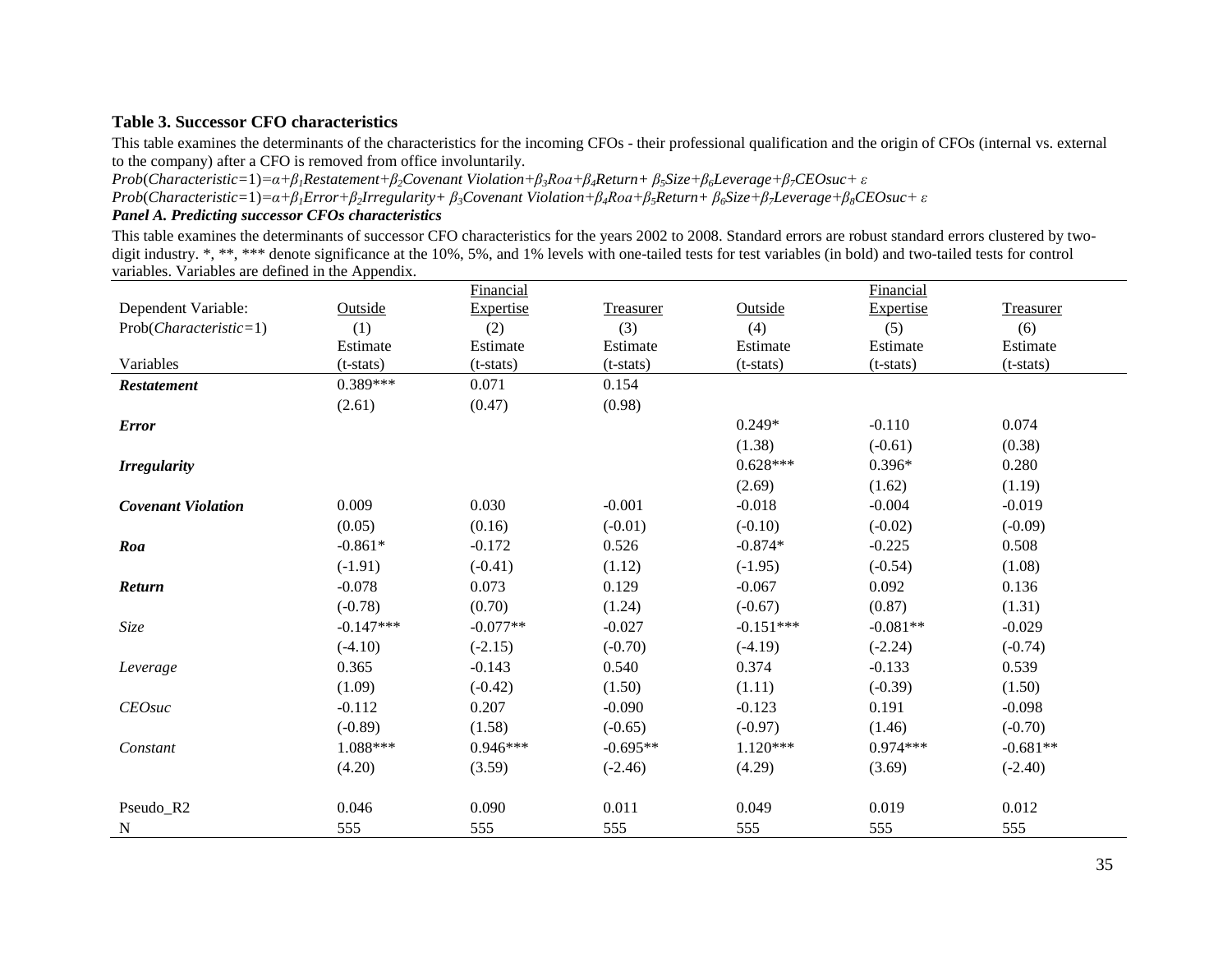## *Panel B. Successor CFO characteristics for firms partitioned by board independence*

This table examines the determinants of successor CFO characteristics for firms after partitioning by the independence of the board. Standard errors are robust standard errors clustered by two-digit industry. \*, \*\*, \*\*\* denote significance at the 10%, 5%, and 1% levels with one-tailed tests (in bold) for test variables and two-tailed tests for control variables. Variables are defined in the Appendix.

|                           |             | <b>Majority Independent Board</b> |             |             | <b>Less Independent Board</b> |                  |
|---------------------------|-------------|-----------------------------------|-------------|-------------|-------------------------------|------------------|
|                           |             | Financial                         |             |             | Financial                     |                  |
| Dependent Variable:       | Outside     | <b>Expertise</b>                  | Treasurer   | Outside     | <b>Expertise</b>              | <b>Treasurer</b> |
| $Prob(Characteristics=1)$ | (1)         | (2)                               | (3)         | (4)         | (5)                           | (6)              |
|                           | Estimate    | Estimate                          | Estimate    | Estimate    | Estimate                      | Estimate         |
| Variables                 | $(t-stats)$ | (t-stats)                         | $(t-stats)$ | $(t-stats)$ | $(t-stats)$                   | $(t-stats)$      |
|                           |             |                                   |             |             |                               |                  |
| <b>Restatement</b>        | $0.397***$  | 0.095                             | 0.168       | 0.302       | $-0.032$                      | $-0.269$         |
|                           | (2.48)      | (0.58)                            | (1.00)      | (0.68)      | $(-0.07)$                     | $(-0.49)$        |
| <b>Covenant Violation</b> | 0.070       | 0.038                             | 0.064       | $-0.399$    | $-0.174$                      | $-0.261$         |
|                           | (0.35)      | (0.19)                            | (0.30)      | $(-0.64)$   | $(-0.27)$                     | (0.189)          |
| Roa                       | $-0.905**$  | $-0.026$                          | 0.445       | 1.467       | $-2.160$                      | 2.447            |
|                           | $(-1.93)$   | $(-0.06)$                         | (0.93)      | (0.68)      | $(-0.93)$                     | (0.93)           |
| Return                    | $-0.040$    | $-0.028$                          | 0.120       | $-0.549**$  | $1.082***$                    | 0.358            |
|                           | $(-0.38)$   | $(-0.25)$                         | (1.09)      | $(-1.79)$   | (2.61)                        | (1.07)           |
| Size                      | $-0.167***$ | $-0.087**$                        | $-0.006$    | 0.083       | $-0.084$                      | $-0.368**$       |
|                           | $(-4.39)$   | $(-2.30)$                         | $(-0.13)$   | (0.71)      | $(-0.66)$                     | $(-2.38)$        |
| Leverage                  | 0.338       | $-0.314$                          | 0.591       | 0.350       | 0.867                         | 1.381            |
|                           | (0.91)      | $(-0.84)$                         | (1.51)      | (0.39)      | (0.87)                        | (1.23)           |
| <b>CEOsuc</b>             | $-0.148$    | 0.202                             | $-0.091$    | 0.270       | 0.168                         | $-0.700$         |
|                           | $(-1.10)$   | (1.46)                            | $(-0.62)$   | (0.64)      | (0.38)                        | $(-1.13)$        |
| Constant                  | $1.246***$  | $1.065***$                        | $-0.852***$ | $-0.573$    | 0.729                         | 1.395            |
|                           | (4.45)      | (3.75)                            | $(-2.82)$   | $(-0.72)$   | (0.85)                        | (1.43)           |
|                           |             |                                   |             |             |                               |                  |
| Pseudo_R2                 | 0.061       | 0.018                             | 0.012       | 0.047       | 0.085                         | 0.106            |
| N                         | 467         | 467                               | 467         | 88          | 88                            | 88               |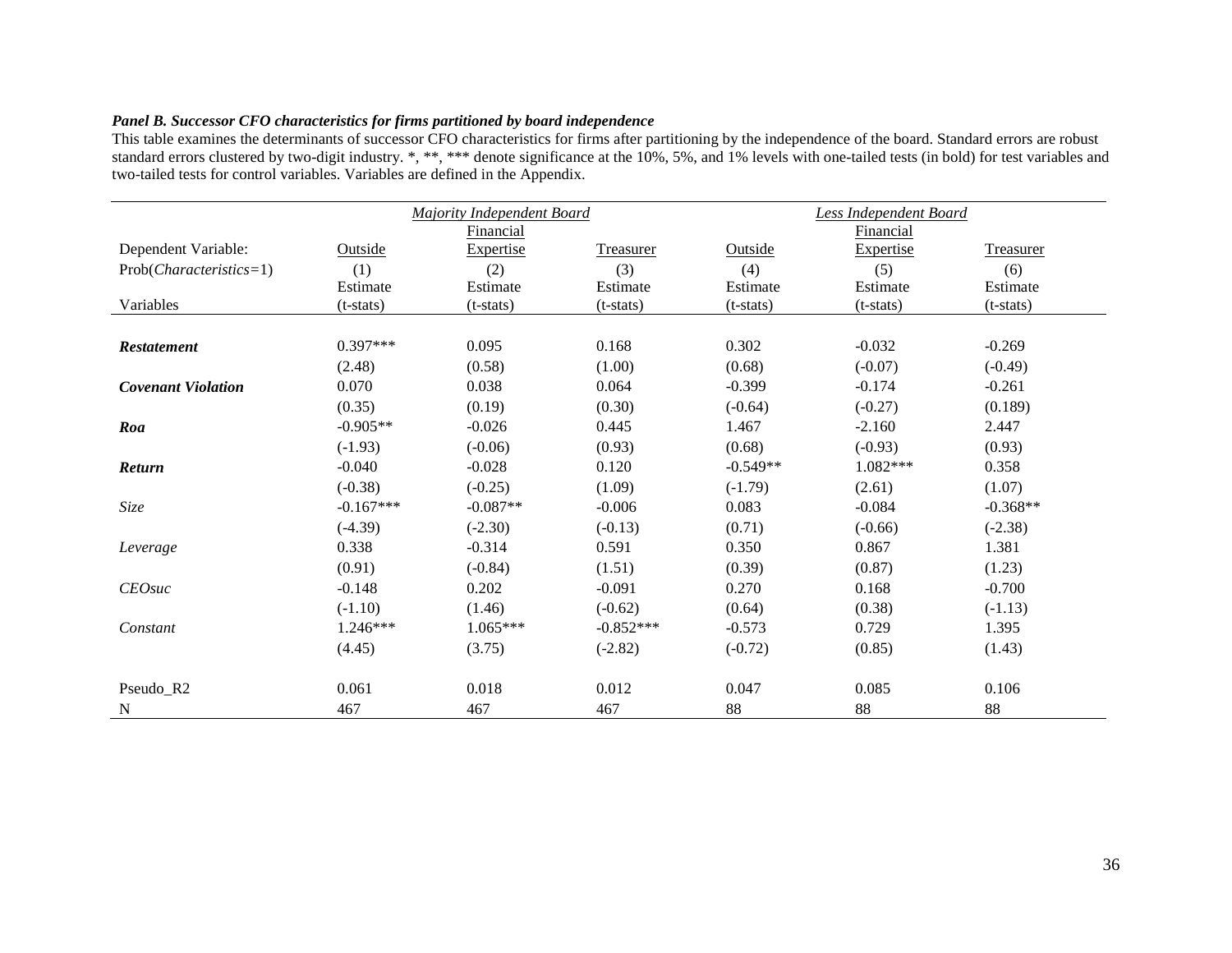### *Panel C. Successor CFO characteristics for firms partitioned by board independence with details of type of restatement*

This table examines the determinants of successor CFO characteristics for firms after partitioning by the independence of the board and separately includes a measure of the type of accounting restatement - error vs. irregularity. Standard errors are robust standard errors clustered by two-digit industry. \*, \*\*, \*\*\* denote significance at the 10%, 5%, and 1% levels with one-tailed tests for test variables (in bold) and two-tailed tests for control variables. Variables are defined in the Appendix.

|                           | <b>Majority Independent Board</b> |             |             |             | <b>Less Independent Board</b> |                  |
|---------------------------|-----------------------------------|-------------|-------------|-------------|-------------------------------|------------------|
|                           |                                   | Financial   |             |             | Financial                     |                  |
| Dependent Variable:       | Outside                           | Expertise   | Treasurer   | Outside     | Expertise                     | <b>Treasurer</b> |
| $Prob(Characteristic=1)$  | (1)                               | (2)         | (3)         | (4)         | (5)                           | (6)              |
|                           | Estimate                          | Estimate    | Estimate    | Estimate    | Estimate                      | Estimate         |
| Variables                 | $(t-stats)$                       | $(t-stats)$ | $(t-stats)$ | $(t-stats)$ | $(t-stats)$                   | $(t-stats)$      |
|                           |                                   |             |             |             |                               |                  |
| <b>Error</b>              | 0.176                             | $-0.091$    | 0.066       | 0.688       | $-0.230$                      | $-0.141$         |
|                           | (0.90)                            | $(-0.47)$   | (0.32)      | (1.25)      | $(-0.43)$                     | $(-0.24)$        |
| <b>Irregularity</b>       | $0.764***$                        | $0.410*$    | $0.316*$    | $-0.639$    | 0.428                         | 0.148            |
|                           | (3.03)                            | (1.60)      | (1.30)      | $(-0.77)$   | (0.53)                        | (0.294)          |
| <b>Covenant Violation</b> | 0.040                             | 0.011       | 0.046       | $-0.204$    | $-0.284$                      | $-0.094$         |
|                           | (0.20)                            | (0.05)      | (0.22)      | $(-0.31)$   | $(-0.43)$                     | (0.232)          |
| Roa                       | $-0.924**$                        | $-0.083$    | 0.420       | 1.596       | $-2.243$                      | 2.469            |
|                           | $(-1.99)$                         | $(-0.19)$   | (0.87)      | (0.73)      | $(-0.96)$                     | (0.95)           |
| Return                    | $-0.025$                          | $-0.010$    | 0.129       | $-0.605*$   | $1.117***$                    | 0.338            |
|                           | $(-0.23)$                         | $(-0.09)$   | (1.16)      | $(-1.95)$   | (2.66)                        | (1.01)           |
| Size                      | $-0.174***$                       | $-0.090**$  | $-0.007$    | 0.103       | $-0.095$                      | $-0.357**$       |
|                           | $(-4.52)$                         | $(-2.36)$   | $(-0.17)$   | (0.88)      | $(-0.74)$                     | $(-2.29)$        |
| Leverage                  | 0.341                             | $-0.308$    | 0.587       | 0.227       | 0.943                         | 1.311            |
|                           | (0.92)                            | $(-0.82)$   | (1.49)      | (0.25)      | (0.94)                        | (1.17)           |
| <b>CEOsuc</b>             | $-0.172$                          | 0.183       | $-0.102$    | 0.206       | 0.203                         | $-0.719$         |
|                           | $(-1.27)$                         | (1.31)      | $(-0.69)$   | (0.48)      | (0.45)                        | $(-1.16)$        |
| Constant                  | 1.299***                          | 1.088***    | $-0.837***$ | $-0.681$    | 0.791                         | 1.337            |
|                           | (4.60)                            | (3.83)      | $(-2.76)$   | $(-0.85)$   | (0.92)                        | (1.36)           |
|                           |                                   |             |             |             |                               |                  |
| Pseudo_R2                 | 0.067                             | 0.022       | 0.013       | 0.063       | 0.089                         | 0.102            |
| N                         | 467                               | 467         | 467         | 88          | 88                            | 88               |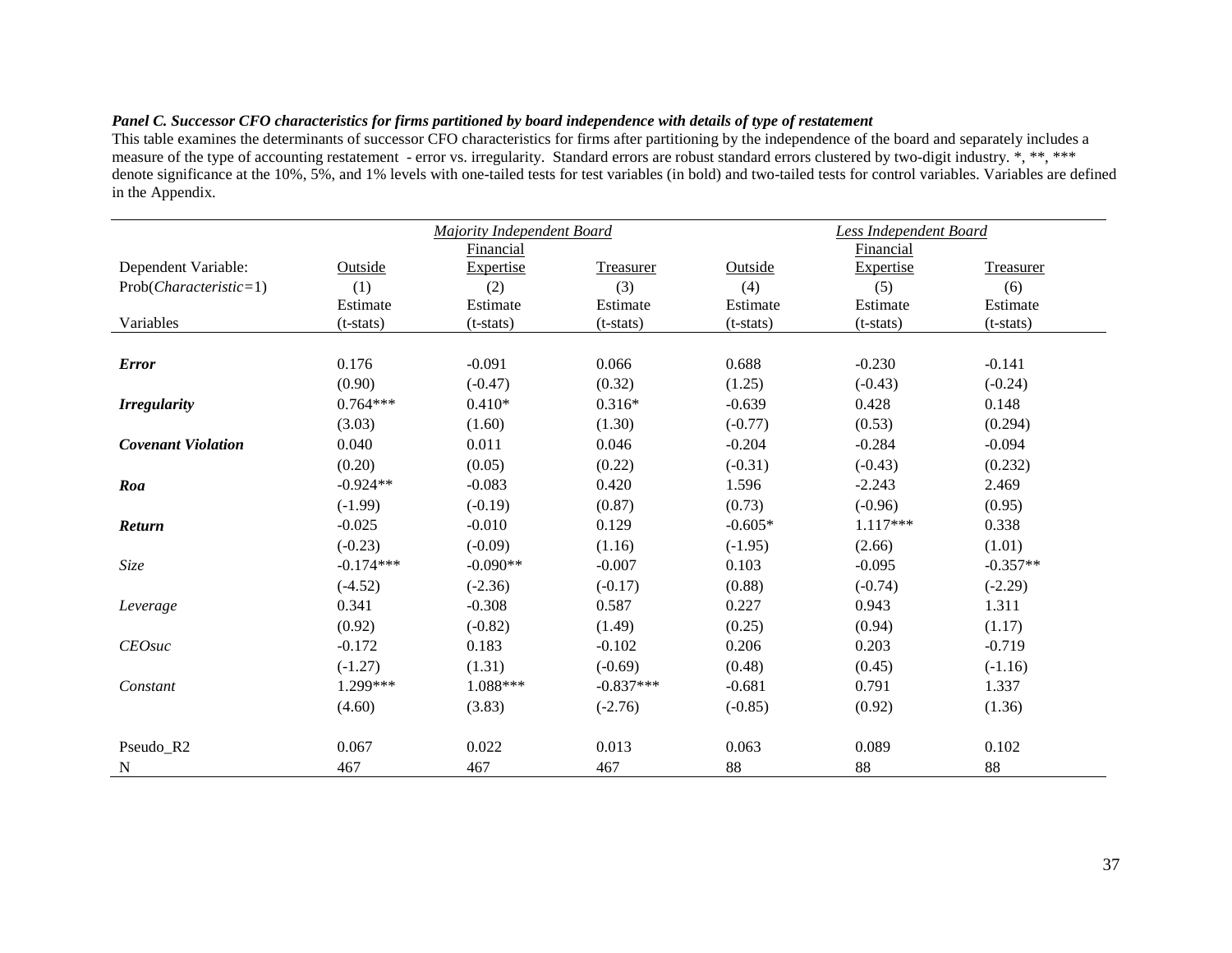### **Table 4. Outcome of CFO successions**

This table reports the estimation results of the following regression model:

Prob(*Outcome=*1)*=α+β1Outside+β2Financial expertise+β3Treasurer+β4Roa+β5Return+β6Size*

```
 +β7Leverage +β8CEOsuc +β9 lag(dep. var.) + ε,
```
where *Outcome* is measured over the two years after the forced CFO succession in 2002 to 2008. Standard errors are robust standard errors clustered by two-digit industry. \*, \*\*, \*\*\* denotes significance at the 10%, 5%, and 1% levels with one-tailed tests for test variables (in bold) and two-tailed tests for control variables. Variables are defined in the Appendix.

| Dependent Variable         | Restatement | Irregularity | Error      | Covenant<br><b>Violation</b> |
|----------------------------|-------------|--------------|------------|------------------------------|
| $Prob(Outcome=1)$          | (1)         | (2)          | (3)        | (4)                          |
|                            | Estimate    | Estimate     | Estimate   | Estimate                     |
| Variable                   | $(t-stat)$  | $(t-stat)$   | $(t-stat)$ | $(t-stat)$                   |
|                            |             |              |            |                              |
| <b>Outside</b>             | $-0.177*$   | $-0.298**$   | $-0.031$   | $-0.160$                     |
|                            | $(-1.33)$   | $(-1.75)$    | $(-0.20)$  | $(-0.86)$                    |
| <b>Financial expertise</b> | 0.157       | 0.138        | 0.100      | 0.204                        |
|                            | (1.10)      | (0.76)       | (0.59)     | (1.00)                       |
| <b>Treasurer</b>           | 0.086       | 0.096        | 0.013      | $-0.598**$                   |
|                            | (0.56)      | (0.50)       | (0.07)     | $(-2.22)$                    |
| Roa                        | 0.139       | 0.095        | 0.102      | 0.239                        |
|                            | (1.02)      | (0.56)       | (0.63)     | (1.27)                       |
| Return                     | $-0.164$    | $-0.161$     | $-0.069$   | 0.481                        |
|                            | $(-0.32)$   | $(-0.23)$    | $(-0.12)$  | (0.68)                       |
| Size                       | 0.107       | $-0.025$     | 0.168      | $-0.035$                     |
|                            | (0.86)      | $(-0.15)$    | (1.18)     | $(-0.21)$                    |
| Leverage                   | $-0.062$    | 0.019        | $-0.124**$ | $-0.197***$                  |
|                            | $(-1.42)$   | (0.34)       | $(-2.30)$  | $(-2.83)$                    |
| $CEO$ suc                  | $-0.312$    | $-0.310$     | $-0.229$   | 1.317**                      |
|                            | $(-0.77)$   | $(-0.59)$    | $(-0.48)$  | (2.42)                       |
| lag(dep. var.)             | $0.321*$    | $0.845***$   | $0.500**$  | 1.289***                     |
|                            | (1.89)      | (2.85)       | (2.40)     | (5.96)                       |
| Constant                   | $-0.615*$   | $-1.601***$  | $-0.585$   | $-0.665$                     |
|                            | $(-1.79)$   | $(-3.68)$    | $(-1.42)$  | $(-1.33)$                    |
|                            |             |              |            |                              |
| Pseudo_R2                  | 0.025       | 0.043        | 0.048      | 0.227                        |
| N                          | 555         | 555          | 555        | 555                          |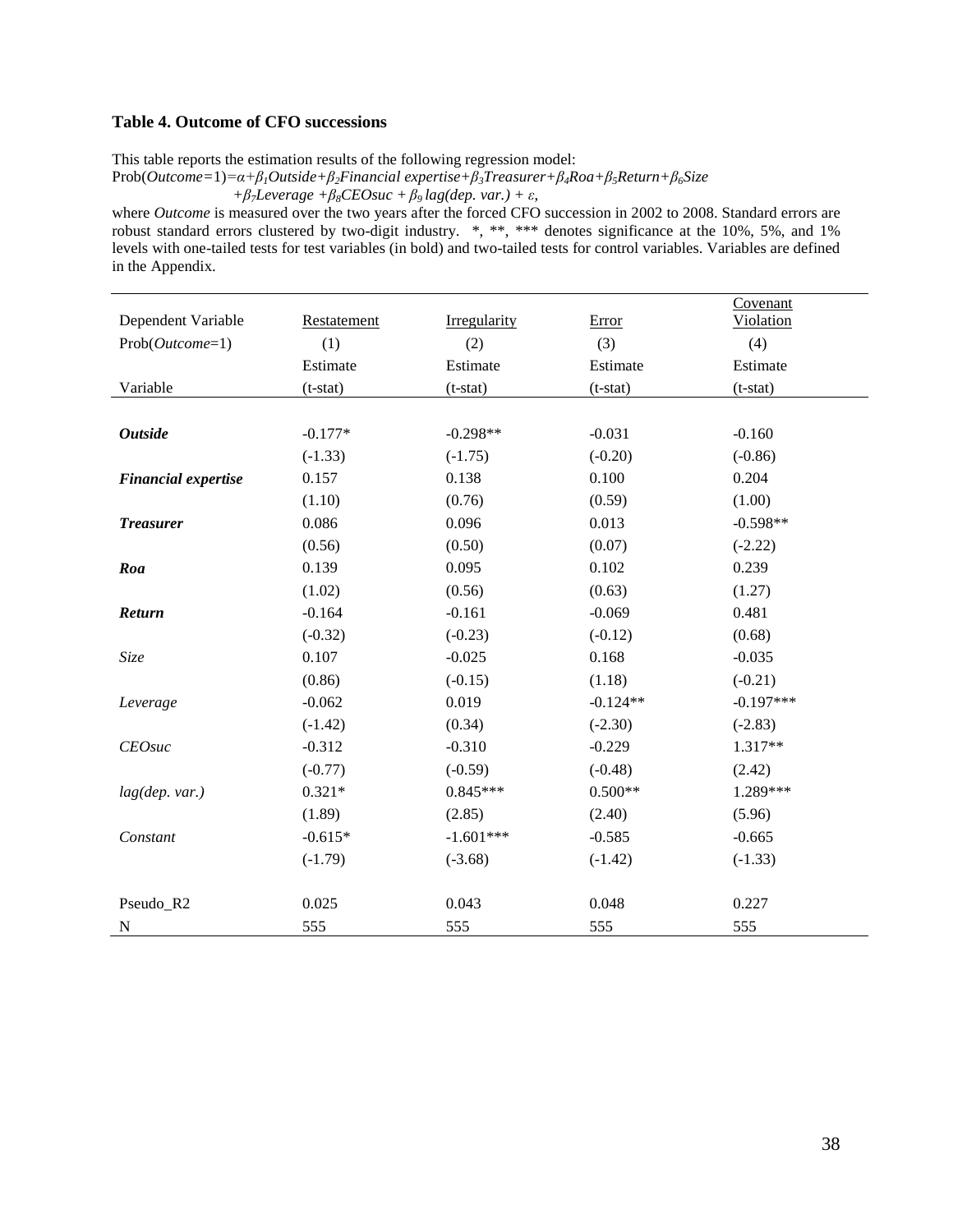### **Table 5. Analyses in the 1997 to 2001 period**

#### *Panel A. The likelihood of forced CFO turnover*

Using the forced sample and a control sample, either the no turnover sample or the promoted CFO sample for the years 1997 to 2001, this table reports the estimation results of variations of the following regression:

*Prob*(*Forced=*1)*=α+β1Restatement+β2Covenant Violation+β3Roa+β4Return+ β5Size+β6Leverage+β7Tenure +β8Age+β9CEOsuc++ε*

Standard errors are robust standard errors clustered by two-digit industry. The coefficients and their *t-*stats are presented in the table. \*, \*\*, \*\*\* denotes significance at the 10%, 5%, and 1% levels with one-tailed tests for test variables (in bold) and two-tailed tests for control variables. Variables are defined in the Appendix.

| Dependent Variable:       | Control sample |            |
|---------------------------|----------------|------------|
| $Prob(Fored=1)$           | No turnover    | Promoted   |
|                           | (1)            | (2)        |
|                           | Estimate       | Estimate   |
| Variable                  | $(t-stats)$    | (t-stats)  |
|                           |                |            |
| <b>Restatement</b>        | $-0.035$       | $-0.011$   |
|                           | $(-0.25)$      | $(-0.03)$  |
| <b>Covenant Violation</b> | $0.284***$     | 0.209      |
|                           | (3.05)         | (0.93)     |
| Roa                       | $-0.040$       | $-0.072$   |
|                           | $(-0.15)$      | $(-0.12)$  |
| Return                    | 0.017          | $-0.047$   |
|                           | (0.48)         | $(-0.60)$  |
| Size                      | $-0.034*$      | $-0.066$   |
|                           | $(-1.80)$      | $(-1.49)$  |
| Leverage                  | 0.059          | 0.260      |
|                           | (0.36)         | (0.65)     |
| <b>Tenure</b>             | 0.001          | $-0.007$   |
|                           | (0.16)         | $(-0.87)$  |
| Age                       | $0.029***$     | $0.032***$ |
|                           | (7.22)         | (3.47)     |
| <b>CEOsuc</b>             | $0.336***$     | $-0.007$   |
|                           | (5.44)         | $(-0.05)$  |
| Constant                  | $-2.636***$    | $-0.227$   |
|                           | $(-12.45)$     | $(-0.47)$  |
|                           |                |            |
| Pseudo_R2                 | 0.033          | 0.028      |
| N                         | 4841           | 547        |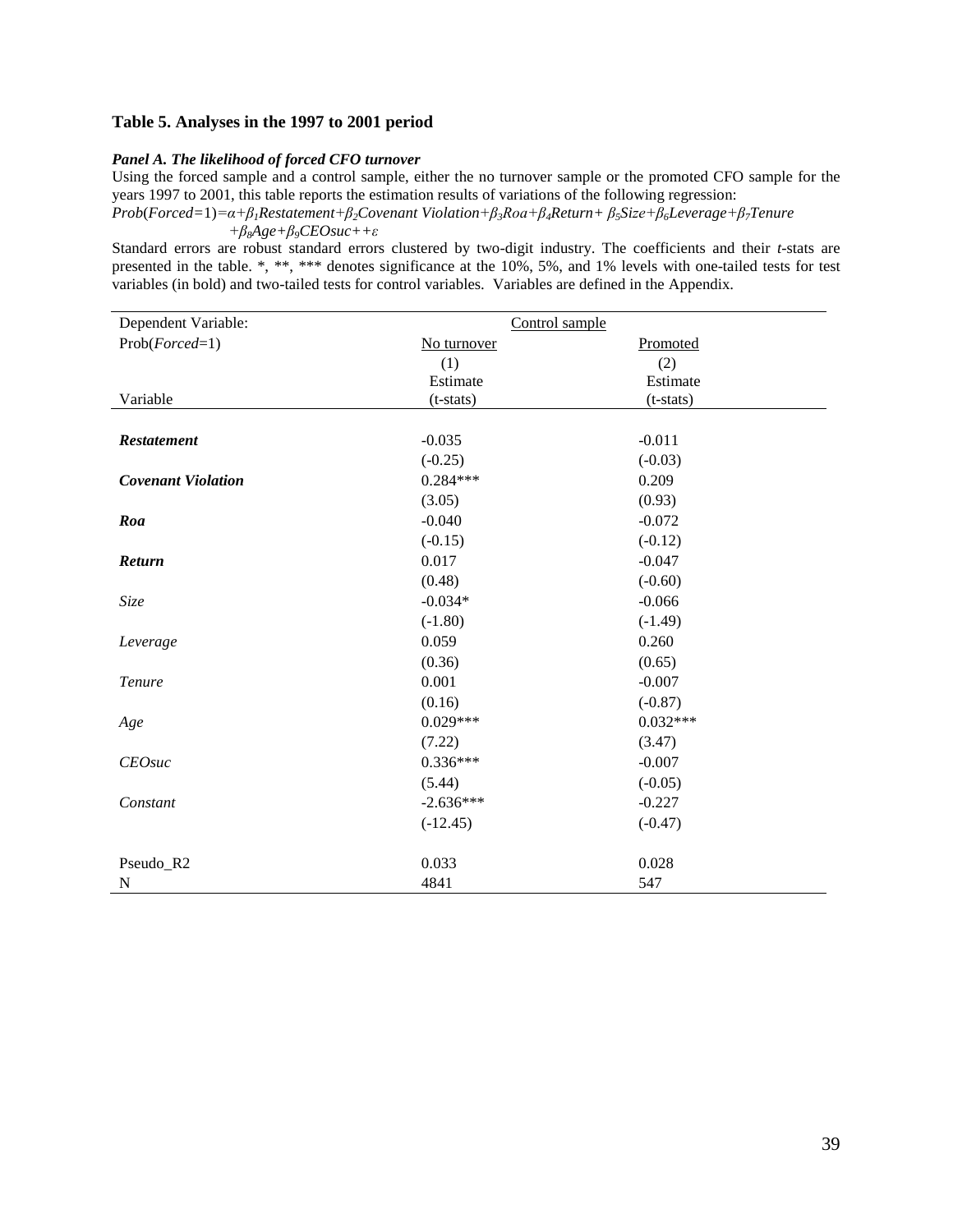### *Panel B. Characteristics of Successor CFOs*

This table examines the determinants of the characteristics for the incoming CFOs after a CFO is removed from office involuntarily, for the years 1997 to 2001.

*Prob*(*CFO Characteristics=*1)*=α+β1Restatement+β2Covenant Violation+β3Roa+β4Return+β5Size +β5Leverage+β6CEOsuc+ ε*

Standard errors are robust standard errors clustered by two-digit industry. The coefficients and their *t-*stats are presented in the table. \*, \*\*, \*\*\* denotes significance at the 10%, 5%, and 1% levels with one-tailed tests for test variables (in bold) and two-tailed tests for control variables. Variables are defined in the Appendix.

|                           |             | Financial        |                  |
|---------------------------|-------------|------------------|------------------|
| Dependent Variable        | Outside     | <b>Expertise</b> | <b>Treasurer</b> |
| $Prob(Characteristic=1)$  | (1)         | (2)              | (3)              |
|                           | Estimate    | Estimate         | Estimate         |
| Variable                  | $(t-stats)$ | $(t-stats)$      | $(t-stats)$      |
|                           |             |                  |                  |
| <b>Restatement</b>        | 0.416       | $0.660**$        | $-0.453$         |
|                           | (1.20)      | (1.72)           | $(-1.08)$        |
| <b>Covenant Violation</b> | 0.130       | 0.220            | 0.043            |
|                           | (0.64)      | (1.06)           | (0.20)           |
| Roa                       | $-0.433$    | $-0.080$         | 0.190            |
|                           | $(-0.67)$   | $(-0.13)$        | (0.27)           |
| <b>Return</b>             | 0.059       | $-0.081$         | $-0.067$         |
|                           | (0.71)      | $(-1.01)$        | $(-0.70)$        |
| Size                      | $-0.198***$ | $-0.024$         | 0.043            |
|                           | $(-4.67)$   | $(-0.59)$        | (0.95)           |
| Leverage                  | $-0.478$    | $-0.806**$       | 0.311            |
|                           | $(-1.23)$   | $(-2.08)$        | (0.74)           |
| $CEO$ suc                 | 0.208       | $0.308**$        | 0.109            |
|                           | (1.48)      | (2.15)           | (0.73)           |
| Constant                  | $1.552***$  | $0.523*$         | $-1.111***$      |
|                           | (5.53)      | (1.92)           | $(-3.71)$        |
|                           |             |                  |                  |
| Pseudo_R2                 | 0.057       | 0.023            | 0.011            |
| N                         | 443         | 443              | 443              |